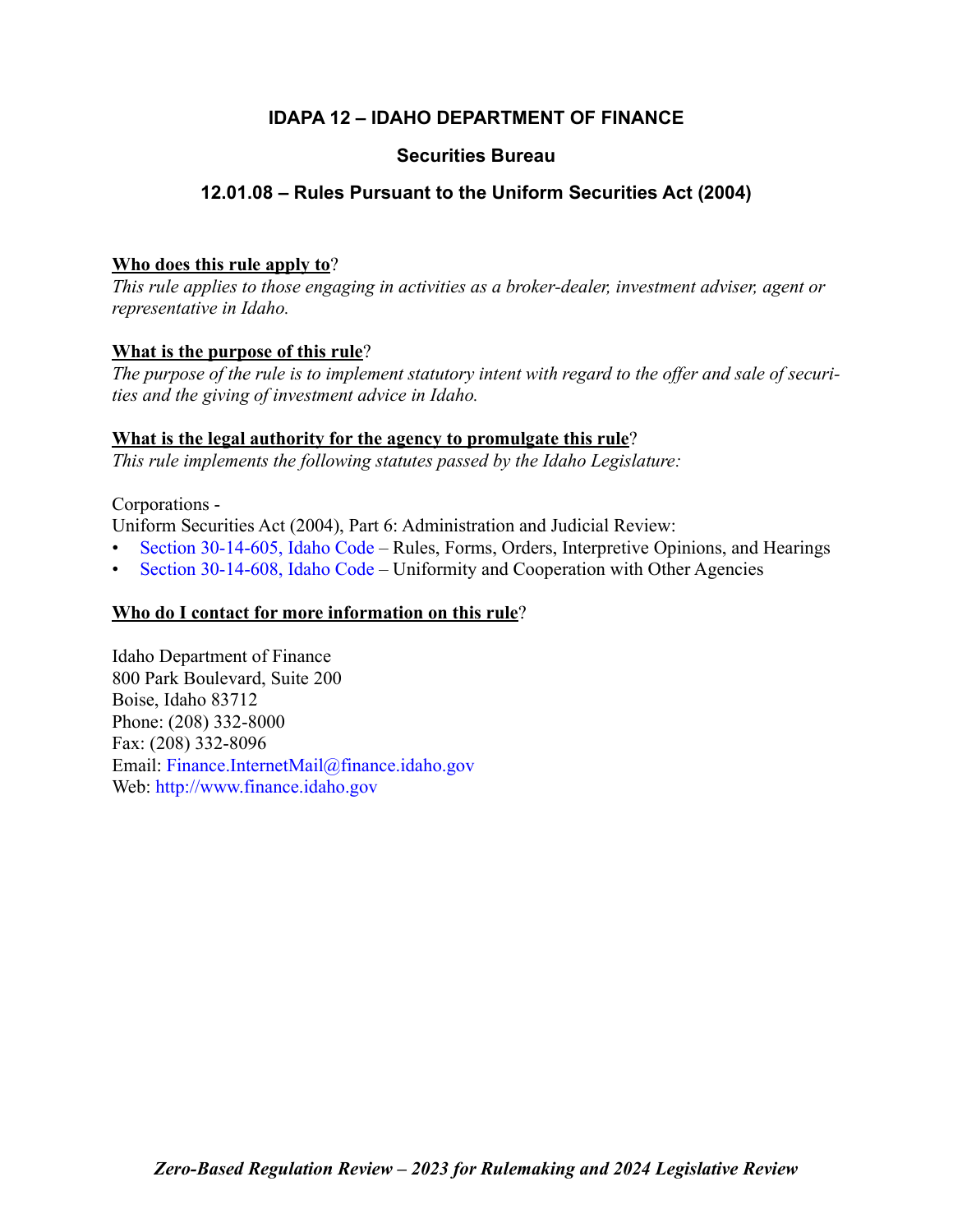# *Table of Contents*

| 12.01.08 - Rules Pursuant to the Uniform Securities Act (2004)                |  |
|-------------------------------------------------------------------------------|--|
|                                                                               |  |
|                                                                               |  |
|                                                                               |  |
| 004. Securities Exemptions, Opinions, And No-Action Letters.  4               |  |
|                                                                               |  |
|                                                                               |  |
|                                                                               |  |
|                                                                               |  |
|                                                                               |  |
|                                                                               |  |
|                                                                               |  |
|                                                                               |  |
|                                                                               |  |
|                                                                               |  |
|                                                                               |  |
|                                                                               |  |
| 040. Annual Report For The Renewal Of A Registration Statement.  10           |  |
|                                                                               |  |
|                                                                               |  |
| 043. Registrations -- Notice Of Intended Idaho Broker -- Dealer Or Agent.  10 |  |
|                                                                               |  |
|                                                                               |  |
|                                                                               |  |
|                                                                               |  |
|                                                                               |  |
|                                                                               |  |
|                                                                               |  |
|                                                                               |  |
|                                                                               |  |
|                                                                               |  |
|                                                                               |  |
|                                                                               |  |
|                                                                               |  |
|                                                                               |  |
| 060. Registration Or Exemption Of "Blind Pool" Offerings Prohibited.  16      |  |
|                                                                               |  |
|                                                                               |  |
|                                                                               |  |
|                                                                               |  |
|                                                                               |  |
|                                                                               |  |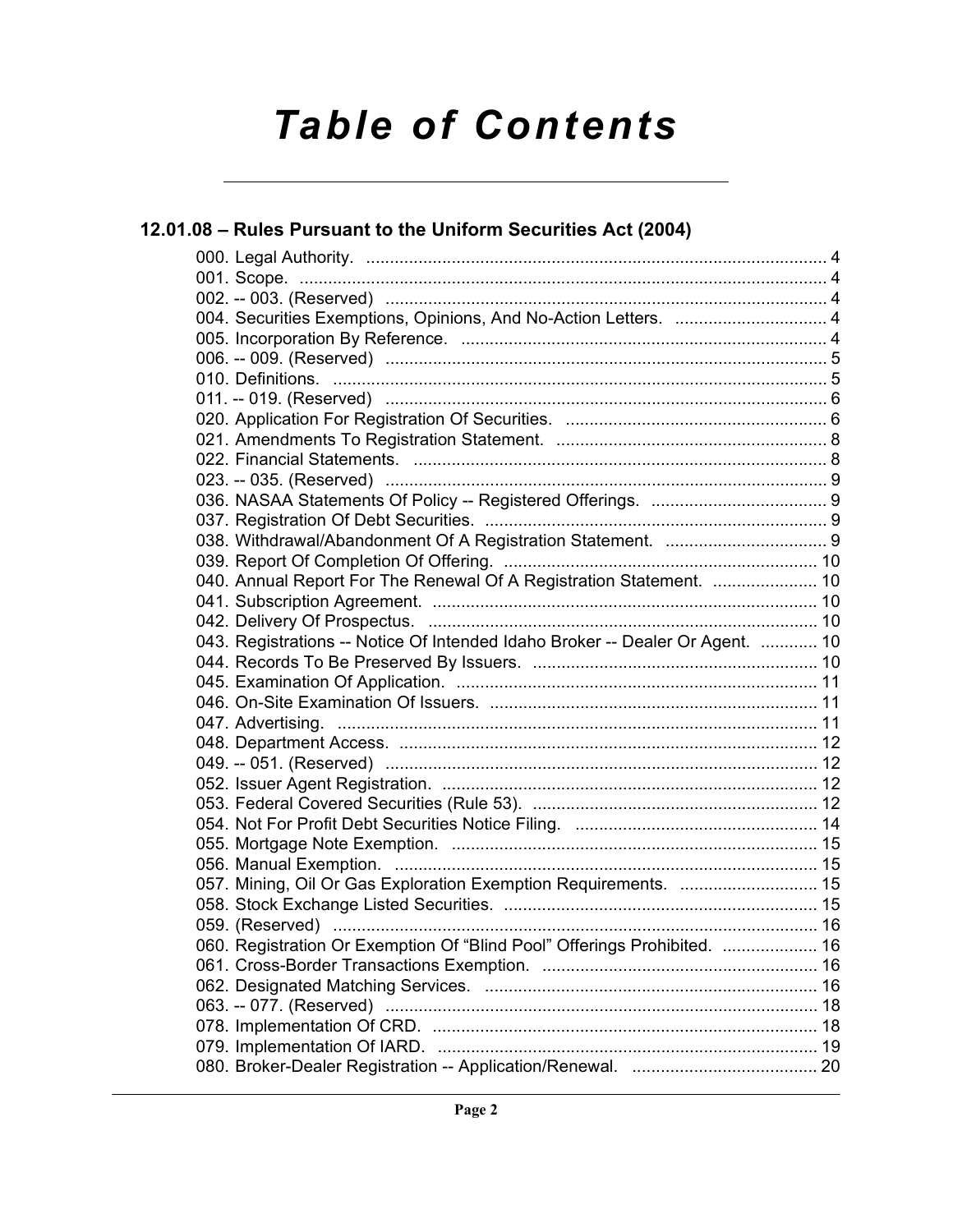# *Table of Contents (cont'd)*

|  | 085. Relicensing (Formerly Temporary Agent Transfer (TAT) System).  24         |  |
|--|--------------------------------------------------------------------------------|--|
|  |                                                                                |  |
|  |                                                                                |  |
|  |                                                                                |  |
|  | 089. Investment Adviser Registration -- Application/Renewal.  25               |  |
|  | 090. Investment Adviser Representative Registration - Application/Renewal.  26 |  |
|  | 091. Withdrawal Of Investment Adviser And Investment Adviser                   |  |
|  |                                                                                |  |
|  | 092. Notice Filing Requirements For Federal Covered Advisers.  28              |  |
|  |                                                                                |  |
|  |                                                                                |  |
|  |                                                                                |  |
|  |                                                                                |  |
|  | 097. Investment Adviser Affiliation With Broker-Dealers/Issuers/Agents.  29    |  |
|  | 098. Names Used By Broker-Dealers And Investment Advisers.  29                 |  |
|  |                                                                                |  |
|  |                                                                                |  |
|  | 101. Notification Of Opening, Closing Or Relocation Of Branch Offices.  30     |  |
|  | 102. Cancellation Of Registration Or Application -- Grounds.  30               |  |
|  |                                                                                |  |
|  | 104. Fraudulent, Dishonest And Unethical Practices - Broker-Dealer,            |  |
|  | Broker-Dealer Agents, Issuer Agents, Investment Advisers,                      |  |
|  |                                                                                |  |
|  | 105. Supervision Of Agents, Investment Adviser Representatives And             |  |
|  |                                                                                |  |
|  |                                                                                |  |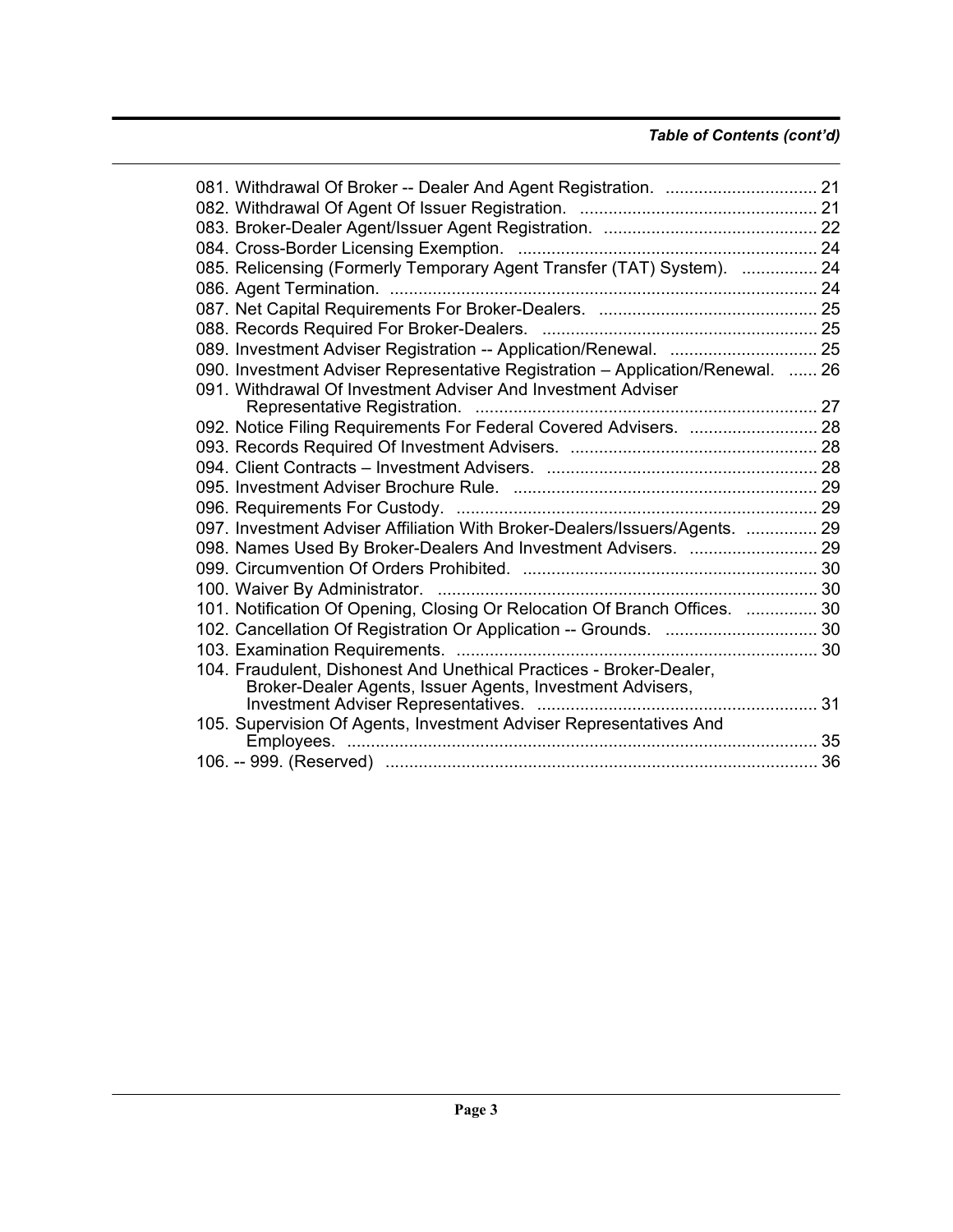### **12.01.08 – RULES PURSUANT TO THE UNIFORM SECURITIES ACT (2004)**

#### <span id="page-3-1"></span><span id="page-3-0"></span>**000. LEGAL AUTHORITY.**

This chapter is promulgated pursuant to Section 30-14-605, Idaho Code. (3-23-22)

#### <span id="page-3-2"></span>**001. SCOPE.**

These rules relate to the offer and sale of securities and the giving of investment advice in the state of Idaho by licensed individuals and others. (3-23-22)

#### <span id="page-3-3"></span>**002. -- 003. (RESERVED)**

#### <span id="page-3-4"></span>**004. SECURITIES EXEMPTIONS, OPINIONS, AND NO-ACTION LETTERS.**

Interpretative Opinions. The Administrator, in his discretion, may honor requests from interested persons for formal interpretive opinions and no-action positions, including consideration of waivers, relating to an actual specific factual circumstance where appropriate and in the public interest, on the basis of facts stated and submitted in writing, with respect to the provisions of the Act or any rule or statement of policy adopted thereunder, provided such requests satisfy and conform to the following requirements: (3-23-22)

**01. Written Requests**. Such requests shall be in writing and include or be accompanied by all information and material required by any statute, rule or statement of policy under which an exception or exemption may be claimed, including but not limited to, copies of prospectuses or offering circulars if applicable or appropriate.  $(3-23-22)$ 

**02. Narrative**. The letter should contain a brief narrative of the fact situation and should set out all of the facts necessary to reach a conclusion in the matter; however, such narratives should be concise and to the point. (3-23-22)

**03. Hypotheticals Not Considered**. The names of the company or companies, organization or organizations and all other persons involved should be stated and should relate and be limited to a particular factual circumstance. Letters relating to hypothetical situations will not warrant a formal response. (3-23-22)

**04. Fee**. Each request for a no-action position or interpretive opinion letter shall be accompanied by payment of a fee in the amount of fifty dollars (\$50). (3-23-22)

#### <span id="page-3-5"></span>**005. INCORPORATION BY REFERENCE.**

**01. Incorporated Documents**. IDAPA 12.01.08, "Rules Pursuant to the Uniform Securities Act (2004)," adopts and incorporates by reference the full text of the following Statements of Policy and guidelines adopted by the North American Securities Administrators Association (NASAA): (3-23-22) adopted by the North American Securities Administrators Association (NASAA):

**a.** "Loans and Other Material Affiliated Transactions," as adopted with amendments through March 31, 2008;<br>(3-23-22)  $31, 2008;$  (3-23-22)

**b.** "Options and Warrants," as adopted with amendments through March 31, 2008; (3-23-22)

- **c.** "Corporate Securities Definitions," as adopted with amendments through March 31, 2008;
	- (3-23-22)
- **d.** "Impoundment of Proceeds," as adopted with amendments through March 31, 2008; (3-23-22)
- **e.** "Preferred Stock," as adopted with amendments through March 31, 2008; (3-23-22)
- **f.** "Promotional Shares," as adopted with amendments through March 31, 2008; (3-23-22)
- **g.** "Promoters' Equity Investment," as adopted with amendments through March 31, 2008; (3-23-22)
- **h.** "Specificity in Use of Proceeds," as adopted with amendments through March 31, 2008; (3-23-22)

**i.** "Underwriting Expenses, Underwriter's Warrants, Selling Expenses, and Selling Securities " as adopted with amendments through March 31, 2008; Holders," as adopted with amendments through March 31, 2008;

**j.** "Unsound Financial Condition," as adopted with amendments through March 31, 2008; (3-23-22)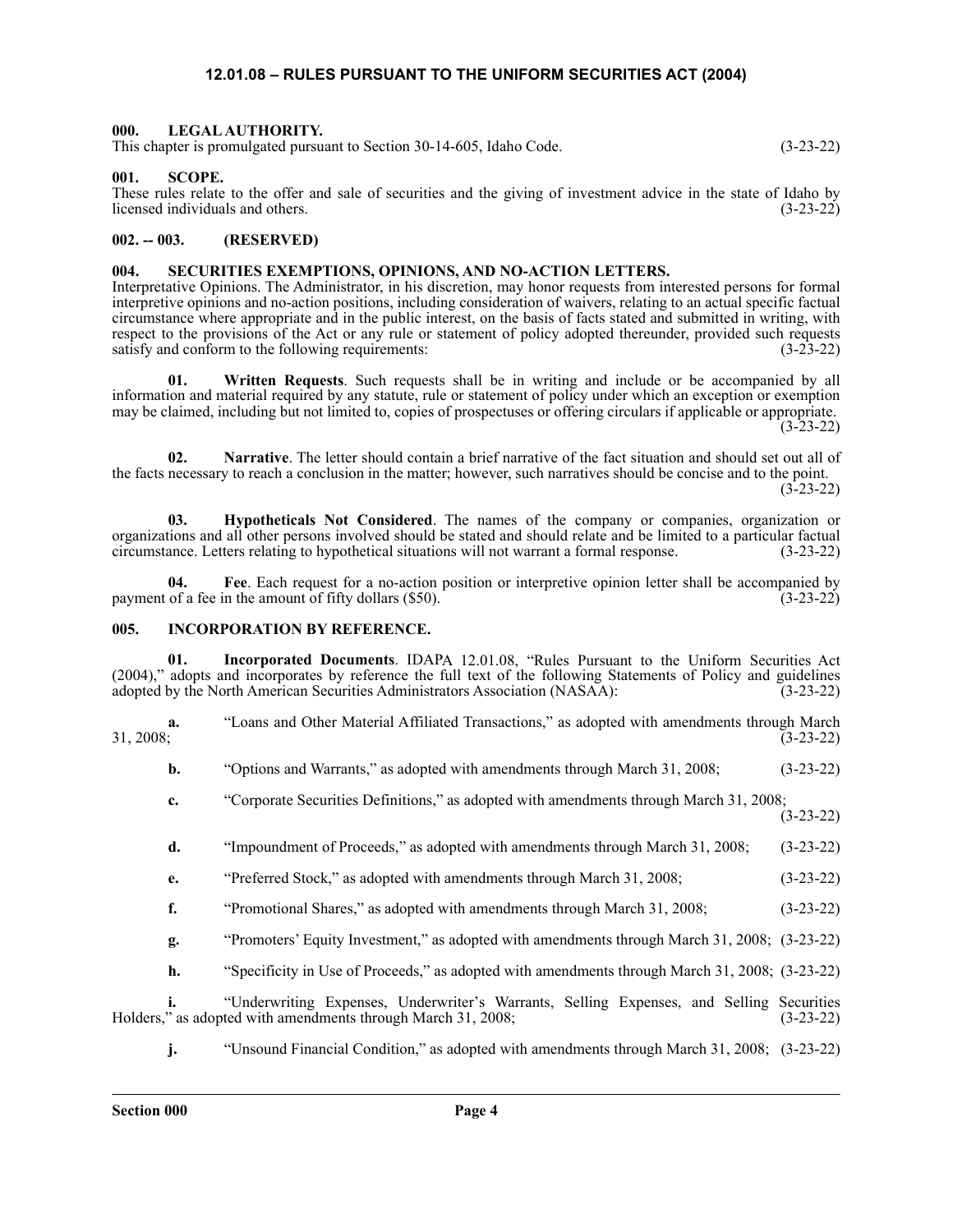| IDAHO ADMINISTRATIVE CODE    | <b>IDAPA 12.01.08</b>                                      |
|------------------------------|------------------------------------------------------------|
| <b>Department of Finance</b> | <b>Rules Pursuant to the Uniform Securities Act (2004)</b> |

| k. | "Unequal Voting Rights," as adopted March 31, 2008; | $(3-23-22)$ |
|----|-----------------------------------------------------|-------------|
|----|-----------------------------------------------------|-------------|

**l.** "Debt Securities," as adopted April 25, 1993; (3-23-22)

**m.** "NASAA Guidelines Regarding Viatical Investments," as adopted October 1, 2002; (3-23-22)

**n.** "NASAA Statement of Policy Regarding Small Company Offering Registrations (SCOR)," as adopted April 28, 1996. (3-23-22)

**02. Availability of Referenced Documents**. Copies of the "NASAA Statements of Policy" are available at the Department of Finance, 800 Park Blvd., Suite 200, Boise, ID 83712 and NASAA Web site a[t http://](http://www.nasaa.org/regulatory-activity/statements-of-policy/) [www.nasaa.org/regulatory-activity/statements-of-policy/](http://www.nasaa.org/regulatory-activity/statements-of-policy/). (3-23-22)

#### <span id="page-4-0"></span>**006. -- 009. (RESERVED)**

#### <span id="page-4-1"></span>**010. DEFINITIONS.**

| 01.                         | Act. The Uniform Securities Act (2004) set forth in Chapter 14, Title 30, Idaho Code.                                                                 | $(3-23-22)$ |
|-----------------------------|-------------------------------------------------------------------------------------------------------------------------------------------------------|-------------|
| 02.                         | Administrator. The Director of the Department of Finance.                                                                                             | $(3-23-22)$ |
| 03.<br>through these rules. | Agent of Issuer. The term "agent of issuer" is used interchangeably with the term "issuer agent"                                                      | $(3-23-22)$ |
| 04.                         | <b>CRD.</b> Central Registration Depository.                                                                                                          | $(3-23-22)$ |
| 05.                         | Department. The Idaho Department of Finance.                                                                                                          | $(3-23-22)$ |
| 06.                         | <b>EFD.</b> Electronic Filing Depository.                                                                                                             | $(3-23-22)$ |
| 07.                         | FINRA. Financial Industry Regulatory Authority.                                                                                                       | $(3-23-22)$ |
| 08.                         | Form ADV. The Uniform Application for Investment Adviser Registration.                                                                                | $(3-23-22)$ |
| 09.                         | Form ADV-H. The Uniform Application for a Temporary or Continuing Hardship Exemption.                                                                 | $(3-23-22)$ |
| 10.                         | Form ADV-W. The Uniform Request for Withdrawal of Investment Adviser Registration.                                                                    | $(3-23-22)$ |
| 11.                         | Form BD. The Uniform Application for Broker-Dealer Registration.                                                                                      | $(3-23-22)$ |
| 12.                         | Form BDW. The Uniform Request for Withdrawal from Registration as a Broker-Dealer.                                                                    | $(3-23-22)$ |
| 13.                         | Form BR. The Uniform Application for Broker-Dealer Branch Registration.                                                                               | $(3-23-22)$ |
| 14.                         | Form D. The federal form entitled "Notice of Sale of Securities Pursuant to Regulation D, Section<br>4(6) and or Uniform Limited Offering Exemption." | $(3-23-22)$ |
| 15.                         | Form NF. The Uniform Notice Filing Form.                                                                                                              | $(3-23-22)$ |
| 16.                         | Form 1-A. A federal securities registration form of that number.                                                                                      | $(3-23-22)$ |
| 17.                         | Form S-18. A federal securities registration form of that number.                                                                                     | $(3-23-22)$ |
| 18.                         | Form U-1. The Uniform Application to Register Securities.                                                                                             | $(3-23-22)$ |
|                             |                                                                                                                                                       |             |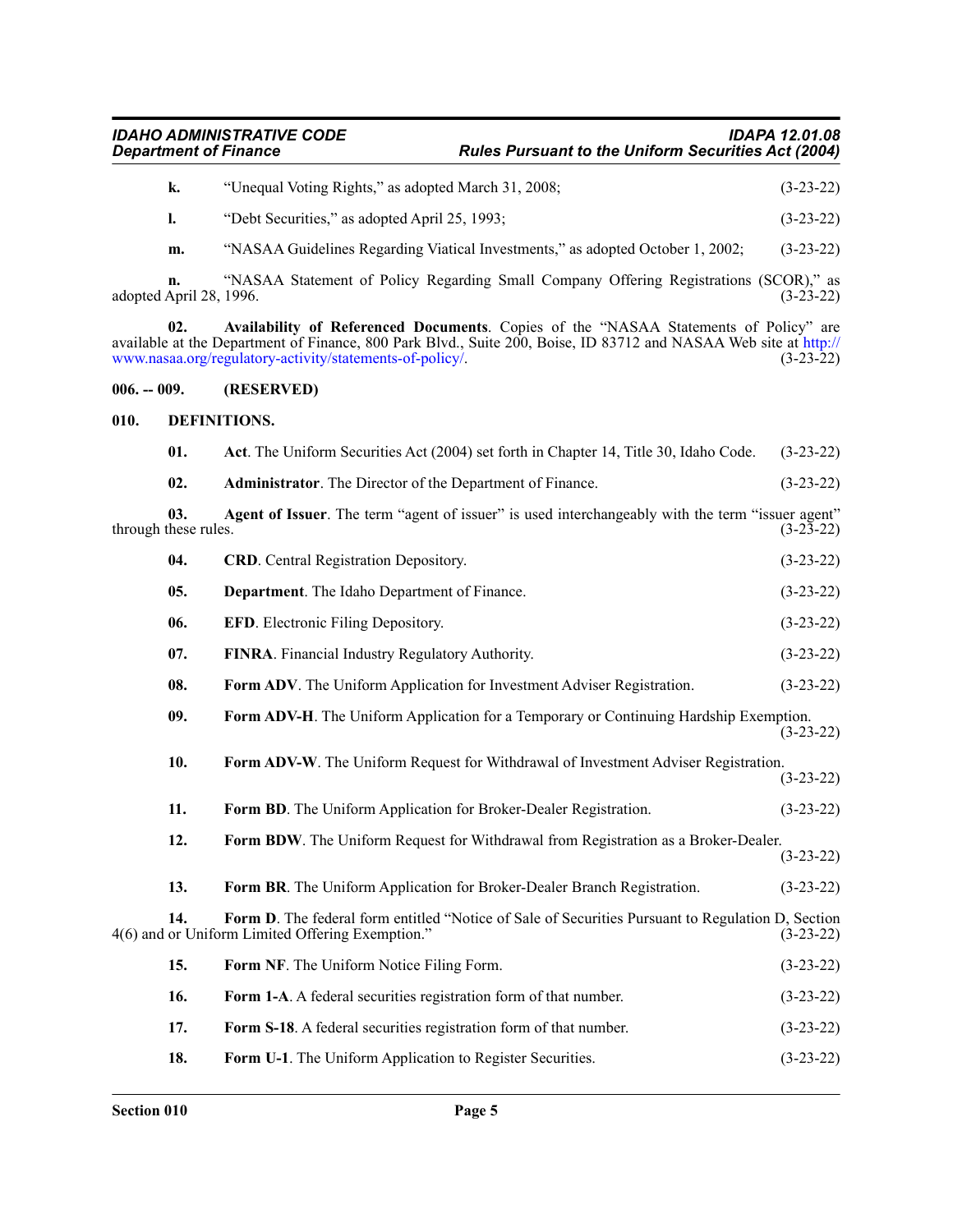| 19. | <b>Form U-2.</b> The Uniform Consent to Service of Process.                                   | $(3-23-22)$ |
|-----|-----------------------------------------------------------------------------------------------|-------------|
| 20. | Form U-4. The Uniform Application for Securities Industry Registration or Transfer.           | $(3-23-22)$ |
| 21. | Form U-5. The Uniform Request for Withdrawal of Securities Industry Registration or Transfer. | $(3-23-22)$ |
| 22. | <b>Form U-7.</b> The Uniform Small Company Offering Registration Form.                        | $(3-23-22)$ |
| 23. | <b>IARD.</b> Investment Adviser Registration Depository.                                      | $(3-23-22)$ |
| 24. | NASAA. The North American Securities Administrators Association, Inc.                         | $(3-23-22)$ |
| 25. | <b>NASD.</b> The National Association of Securities Dealers, Inc.                             | $(3-23-22)$ |
| 26. | <b>NASDAQ.</b> The National Association of Securities Dealers Automated Quotations.           | $(3-23-22)$ |

**27. SEC**. The U.S. Securities and Exchange Commission. (3-23-22)

**28. Transact Business**. For purposes of the Act, to "transact business" means to buy or to sell or contract to buy or to sell or dispose of a security or interest in a security for value. It also means any offer to buy or offer to sell or dispose of, and every solicitation of clients or of any offer to buy or to sell, a security or interest in a security for value. With respect to investment advisers and investment adviser representatives, "transact business" includes preparation of financial plans involving securities, recommendations to buy or sell securities or interests in a security for value, and solicitation of investment advisory clients. (3-23-22) security for value, and solicitation of investment advisory clients.

#### **30. Unsolicited Order or Offer**. (3-23-22)

**a.** As used in these rules, an order or offer to buy is considered "unsolicited" if: (3-23-22)

i. The broker-dealer has not made a direct or indirect solicitation or recommendation that the repurchase the security; and (3-23-22) customer purchase the security; and

ii. The broker-dealer has not recommended the purchase of the security to the customer, either directly or in a manner that would bring its recommendation to the customer; and (3-23-22)

iii. The broker-dealer has not volunteered information on the issuer to the customer; and (3-23-22)

iv. The customer has previously, and independent of any information furnished by the broker-dealer, decided to buy the security. (3-23-22)

**b.** Any offer or order to buy from a customer whose first knowledge of the specific security or issuer inteered to him by the broker-dealer is regarded as a solicited order. (3-23-22) was volunteered to him by the broker-dealer is regarded as a solicited order.

**c.** Any claim of exemption pursuant to Section 30-14-202(6), Idaho Code, shall be supported by the ealer's certificate that the transaction in question was, in fact, unsolicited. (3-23-22) broker-dealer's certificate that the transaction in question was, in fact, unsolicited.

#### <span id="page-5-0"></span>**011. -- 019. (RESERVED)**

#### <span id="page-5-1"></span>**020. APPLICATION FOR REGISTRATION OF SECURITIES.**

**01.** Registration by Coordination. A registration statement to register securities by coordination shall he following: (3-23-22) contain the following: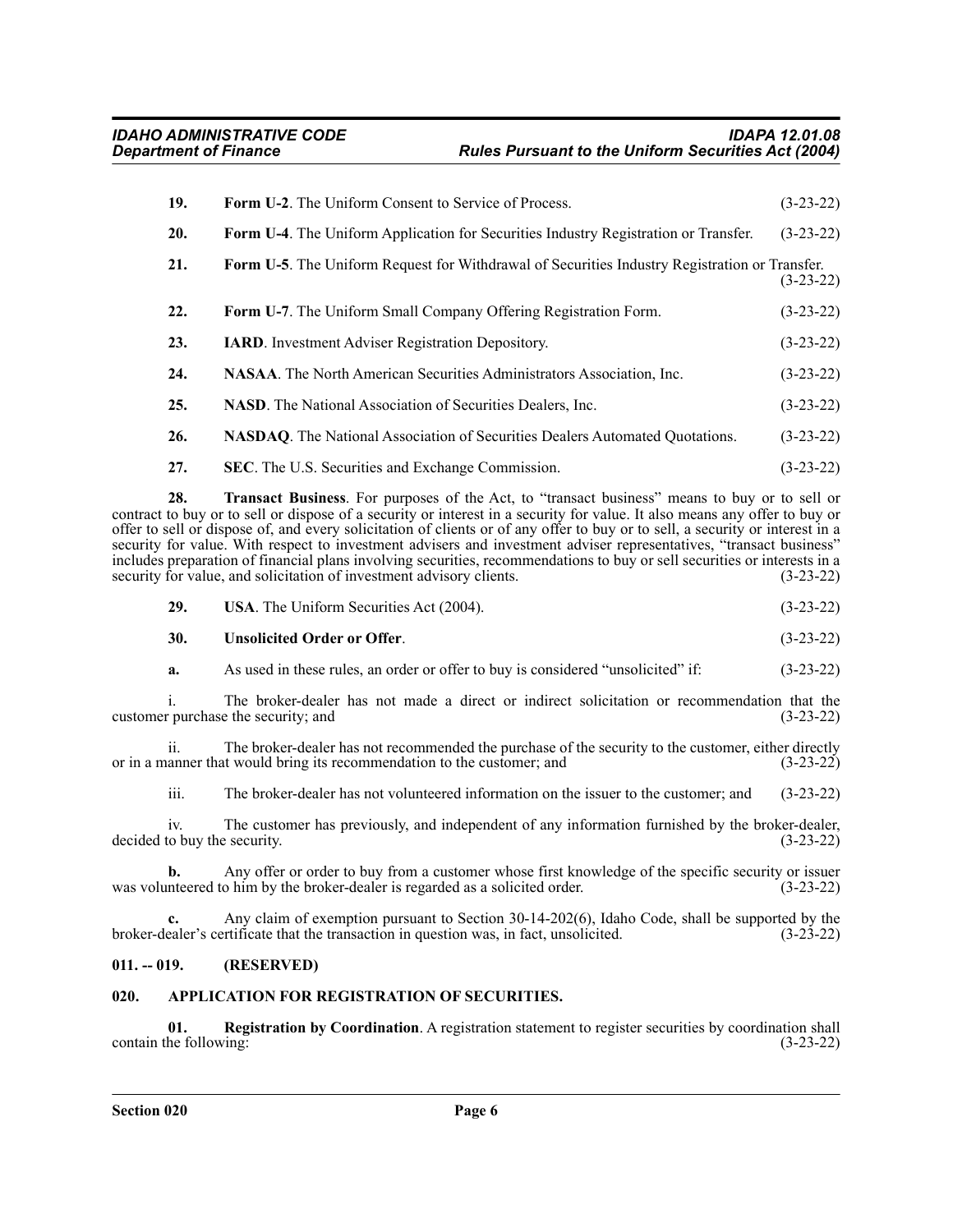**a.** The Form U-1 and accompanying documents (including subscription agreement); (3-23-22)

**b.** A consent to service of process (Form U-2) in compliance with Section 30-14-611, Idaho Code; (3-23-22)

**c.** A copy of the prospectus, including financial statements where: (3-23-22)

i. The prospectus for a securities registration by coordination under Section 30-14-303, Idaho Code, shall be prepared using the forms required under the Securities Act of 1933, and (3-23-22)

ii. All historical financial statements in the registration statement shall be in conformity with generally accepted accounting principles (GAAP) and financial statements filed with a registration statement by coordination that complies with the requirements of the United States Securities and Exchange Commission. (3-23-22) that complies with the requirements of the United States Securities and Exchange Commission.

**d.** All exhibits filed with the United States Securities and Exchange Commission in connection with the registration statement; (3-23-22)

**e.** The filing fee specified in Section 30-14-305(b), Idaho Code; and (3-23-22)

**f.** Any additional information or documents requested by the Department. (3-23-22)

**02. Registration by Qualification**. A registration statement to register securities by qualification shall he following in addition to the requirements of Section 30-14-304, Idaho Code: (3-23-22) contain the following in addition to the requirements of Section 30-14-304, Idaho Code:

**a.** Financial Statements. Except for SCOR applications, registration statements filed pursuant to Section 30-14-304, Idaho Code, shall contain audited financial statements of the issuer for its last two (2) fiscal years. An issuer with less than one (1) year of operations may file reviewed financial statements until the end of its first fiscal year. Registration statements filed with SCOR applications on the Form U-7 shall contain the financial statements specified in the instructions to the Form U-7.

**b.** Unaudited Interim Financial Statements. If the audited financial statements or unaudited financial statements required in Subsection 020.02.a. of this rule are not current to within four (4) months of the date of filing of the registration statement, additional unaudited financial statements as of the issuer's last fiscal quarter or any later date designated by the Administrator shall be included. (3-23-22)

**c.** Small Company Offering Registration (SCOR). A SCOR registration statement shall contain the following: (3-23-22) following: (3-23-22)

- i. The Form U-1 and accompanying documents (including subscription agreement); (3-23-22)
- ii. An executed Form D;  $(3-23-22)$

iii. A consent to service of process (Form U-2) in compliance with Section 30-14-611, Idaho Code; (3-23-22)

iv. For SCOR offerings, the prospectus to be used shall be the Form U-7, as adopted and revised by NASAA in September 1999; (3-23-22)

- v. The filing fee specified in Section 30-14-305(b), Idaho Code; and (3-23-22)
- vi. Any additional information or documents requested by the Department. (3-23-22)
- **d.** Registration statements by qualification shall contain the following: (3-23-22)
- i. The Form U-1 and accompanying documents (including subscription agreement); (3-23-22)
- ii. A consent to service of process (Form U-2) in compliance with Section 30-14-611, Idaho Code;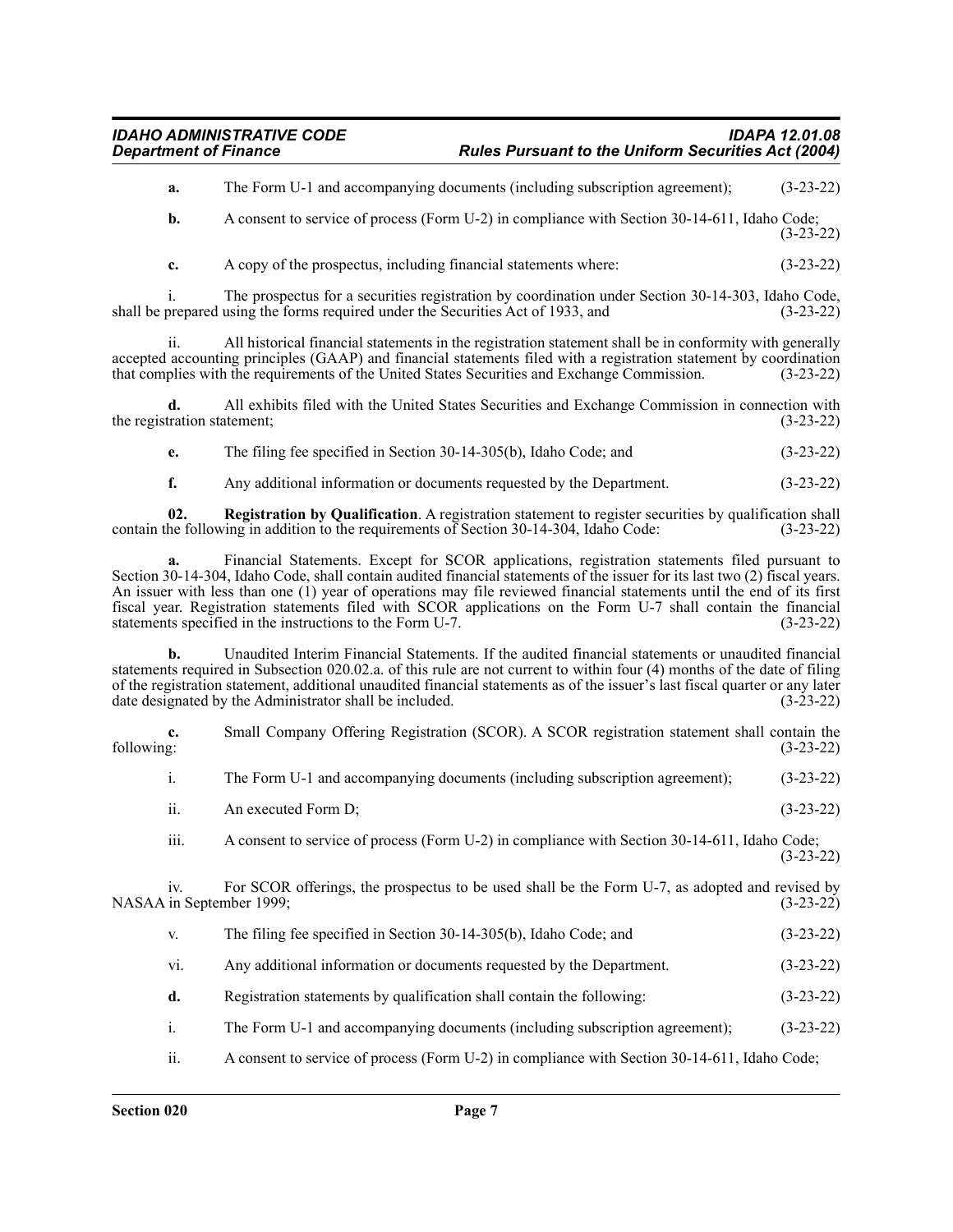(3-23-22)

iii. Financial statements prepared in accordance with Subsection 020.02.a. of this rule; (3-23-22)

iv. A copy of the prospectus containing the information or records specified in Sections 30-14- 304(b)(1) through 304(b)(18), Idaho Code; (3-23-22)

The prospectus shall be prepared using one of the following forms: Part II of Form 1-A of Regulation A of the Securities Act of 1933; Parts I and II of Form SB-2 of the Securities Act of 1933; Form U-7; or any other applicable form used to prepare a prospectus under the Securities Act of 1933, if approved by the department. (3-23-22) department. (3-23-22)

**03.** Other Forms. Any other applicable form used to prepare a prospectus under the Securities Act of 1933, if approved by the Department, containing: (3-23-22)

|  | а. | The filing fee specified in Section 30-14-305(b), Idaho Code; and |  | $(3-23-22)$ |  |
|--|----|-------------------------------------------------------------------|--|-------------|--|
|--|----|-------------------------------------------------------------------|--|-------------|--|

**b.** Any additional information or documents requested by the Department. (3-23-22)

#### <span id="page-7-0"></span>**021. AMENDMENTS TO REGISTRATION STATEMENT.**

**01. Amendments Required**. A correcting amendment to an effective registration statement shall be prepared and submitted to the Department any time that the information contained therein becomes inaccurate or incomplete in any material respect. The responsibility for identifying and reporting a material change lies with the registrant. (3-23-22)

**02. Contents of Amendment Filing**. Each filing of a correcting amendment to a registration statement shall contain a copy of each item of the registration statement which has been changed, with all changes clearly marked. To be complete, a filing of a correcting amendment to the registration statement shall contain a report of material changes setting forth a summary of each material change and indicating the location of such change in the documents filed. Neither the Administrator nor any member of his staff shall be held to have taken notice of any item<br>of material change not summarized in such a report. (3-23-22) of material change not summarized in such a report.

**03. Time of Filing and Undertaking**. Every registration statement shall contain an undertaking by the applicant to file correcting amendments to the registration statement whenever the information in the registration statement becomes inaccurate or incomplete in any material respect by the earlier of: (3-23-22)

| a. |  |  | Two (2) business days after filing such amendment with the SEC; or | $(3-23-22)$ |
|----|--|--|--------------------------------------------------------------------|-------------|
|----|--|--|--------------------------------------------------------------------|-------------|

**b.** Fifteen (15) business days following the event giving rise to the amendment.  $(3-23-22)$ 

**c.** If not registered with the SEC, registrants shall file an amended registration statement if required freen (15) business days following the event giving rise to the amendment. (3-23-22) within fifteen  $(15)$  business days following the event giving rise to the amendment.

**04. Effect of Failure to Amend**. Solicitation of prospective investors through utilization of a prospectus containing information which is inaccurate or incomplete in any material respect is a violation of Section 30-14-501, Idaho Code, and constitutes a basis for the suspension or revocation of the registration under Section 30- 14-306(a)(1), Idaho Code. Nothing in Section 021, of these rules, shall be construed to require any open-end investment company registered under the 1940 Act and the Act to disclose fluctuations in its investment portfolio.

(3-23-22)

#### <span id="page-7-1"></span>**022. FINANCIAL STATEMENTS.**

**01. Application of Regulation S-X**. As to definitions, qualifications of accountants, content of accountant's certificates, requirements for consolidated or combined statements, and actual form and content of financial statements, the Administrator shall apply Regulation S-X of the SEC (17 CFR Part 210) in its most currently amended form as of the date of the filing of the application to all financial statements filed with the Department in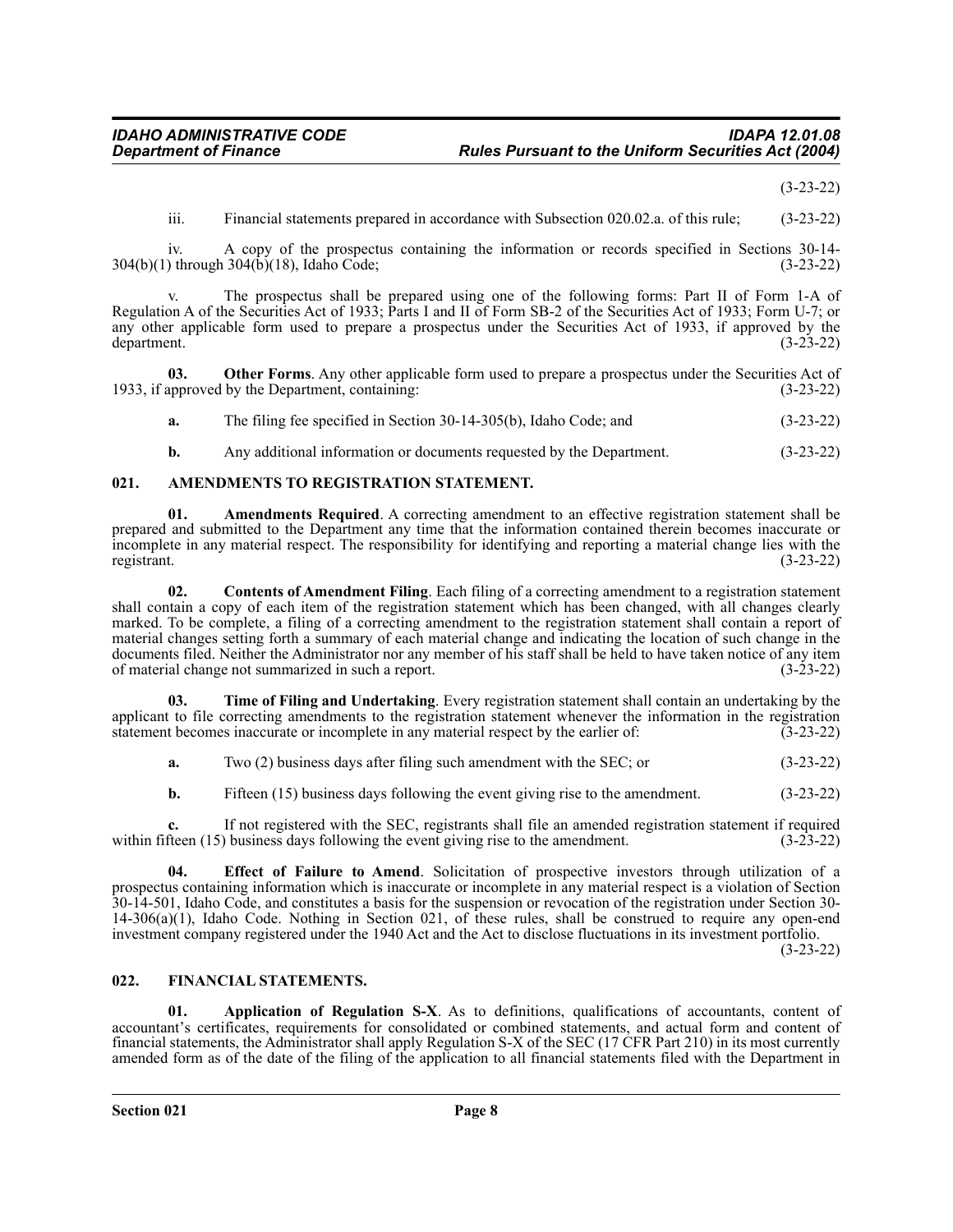connection with the registration of securities. (3-23-22)

**02. Financial Statements Incorporated by Reference**. Where financial statements in a prospectus are incorporated by reference from another document, the Administrator may require that such other document be filed with the Department and be delivered to investors with the prospectus. (3-23-22)

**03. Application of Antifraud Provisions**. Any financial statement distributed in connection with the offer or sale of securities under the Act is subject to the provisions of Section 30-14-501, Idaho Code. Any financial statement filed with the Department is subject to the provisions of Section 30-14-505, Idaho Code. (3-23-22)

### <span id="page-8-0"></span>**023. -- 035. (RESERVED)**

#### <span id="page-8-1"></span>**036. NASAA STATEMENTS OF POLICY -- REGISTERED OFFERINGS.**

The Department will apply the applicable statement(s) of policy adopted by NASAA and incorporated herein by reference pursuant to Section 005, of these rules, to an offering seeking registration in Idaho when conducting a review to determine whether an offering is fair, just and equitable. Such an offering must comply with the requirements of such policy or policies, unless waived by the Administrator. (3-23-22)

#### <span id="page-8-2"></span>**037. REGISTRATION OF DEBT SECURITIES.**

In addition to the requirements contained in the NASAA Statement of Policy Regarding Debt Securities, as adopted on April 25, 1993, the issuer of debt securities will incorporate the following standards: (3-23-22)

**01. Suitability**. In establishing standards of fairness and equity, the Department has established the following investor suitability guidelines for debt offerings registered under the Act: (3-23-22)

No more than ten percent (10%) of any one (1) Idaho investor's net worth (exclusive of home, home furnishings, and automobiles) shall be invested in the securities being registered with the Department; and either (3-23-22) either (3-23-22)

A gross income of forty-five thousand dollars (\$45,000) and a net worth of forty-five thousand (exclusive of home, home furnishings and automobiles); or (3-23-22) dollars  $(\$45,000)$  (exclusive of home, home furnishings and automobiles); or

**c.** A net worth of one hundred fifty thousand dollars (\$150,000) (exclusive of home, home furnishings and automobiles).  $(3-23-22)$ 

**02. Department May Establish Standards**. The suitability standard in Subsection 037.01 of this rule is a guideline. Higher or lower suitability standards may be established or may be required by the Department as a condition of registration. (3-23-22)

**03. Standards To Be Disclosed**. The suitability standards must be disclosed in the prospectus.

(3-23-22)

#### <span id="page-8-3"></span>**038. WITHDRAWAL/ABANDONMENT OF A REGISTRATION STATEMENT.**

**01.** Withdrawal. The withdrawal of an application (prior to effectiveness) may be permitted by the trator upon the written request of the applicant. (3-23-22) Administrator upon the written request of the applicant.

**Abandonment**. The abandonment of an application, where there has been no activity on the application by the applicant for a period of six  $(6)$  months or more, may be considered to signify a request for withdrawal.  $(3-23-22)$ withdrawal.  $(3-23-22)$ 

**03. Time Limit**. An application for registration of securities pursuant to Section 30-14-303 or 30-14- 304, Idaho Code, is deemed abandoned if such registration is not effective in the state of Idaho within one (1) year from the date of receipt by the Department of the initial filing of the application for registration. (3-23-22)

**04. Abandoned Applications Not Reinstated**. Once deemed abandoned, the original application shall not be reinstated. A new application including the registration statement, appropriate exhibits and filing fees is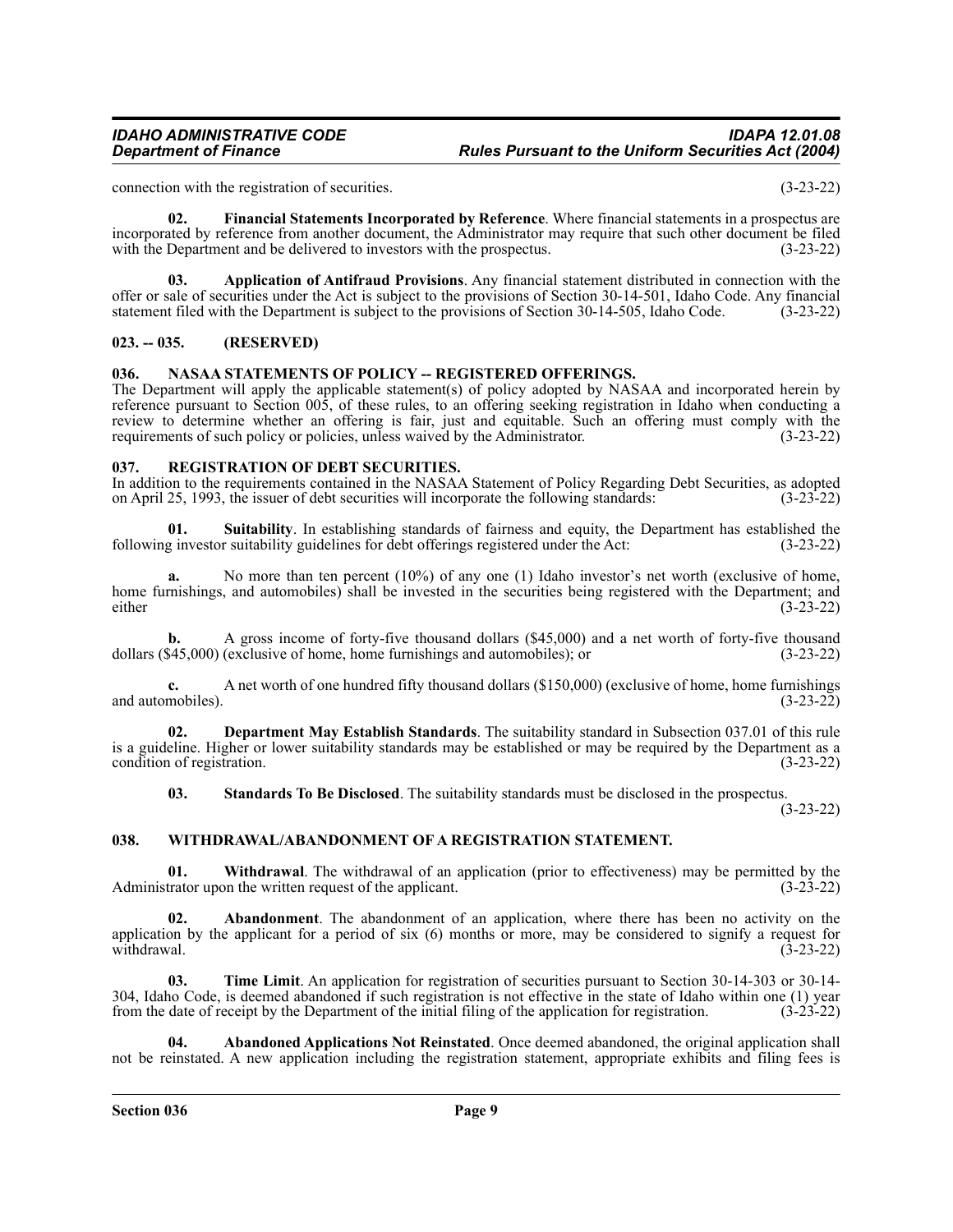required. (3-23-22)

#### <span id="page-9-0"></span>**039. REPORT OF COMPLETION OF OFFERING.**

**01. Completion Statement**. Within thirty (30) days of the completion of a registered offering in Idaho, the registrant shall provide a written statement to the Department that states the following: (3-23-22)

**a.** The date the offering was completed in Idaho; and (3-23-22)

**b.** The number and amount of registered securities sold in Idaho, for SCOR offerings and offerings d by qualification. (3-23-22) registered by qualification.

**02. Signatures**. The written statement must be signed by an officer, director or agent of the issuer or by an authorized signatory of the registrant.  $(3-23-22)$ 

#### <span id="page-9-1"></span>**040. ANNUAL REPORT FOR THE RENEWAL OF A REGISTRATION STATEMENT.**

To renew a registration statement for an additional year, the registrant shall file the following with the Department before the anniversary of the effective date of the registration statement in Idaho: (3-23-22)

**01. Cover Letter**. A cover letter requesting renewal; (3-23-22)

**02.** Consent to Service. A consent to service of process (Form U-2) in accordance with Section 30-14-<br>10 Code; and (3-23-22) 611, Idaho Code; and

**03. Filing Fee**. A filing fee of three hundred dollars (\$300) for all registered offerings. (3-23-22)

#### <span id="page-9-2"></span>**041. SUBSCRIPTION AGREEMENT.**

The subscription agreement shall contain, among other things, an acknowledgment by the subscriber that he has received a copy of the prospectus. Each completed subscription agreement shall be kept in the office of the issuer or broker-dealer for a period of five (5) years and be subject to inspection by the Department. (3-23-22)

#### <span id="page-9-3"></span>**042. DELIVERY OF PROSPECTUS.**

As a condition of registration, an applicant shall comply with the following: (3-23-22)

**01. Registration by Qualification**. A person offering or selling a security under a registration by qualification, other than through a broker-dealer, shall deliver a copy of the final prospectus to each prospective purchaser before or at the time of the confirmation of a sale made by or for the account of the person. (3-23-22)

**Registration by Coordination**. A person offering or selling a security under a registration by deliver a copy of the prospectus as required by the Securities Act of 1933. (3-23-22) coordination shall deliver a copy of the prospectus as required by the Securities Act of 1933.

#### <span id="page-9-4"></span>**043. REGISTRATIONS -- NOTICE OF INTENDED IDAHO BROKER -- DEALER OR AGENT.**

At the time of filing of an application for registration of any security required to be registered in Idaho, written notice shall be provided to the Department of the name of at least one (1) broker-dealer or agent, registered as such in this state, that is intended or qualified to offer or sell such security in Idaho. The Administrator may deny or revoke effectiveness of any registration pending receipt of the notice or may hold the application without further review until the notice has been received. (3-23-22)

#### <span id="page-9-5"></span>**044. RECORDS TO BE PRESERVED BY ISSUERS.**

**01. Required Records**. All issuers who effect sales of registered securities, other than through a broker-dealer, shall preserve the following records for at least three (3) years following the expiration of the registration: (3-23-22)

- **a.** Copies of all documents contained in the registration statement; (3-23-22)
- **b.** Copies of all advertisements, including a record of the dates, names and addresses of media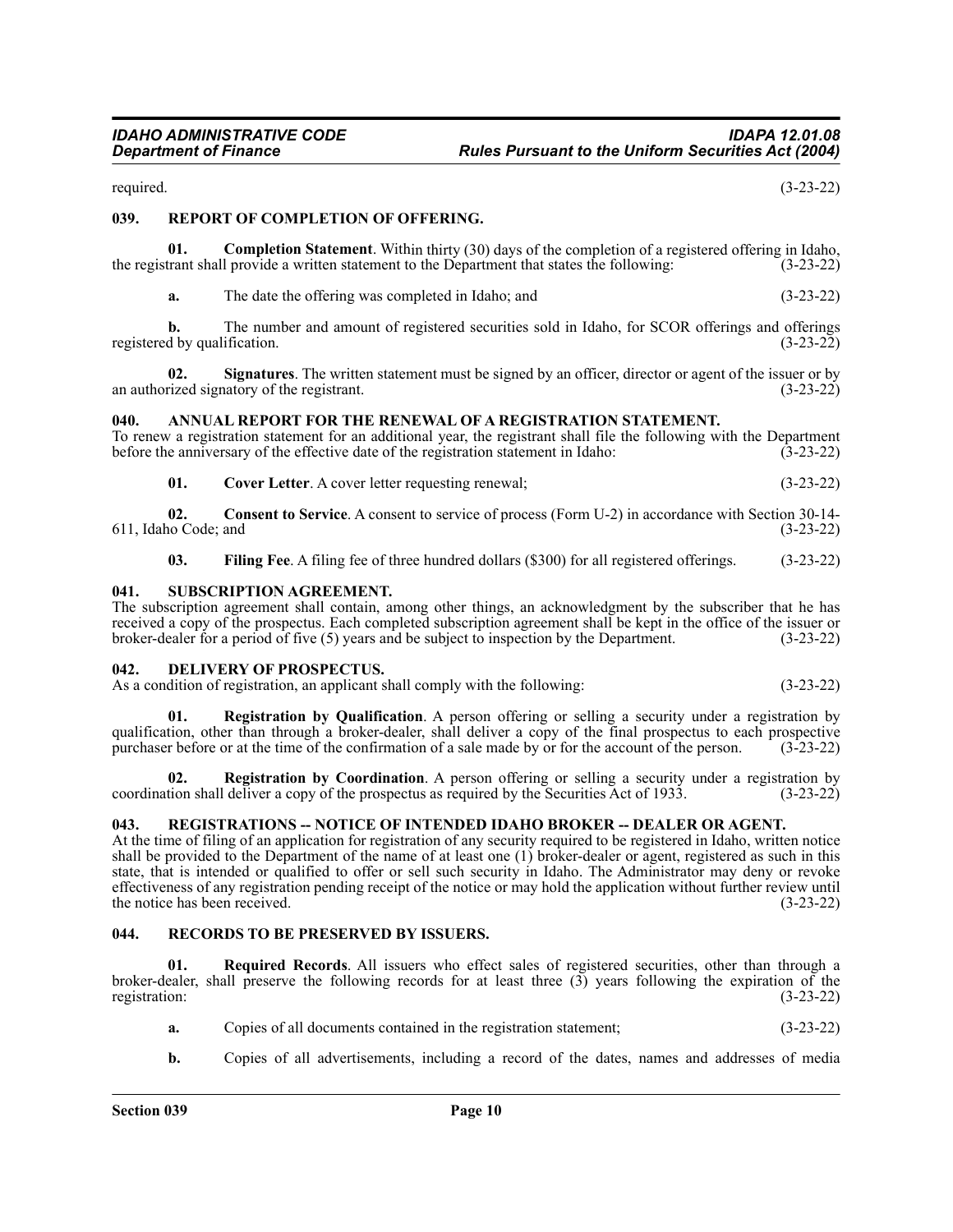carrying those advertisements; (3-23-22)

**c.** Copies of all communications received and sent by the issuer pertaining to the offer, sale and transfer of the securities, including purchase agreements and confirmations; and (3-23-22)

**d.** A list of the name, address and telephone number of each investor to whom the securities were for each such person, information regarding: (3-23-22) sold, and for each such person, information regarding:

| 1.   | The type of securities sold:              | $(3-23-22)$ |
|------|-------------------------------------------|-------------|
| ii.  | The number and amount of securities sold: | $(3-23-22)$ |
| iii. | The type of consideration paid; and       | $(3-23-22)$ |

iv. The name of the agent that sold the securities. (3-23-22)

**02. Retention Period**. An issuer will need to retain the records set forth in Subsection 044.01 of this rule for each investor at least three (3) years after the investor's investment has terminated, even if more than three (3) years has lapsed since the expiration of the registration. (3-23-22)

| 03. | <b>Form.</b> Records may be stored in paper form or electronically. | $(3-23-22)$ |
|-----|---------------------------------------------------------------------|-------------|
|-----|---------------------------------------------------------------------|-------------|

#### <span id="page-10-0"></span>**045. EXAMINATION OF APPLICATION.**

The Department shall conduct a special examination of each application for registration under Sections 30-14-303 and 30-14-304, Idaho Code, to determine the adequacy of disclosure and to fulfill the Department's obligations under Section 30-14-306, Idaho Code. This examination shall be based upon material contained in the registration statement and any other documentation which the applicant may be required to submit. Each application for registration shall be accompanied by the filing fee set forth in Section 30-14-305(b), Idaho Code. The examination report shall consist of the Department's written comments regarding the filing. (3-23-22)

#### <span id="page-10-1"></span>**046. ON-SITE EXAMINATION OF ISSUERS.**

The business and records of issuers offering and/or selling securities in, or out of, Idaho may be subject to periodic on-site examinations by the Administrator, or his designee, at such times as the Administrator determines necessary for the protection of the public. (3-23-22)

#### <span id="page-10-2"></span>**047. ADVERTISING.**

**01. Definitions**. The following words and terms, when used in Section 047, of these rules, have the following meaning, unless the context clearly indicates otherwise: (3-23-22)

**a.** "Sales literature" means material published, or designed for use, in a newspaper, magazine or other periodicals, radio, television, telephone solicitation or tape recording, videotaped display, signs, billboards, motion pictures, telephone directories (other than routine listings), other public media and any other written communication distributed or made generally available to customers or the public including, but not limited to, prospectuses, pamphlets, circulars, form letters, seminar texts, research reports, surveys, performance reports or summaries and reprints or excerpts of other sales literature or advertising to include publications in electronic format. reprints or excerpts of other sales literature or advertising to include publications in electronic format.

**b.** "Sales literature package" means all submissions of sales literature to the Department under one (1) posting or delivery relating to a specific issue of securities. (3-23-22)

**02. Filing Requirement**. Pursuant to Section 30-14-504, Idaho Code, this rule requires the filing of all sales literature for review and response by the Administrator before use or distribution in Idaho. A complete filing shall consist of the sales literature package and a representation by the applicant, issuer or broker-dealer, that reads substantially as follows: "I ------ hereby attest and affirm that the enclosed sales literature or advertising package contains no false or misleading statements or misrepresentations of material facts, and that all information set forth therein is in conformity with the Company's most recently amended registration statement as filed with the Department on or about -------." (3-23-22)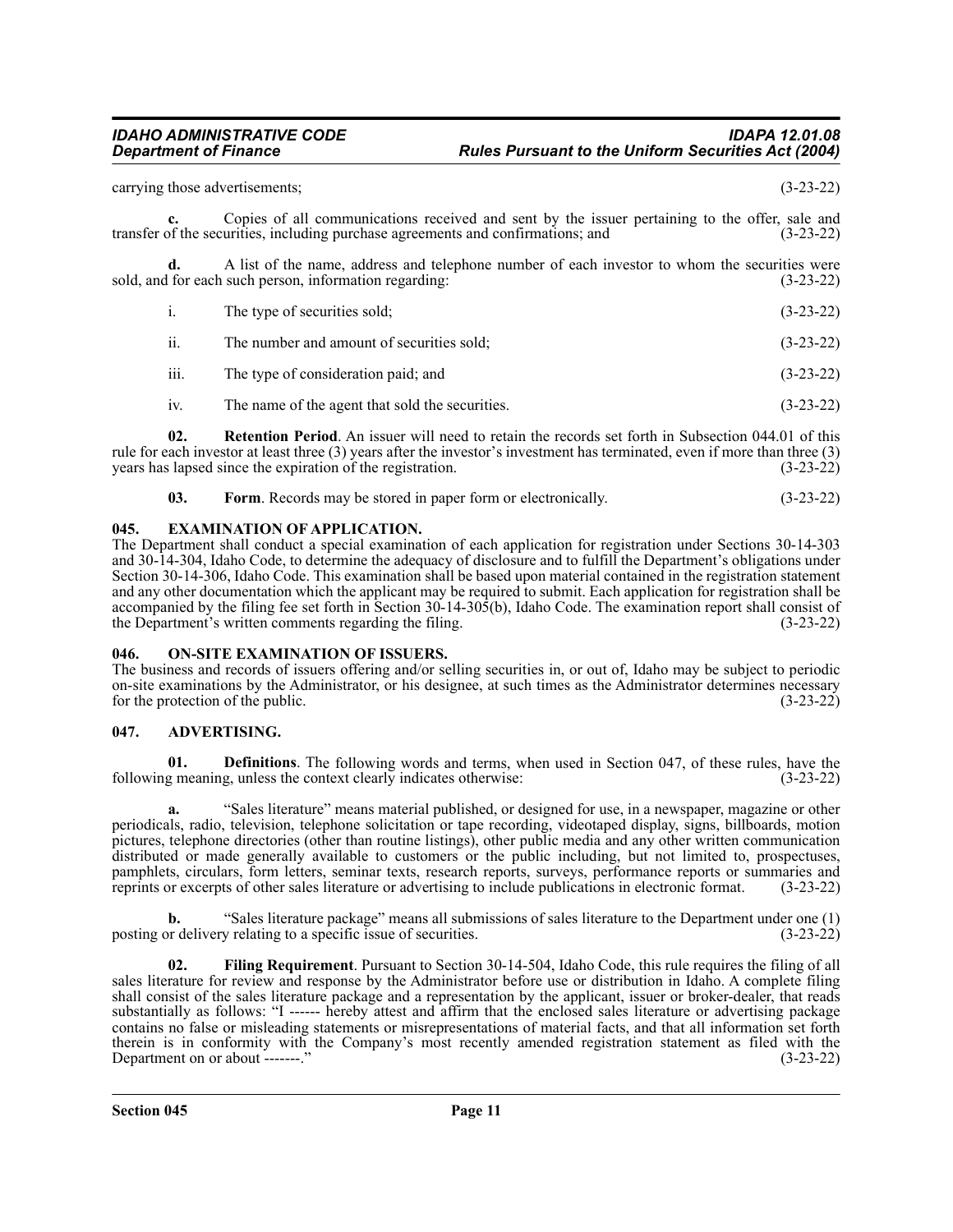**03. Exemption From Filing**. The following types of sales literature are excluded from the filing requirements set forth herein: (3-23-22)

**a.** Sales literature which does nothing more than identify a broker-dealer or investment adviser, and/or offer a specific security at a stated price; (3-23-22)

**b.** Internal communications that are not distributed to the public;  $(3-23-22)$ 

**c.** Prospectuses, preliminary prospectuses, prospectus supplements and offering circulars which have been filed with the Department as part of a registration statement, including a final printed copy if clearly identified as such;  $(3-23-22)$ 

**d.** Sales literature solely related to changes in a name, personnel, location, ownership, offices, business structure, officers or partners, telephone or teletype numbers; (3-23-22)

**e.** Sales literature filed with and approved by FINRA, the SEC, or other regulatory agency with substantially similar requirements;  $(3-23-22)$ 

**f.** Sales literature relating to certain federal covered securities as set forth in Section 30-14-504(b), Idaho Code. (3-23-22) Idaho Code. (3-23-22)

**04. Piecemeal Filings**. The Department will not approve any sales literature package until a complete filing is received. Piecemeal filings will not be accepted and will result in the disapproval of any materials submitted therewith.  $(3-23-22)$ 

**05. Application of Antifraud Provisions**. Sales literature used in any manner in connection with the offer or sale of securities is subject to the provisions of Section 30-14-501, Idaho Code, whether or not such sales literature is required to be filed pursuant to Section 30-14-504, Idaho Code, or Section 047 of these rules. Further, sales literature filed with the Department is subject to the provisions of Sections 30-14-501 and 30-14-505, Idaho Code. Sales literature should be prepared accordingly and should not contain any ambiguity, exaggeration or other misstatement or omission of material fact, which might confuse or mislead an investor. (3-23-22)

**06. Prohibited Disclosures**. Unless stating that the Administrator or Department has not approved the merits of the securities offering or the sales literature, no sales literature shall contain a reference to the Administrator or Department unless such reference is specifically requested by the Administrator. (3-23-22)

#### <span id="page-11-0"></span>**048. DEPARTMENT ACCESS.**

Each issuer examined shall provide the personnel of the Department access to business books, documents, and other records. Each issuer shall provide personnel with office space and facilities to conduct an on-site examination, and assistance in the physical inspection of assets and confirmation of liabilities. Failure of any issuer to comply with any provision here of shall constitute a violation of Section 048, of these rules, and shall be a basis for denial, suspension or revocation of the registration or application for registration or other administrative or civil action by the Department. (3-23-22) Department.

#### <span id="page-11-1"></span>**049. -- 051. (RESERVED)**

#### <span id="page-11-2"></span>**052. ISSUER AGENT REGISTRATION.**

Any individual not exempted pursuant to Sections 30-14-402(b)(3), (4) or (5), Idaho Code, must be registered as an issuer agent or comply with the registration requirement of Section 30-14-402(a), Idaho Code, if the individual is compensated in connection with the agent's participation by the payment of commissions or other remuneration based, directly or indirectly, on transactions in those securities. (3-23-22)

#### <span id="page-11-3"></span>**053. FEDERAL COVERED SECURITIES (RULE 53).**

**01. Investment Company Notices**. (3-23-22)

**Section 048 Page 12**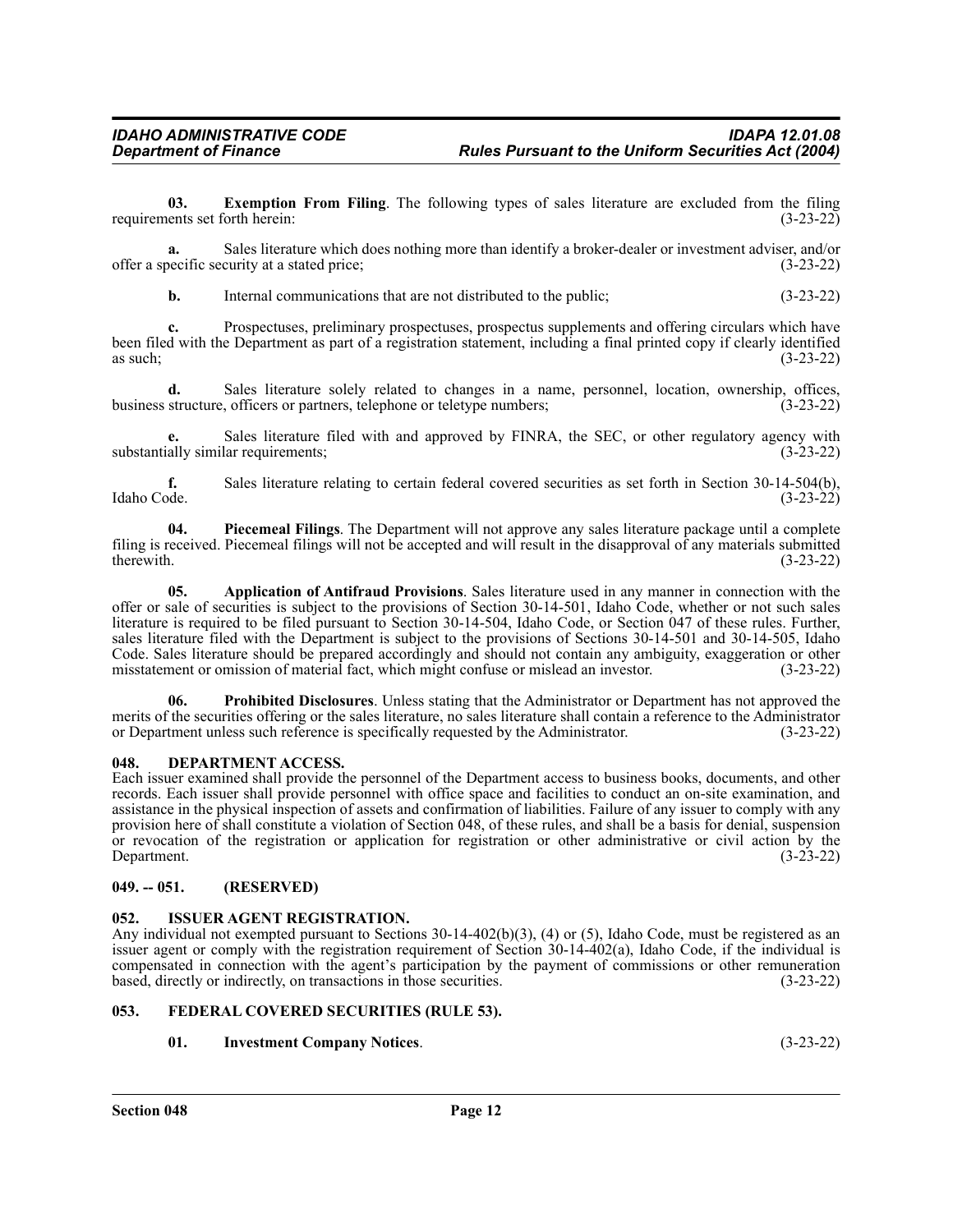**a.** Notice Requirement. Pursuant to Section 30-14-302, Idaho Code, prior to the offer in this state of a series or portfolio of securities of an investment company that is registered, or that has filed a registration statement, under the Investment Company Act of 1940, that is not otherwise exempt under Sections 30-14-201 through 30-14- 203, Idaho Code, the issuer must file a notice with the Administrator relating to such series or portfolio of securities. (3-23-22)

| b.                              | Content of Notice. Each required notice shall include the following:                                                                                                                                                                                                     | $(3-23-22)$ |
|---------------------------------|--------------------------------------------------------------------------------------------------------------------------------------------------------------------------------------------------------------------------------------------------------------------------|-------------|
| i.                              | A properly completed Form NF;                                                                                                                                                                                                                                            | $(3-23-22)$ |
| ii.                             | A consent to service of process (Form U-2);                                                                                                                                                                                                                              | $(3-23-22)$ |
| $\overline{111}$ .              | A filing fee of three hundred dollars (\$300) for mutual funds and one hundred dollars (\$100) for<br>unit investment trusts; and                                                                                                                                        | $(3-23-22)$ |
| iv.                             | Notification of SEC effectiveness.                                                                                                                                                                                                                                       | $(3-23-22)$ |
| c.                              | Renewal of Notice. The effectiveness of a notice required pursuant to Subsection 053.01.a. of this<br>rule may be renewed each year for an additional one (1) year period of effectiveness by filing on or before the<br>expiration of the effectiveness of such notice: | $(3-23-22)$ |
| i.                              | A properly completed Form NF clearly indicating the state file number of the Notice to be renewed;                                                                                                                                                                       | $(3-23-22)$ |
| ii.                             | A consent to service of process (Form U-2) in accordance with Section 30-14-611, Idaho Code; and                                                                                                                                                                         | $(3-23-22)$ |
| 111.<br>unit investment trusts. | A renewal fee of three hundred dollars (\$300) for mutual funds and one hundred dollars (\$100) for                                                                                                                                                                      | $(3-23-22)$ |
| d.                              | Amendments. Amendment filings are required for the following:                                                                                                                                                                                                            | $(3-23-22)$ |
| i.                              | Issuer name change;                                                                                                                                                                                                                                                      | $(3-23-22)$ |
| ii.                             | Address change for contact person; and                                                                                                                                                                                                                                   | $(3-23-22)$ |
| iii.                            | Notification of termination or completion.                                                                                                                                                                                                                               | $(3-23-22)$ |

**e.** Other Documents. Documents other than those required in Subsections 053.01.b., 053.01.c., and 053.01.d. of this rule, unless specifically requested by the Department, should not be filed with the Department. Documents that should be filed with the Department only if specifically requested include, but are not limited to, registration statements, prospectuses, amendments, statements of additional information, quarterly reports, annual reports, and sales literature. (3-23-22)

#### **02. Regulation D Rule 506 Notice Filing**. (3-23-22)

**a.** Notice Requirement. Issuers offering a security in this state in reliance upon Section 30-14-301, Idaho Code, by reason of compliance with Regulation D, Rule 506, adopted by the United States Securities and Exchange Commission, are required to file a notice with the Department or with EFD pursuant to the authority of Section 30-14-302(c), Idaho Code, if a sale of a security in this state occurs as a result of such offering. ( Section  $30-14-302(c)$ , Idaho Code, if a sale of a security in this state occurs as a result of such offering.

**b.** Terms of Notice Filing. The issuer shall file with the Department or with EFD no later than fifteen (15) days after the first sale of a security in this state for which a notice is required under Subsection 053.02.a. of this rule: (3-23-22)

| One (1) copy of the SEC-filed Form D; and | $(3-23-22)$ |
|-------------------------------------------|-------------|
|                                           |             |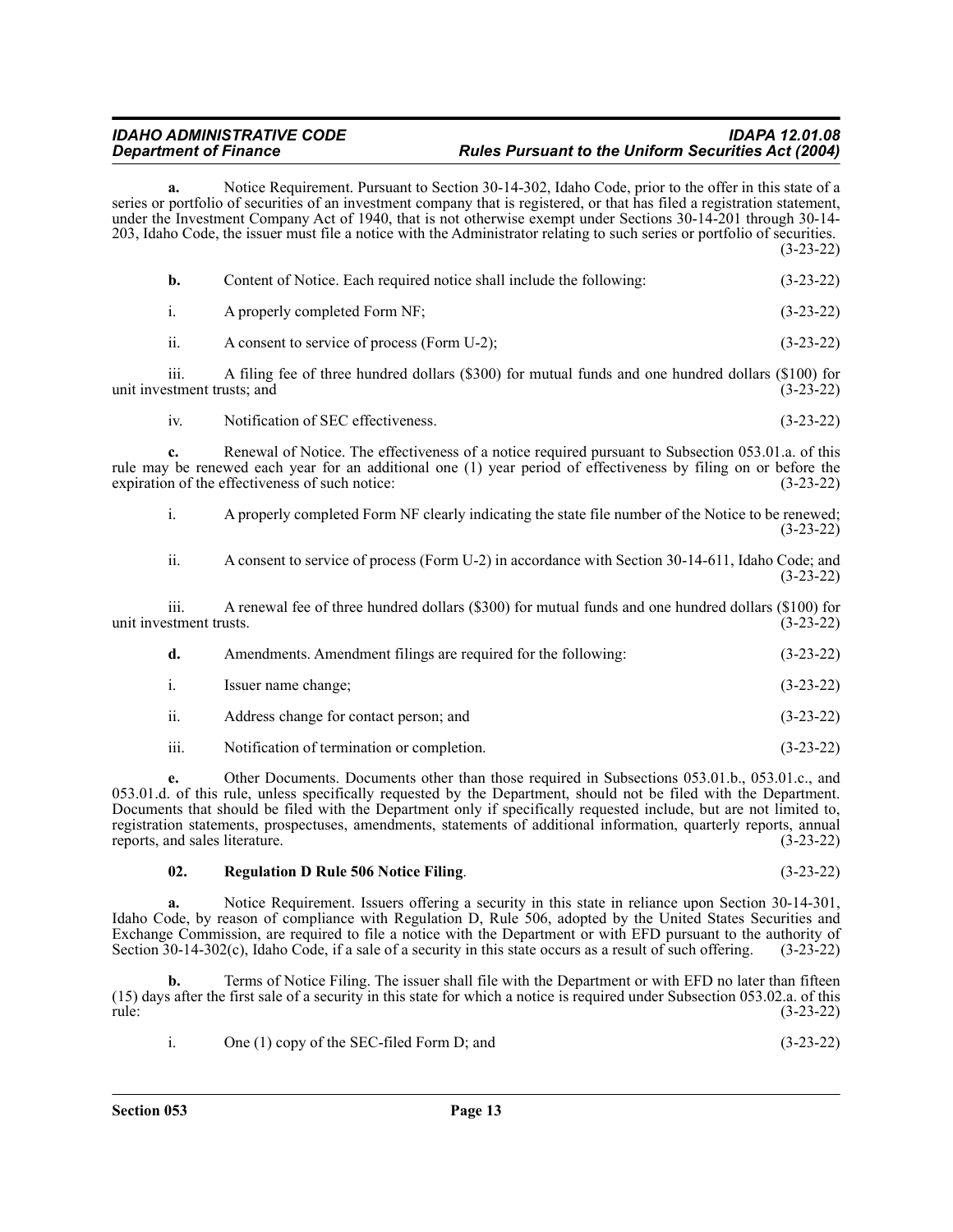ii. The notice filing fee of fifty dollars (\$50). (3-23-22)

iii. A cover letter should be included in the notice filing which states the date in which the first sale of securities occurred in Idaho. (3-23-22)

**c.** Terms of Late Notice Filing. An issuer failing to file with the Administrator as required by Subsection 053.02.b. of this rule may submit its notice filing with an additional fifty dollars (\$50) late filing payment within thirty (30) days after the first sale of a security in this state. Failure to file a notice on or before the thirtieth day after the first sale of a securities in Idaho will result in the inability of the issuer to rely on Section 30-14-302(c), Idaho Code, for qualification of the offering in Idaho. (3-23-22)

**d.** Issuer Agent Registration. Pursuant to Section 30-14-402(b)(5), Idaho Code, an individual who represents an issuer who effects transactions in a federal covered security under Section  $18(b)(4)(F)$  of the Securities Act of 1933 (15 U.S.C. 77r(b)(4)(F)) is not exempt from the registration requirements of Section 30-14-402(a), Idaho Code, if the individual is compensated in connection with the agent's participation by the payment of commissions or other remuneration based, directly or indirectly, on transactions in those securities. In addition, if such person is registered as a broker-dealer or agent in another state or with FINRA, or affiliated with a broker-dealer registered in another state, with the SEC or FINRA, then such person must also be similarly registered in Idaho. (3-23-22)

#### <span id="page-13-0"></span>**054. NOT FOR PROFIT DEBT SECURITIES NOTICE FILING.**

**01. Securities Exempt**. With respect to the offer or sale of a note, bond, debenture, or other evidence of indebtedness, such issuers relying upon the exemption from registration provided in Section 30-14-201(7), Idaho Code, shall file a notice with the Administrator at least thirty (30) days prior to the first offering of sale pursuant to such claim. Such exemption shall become effective thirty (30) days after the filing of a complete notice if the Administrator has not disallowed the exemption. (3-23-22)

**Notice Information**. The notice required in Subsection 054.01 of this rule shall specify, in writing, the material terms of the proposed offer or sale to include, although not limited to, the following: (3-23-22)

| The identity of the issuer:<br>$(3-23-22)$<br>а. |
|--------------------------------------------------|
|--------------------------------------------------|

| <b>b.</b>   | The amount and type of securities to be sold pursuant to the exemption; | $(3-23-22)$ |
|-------------|-------------------------------------------------------------------------|-------------|
| $c_{\cdot}$ | A description of the use of proceeds of the securities; and             | $(3-23-22)$ |

**d.** The person or persons by whom offers and sales will be made.  $(3-23-22)$ 

**03.** Notice Requirements. The following items must be included as a part of the notice in Subsection f this rule: (3-23-22)  $054.01$  of this rule:

| The offering statement, if any; and | $(3-23-22)$ |  |
|-------------------------------------|-------------|--|
|                                     |             |  |

#### **b.** A consent to service of process (Form U-2). (3-23-22)

**04. Sales and Advertising Literature**. All proposed sales and advertising literature to be used in connection with the proposed offer or sale of the securities shall be filed with the Administrator only upon request. (3-23-22)

**05. NASAA Statements of Policy or Guidelines**. The Statements of Policy or guidelines adopted by NASAA may be applied, as applicable, to the proposed offer or sale of a security for which a notice must be filed pursuant to this rule. Failure to comply with the provisions of an applicable Statement of Policy or guideline promulgated by NASAA may serve as the grounds for disallowance of the exemption from registration provided by Section 30-14-201(7), Idaho Code. (3-23-22)

**06. Waiver**. The Administrator may waive any term or condition set forth in this rule. (3-23-22)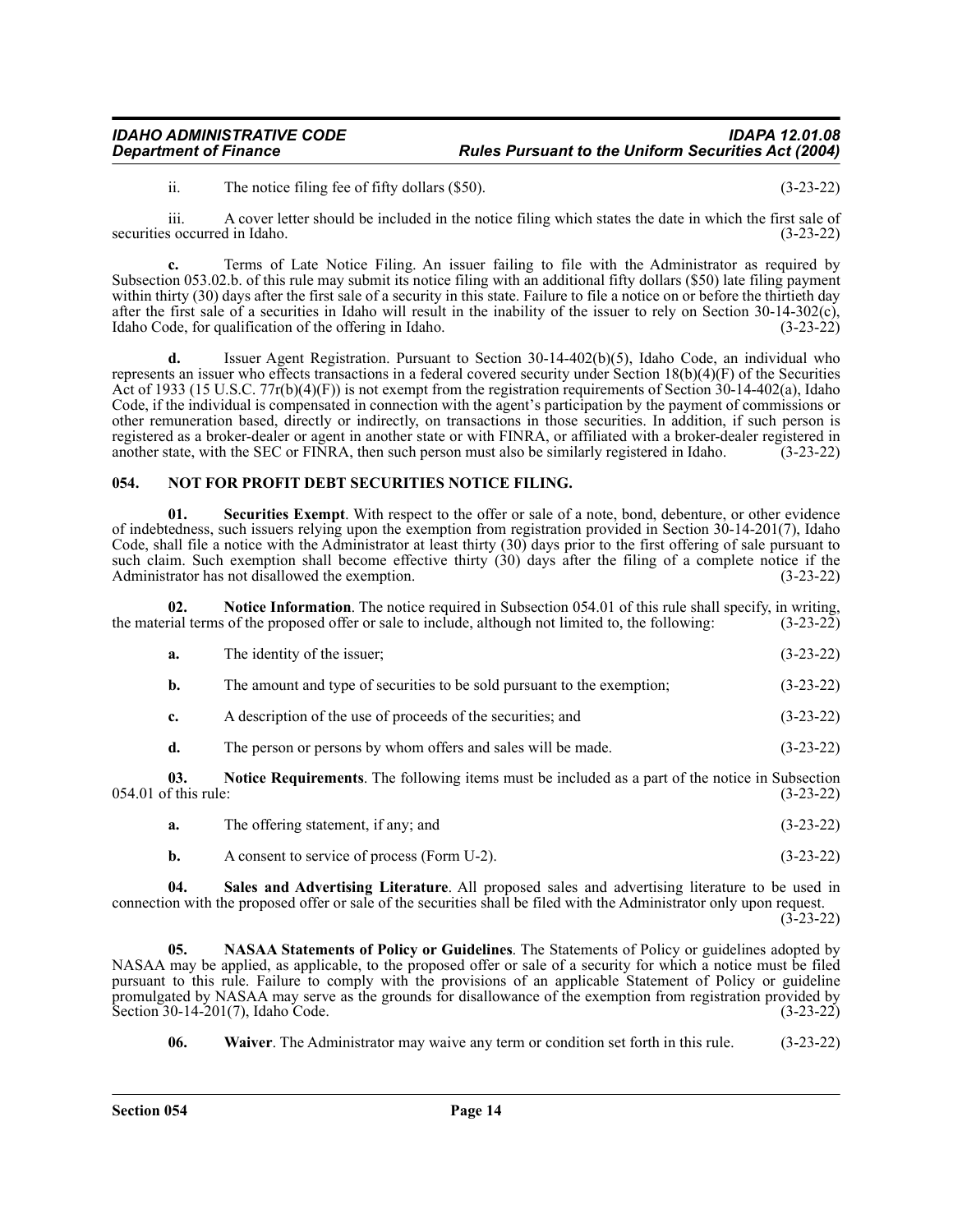### <span id="page-14-0"></span>**055. MORTGAGE NOTE EXEMPTION.**

**01. Investment Contract or Profit-Sharing Agreement**. The exemption specified in Section 30-14- 202(11), Idaho Code, shall not extend to any transaction in a security in the nature of an investment contract or profitsharing agreement. (3-23-22)

**02. Definition "Offered and Sold as a Unit."** As used in Section 30-14-202(11), Idaho Code, "offered and sold as a unit" means an offer and sale of the entire mortgage or other security agreement to a single purchaser at a single sale.  $(3-23-22)$ 

#### <span id="page-14-1"></span>**056. MANUAL EXEMPTION.**

For the purpose of the manual exemption (Section 30-14-202(2), Idaho Code), the following securities manuals or portions of the manuals are recognized. (3-23-22) portions of the manuals are recognized.

| a.          | Best's Insurance Reports-Life-Health.   | $(3-23-22)$ |
|-------------|-----------------------------------------|-------------|
| b.          | Mergent's Industrial Manual.            | $(3-23-22)$ |
| $c_{\cdot}$ | Mergent's International Manual.         | $(3-23-22)$ |
| d.          | Walkers Manual of Western Corporations. | $(3-23-22)$ |

### <span id="page-14-2"></span>**057. MINING, OIL OR GAS EXPLORATION EXEMPTION REQUIREMENTS.**

**01. Legal Opinion for Extractive Industries**. If the Department deems it necessary or advisable in the public interest or for the protection of investors, it may require an issuer engaged in mining, gas, or oil exploration or extraction to submit an opinion of counsel on the nature of the title held to the property noting any defects or liens or both, and the principal terms of any lease or option with respect to the property. If continued possession of the property by the issuer depends upon the satisfaction of certain working conditions, describe these conditions and state the extent to which they have been met. The Department may require other issuers to submit a status of title to any real estate which is material to the business of the issuer. (3-23-22) real estate which is material to the business of the issuer.

**02. Quarterly Reports**. The issuer shall file quarterly reports, on the "Quarterly Report Form for Small Mining Issues." during the time the securities remain registered. Such reports are due within thirty (30) days following the end of the issuer's quarter. Failure to comply with this rule could be grounds for suspension or revocation of a permit. (3-23-22)

**03. Advertising**. The only advertising of exempt mining securities, whether on radio, television, print media, or other medium, shall be restricted to announcing the securities offering and stating the name and address of the issuer, the type of security, the underwriter, and where additional information may be obtained. (3the issuer, the type of security, the underwriter, and where additional information may be obtained.

**04. Offering Circulars**. All offers of the security must be accompanied by a complete, current offering circular previously reviewed by the Administrator adequate to satisfy the antifraud provisions of the Act. (3-23-22)

<span id="page-14-3"></span>

| 058. |     | STOCK EXCHANGE LISTED SECURITIES.<br>Stock exchanges specified by or approved under Section $30-14-201(6)$ , Idaho Code, are as follows: | $(3-23-22)$ |
|------|-----|------------------------------------------------------------------------------------------------------------------------------------------|-------------|
|      | 01. | The New York Stock Exchange;                                                                                                             | $(3-23-22)$ |
|      | 02. | The American Stock Exchange;                                                                                                             | $(3-23-22)$ |
|      | 03. | The NASDAQ Global Market and Global Select Market;                                                                                       | $(3-23-22)$ |
|      | 04. | The Chicago Stock Exchange;                                                                                                              | $(3-23-22)$ |
|      | 05. | The Chicago Board Options Exchange;                                                                                                      | $(3-23-22)$ |
|      |     |                                                                                                                                          |             |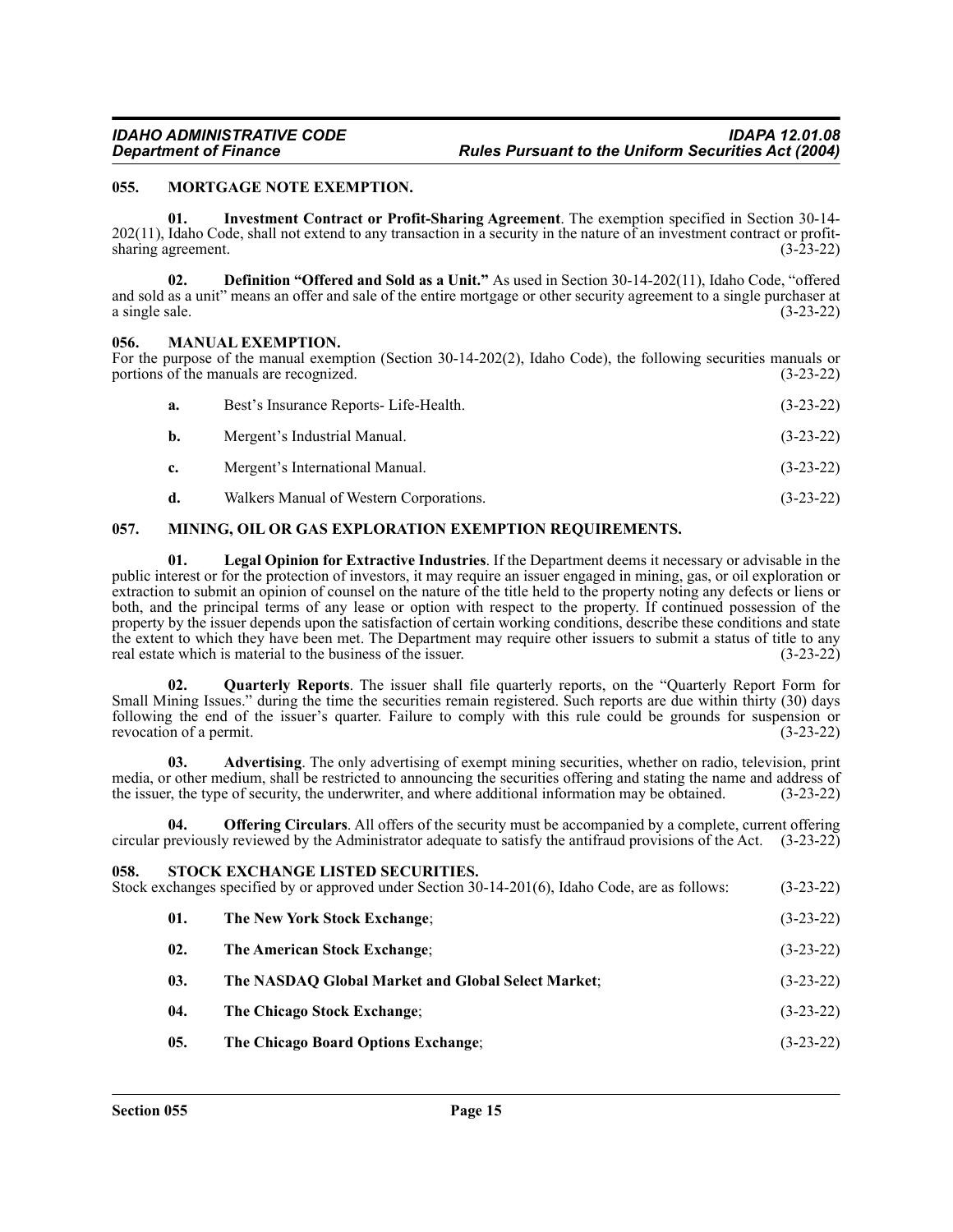| <b>IDAHO ADMINISTRATIVE CODE</b> | <b>IDAPA 12.01.08</b>                                      |
|----------------------------------|------------------------------------------------------------|
| <b>Department of Finance</b>     | <b>Rules Pursuant to the Uniform Securities Act (2004)</b> |

| -06. | Tier I of the Pacific Stock Exchange; and       | $(3-23-22)$ |
|------|-------------------------------------------------|-------------|
|      | Tier I of the Philadelphia Stock Exchange, Inc. | $(3-23-22)$ |

#### <span id="page-15-0"></span>**059. (RESERVED)**

#### <span id="page-15-1"></span>**060. REGISTRATION OR EXEMPTION OF** "**BLIND POOL" OFFERINGS PROHIBITED.**

An offering in which it is proposed to issue stock or other equity interest without an allocation of proceeds to sufficiently identifiable properties or objectives shall be considered a "blind pool" offering and one in which the duty to provide full disclosure cannot be met. Because of the inability or failure to make full disclosure, the Department is of the position that the offering would work a fraud upon purchasers and, therefore, the offering may not be registered or qualify for an exemption from registration in Idaho. (3-23-22)

#### <span id="page-15-2"></span>**061. CROSS-BORDER TRANSACTIONS EXEMPTION.**

By authority delegated to the Administrator in Section 30-14-203, Idaho Code, transactions effected by a Canadian broker-dealer and its agents that meet the requirements for exemption from registration pursuant to Section 084 of these rules, are determined to be classes of transactions for which registration is not necessary or appropriate for the protection of investors and are exempt from Sections 30-14-301 and  $\overline{30}$ -14-504, Idaho Code. (3-23-22)

#### <span id="page-15-3"></span>**062. DESIGNATED MATCHING SERVICES.**

**01. In General**. Sections 30-14-301 through 30-14-305, Idaho Code, shall not apply to any offer or sale of a security by an issuer in a transaction that meets the requirements of this rule. A designated matching service shall not be deemed a broker-dealer subject to registration within the meaning of the Act or the rules thereunder.

(3-23-22)

**02. Definitions**. The following words and terms, when used in this rule, shall have the following s, unless the context clearly indicates otherwise. (3-23-22) meanings, unless the context clearly indicates otherwise.

Designated Matching Service. Means a matching service designated by the Administrator under see rules. (3-23-22) Section 062 of these rules.

**b.** Designated Matching Service Facility. Means a computer system operated, or a seminar or meeting conducted, by a designated matching service. (3-23-22)

**c.** Individual Accredited Investor. Means any natural person whose individual net worth, or joint net worth with that person's spouse, at the time of his or her purchase, exceeds one million dollars (\$1,000,000) or any natural person who had an individual income in excess of two hundred thousand dollars (\$200,000) in each of the two (2) most recent years or joint income with that person's spouse in excess of three hundred thousand dollars (\$300,000) in each of those years and has a reasonable expectation of reaching the same income level in the current year. In addition each purchaser must evidence such knowledge and experience in financial and business matters that he is capable of evaluating the merits and risks of the prospective investment. The term "individual accredited investor" also includes any self-directed employee benefit plan with investment decisions made solely by persons that are "individual accredited investors" as defined in Subsection 062.02.c. of this rule, and the individual retirement account of any such individual accredited investor. (3-23-22)

**d.** Investor Member. Means an investor who has been properly qualified by and uses a designated matching service. Either of the following investors may be properly qualified: any institutional investor as described in Section 30-14-102(11), Idaho Code, or an individual accredited investor as defined in this rule. (3-23-22)

**e.** Issuer Member. Means an issuer who uses a designated matching service facility. (3-23-22)

**f.** Summary Business Plan. Means a brief statement specifically describing the issuer, its management, its products or services, and the market for those products or services. Other information, including, specifically, financial projections, must not be included in a summary business plan. (3-23-22) specifically, financial projections, must not be included in a summary business plan.

**03. Application**. A person may apply to the Administrator to be a designated matching service by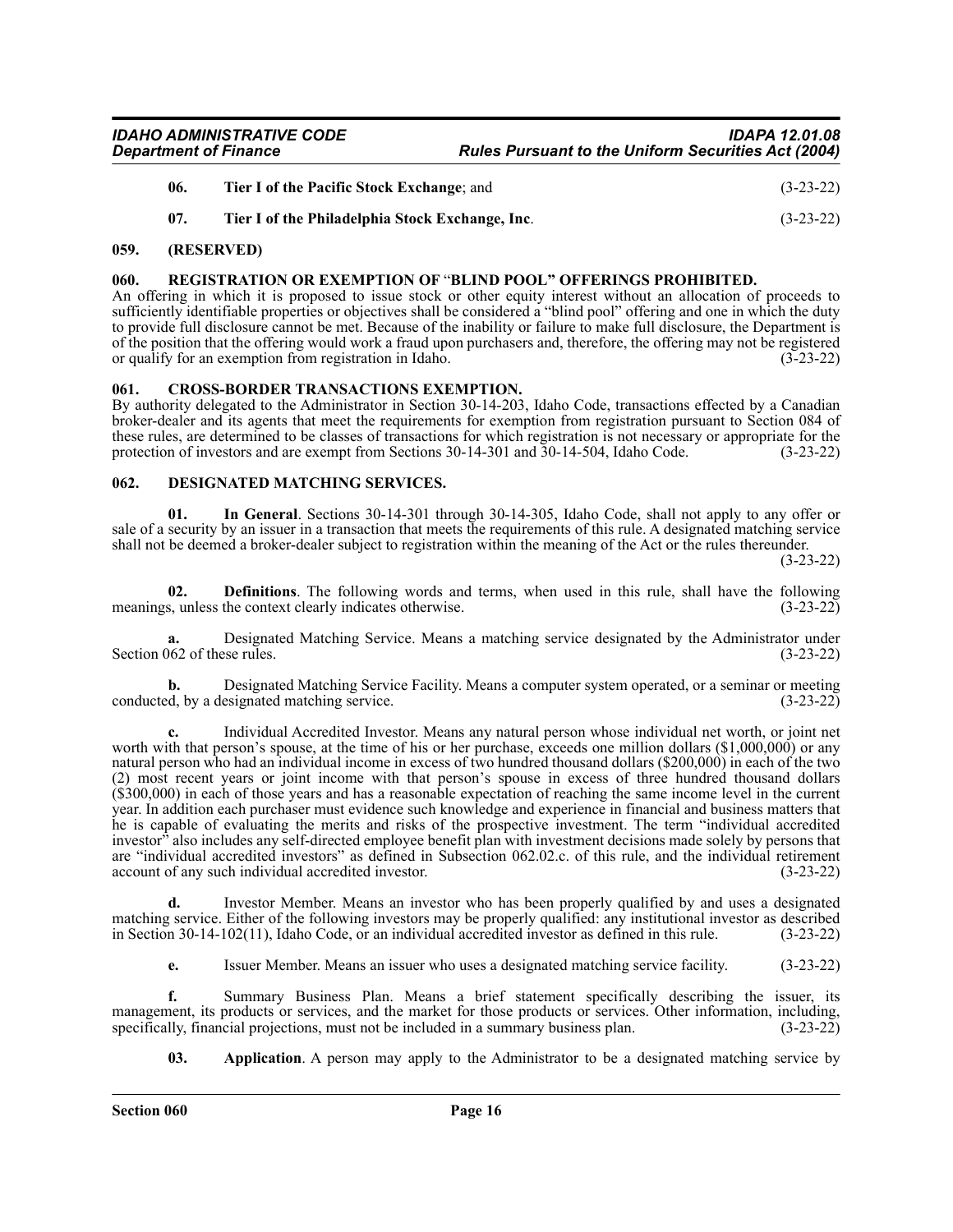filing such forms as required by the Administrator. No designation will be made unless the applicant demonstrates that it: (3-23-22) that it:  $(3-23-22)$ 

**a.** Owns, operates, sponsors, or conducts a matching service facility limited to providing investor members with the summary business plans and identities of issuer members; (3-23-22)

**b.** Will not be involved in any manner in the sale, offer for sale, solicitation of a sale or offer to buy, a other than as set forth in Subsection 062.03.a. of this rule; (3-23-22) security other than as set forth in Subsection 062.03.a. of this rule;

**c.** Will make a reasonable factual inquiry to determine whether an investor member is properly qualified; (3-23-22) qualified;  $(3-23-22)$ 

**d.** Is a governmental entity, quasi-governmental entity, an institution of higher education or an Idaho nonprofit corporation that is associated with a governmental or quasi-governmental entity or an institution of higher education; (3-23-22) education;  $(3-23-22)$ 

**e.** Does not employ any person required to be registered under the Act as a broker-dealer, investment adviser, agent, or investment adviser representative; (3-23-22)

**f.** Does not have, and does not employ any person who has a business relationship with any investor member or issuer member other than to provide such member access to the matching service facility; (3-23-22)

**g.** Charges fees only in an amount necessary to cover its reasonable operating costs and that are unrelated to the amount of money being raised by any issuer member or the amount of securities sold by any issuer member;<br>(3-23-22) member; (3-23-22)

**h.** Agrees to not use any advertisement of its matching service facility that advertises any particular issuer or any particular securities or the quality of any securities or that is false or misleading or otherwise likely to deceive a reader thereof; and

**i.** Meets such other conditions as the Administrator considers appropriate for the protection of investors and consistent with the purposes fairly intended by the policy and provisions of the Act, and the rules thereunder.  $(3-23-22)$ 

**04. Designation Consistent with Act**. Designation under this rule is not available to any matching service formed in a manner that constitutes part of a scheme to violate or evade the provisions of the Act or rules thereunder. (3-23-22) thereunder.  $(3-23-22)$ 

**05. Withdrawal of Designation**. The Administrator, upon ten (10) days notice and hearing before the Administrator or a hearing officer, may withdraw a person's designation as a matching service if the person does not meet the standards for designation provided in this rule. (3-23-22)

#### **06. Disqualifications**. (3-23-22)

**a.** No exemption under this rule is available for the securities of any issuer if the issuer: (3-23-22)

i. Within the last five (5) years, has filed a registration statement which is the subject of a currently effective registration stop order entered by the United States Securities and Exchange Commission or any state securities administrator; (3-23-22) securities administrator;

ii. Within the last five (5) years, has been convicted of any criminal offense in connection with the offer, purchase, or sale of any security or any felony involving fraud or deceit or a misdemeanor involving financial fraud; (3-23-22)

iii. Is the subject of any state or federal administrative enforcement order, entered within the last five (5) years, finding fraud or deceit in connection with the purchase or sale of any security; or (3-23-22)

iv. Is the subject of any order, judgment or decree of any court of competent jurisdiction, entered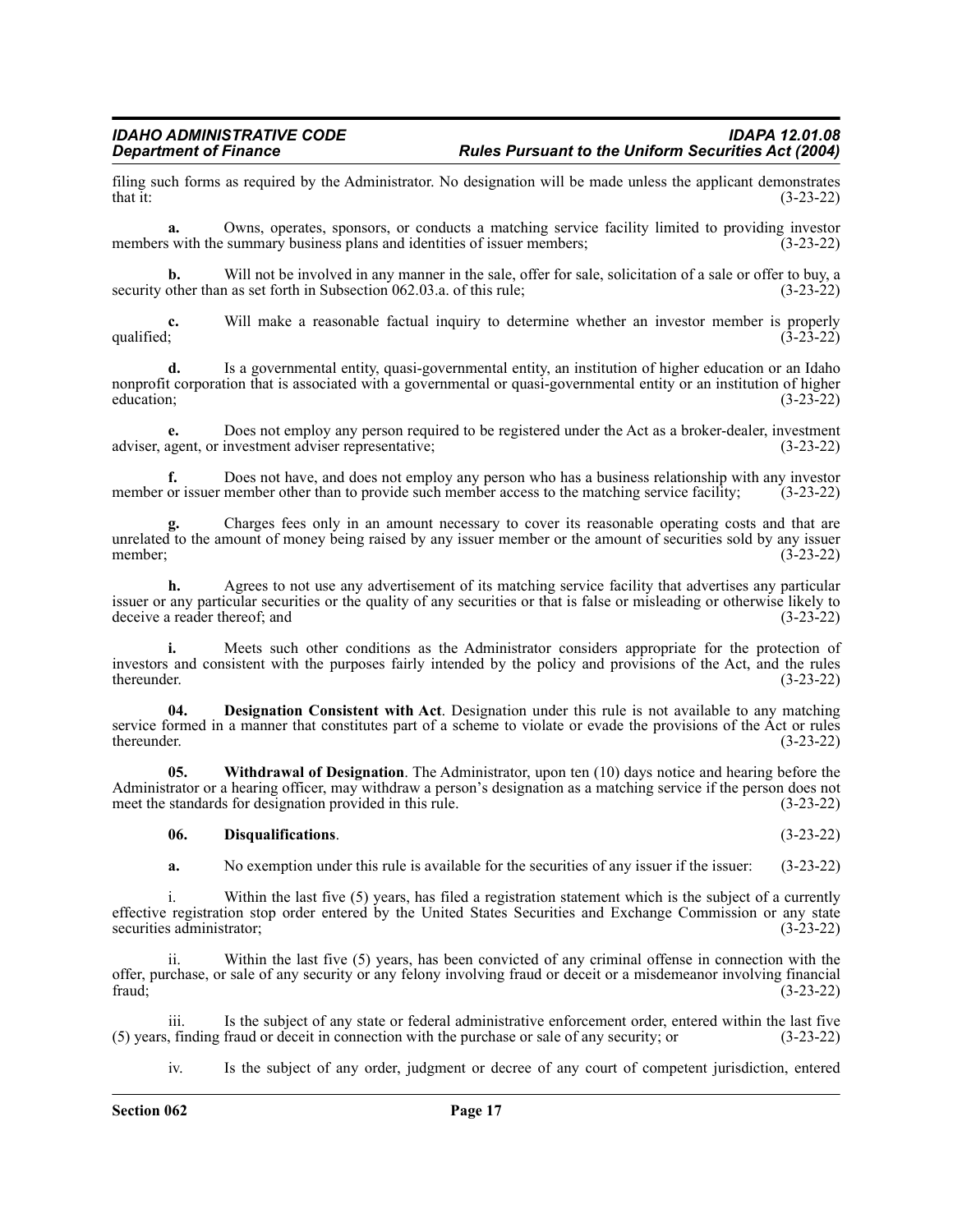within the last five (5) years, temporarily, preliminarily or permanently restraining or enjoining such party from engaging in or continuing to engage in any conduct or practice involving fraud or deceit in connection with the purchase or sale of any security. (3-23-22)

|  | For purposes of this rule, the term "issuer" includes: | $(3-23-22)$ |
|--|--------------------------------------------------------|-------------|
|--|--------------------------------------------------------|-------------|

i. Any of the issuer's predecessors or any affiliated issuer; (3-23-22)

ii. Any of the issuer's directors, officers, general partners, or beneficial owners of ten percent (10%) or more of any class of its equity securities (beneficial ownership meaning the power to vote or direct the vote or the power to dispose or direct the disposition of such securities); (3-23-22) power to dispose or direct the disposition of such securities);

iii. Any of the issuer's promoters presently connected with the issuer in any capacity, including:

 $(3-23-22)$ 

(1) Any person who, acting alone or in conjunction with one (1) or more other persons, directly or  $y$  takes initiative in founding and organizing the business or enterprise of an issuer; or  $(3-23-22)$ indirectly takes initiative in founding and organizing the business or enterprise of an issuer; or

(2) Any person who, in connection with the founding and organizing of the business or enterprise of an issuer, directly or indirectly receives in consideration of services or property, or both services and property, ten percent  $(10\%)$  or more of any class of securities of the issuer or ten percent  $(10\%)$  or more of the proceeds from the sale of any class of such securities; however, a person who receives such securities or proceeds either solely as underwriting commissions or solely in consideration of property shall not be deemed a promoter within the meaning of Subsection 062.06.b.iii. of this rule, if such person does not otherwise take part in founding and organizing the enterprise. (3-23-22)

iv. Any underwriter of the issuer. (3-23-22)

**c.** The exemption under this rule is not available to an issuer that is in the development stage that either has no specific business plan or purpose or had indicated that its business plan is to engage in a merger or acquisition with an unidentified company or companies, or other entity or person. (3-23-22) acquisition with an unidentified company or companies, or other entity or person.

**07. Notice of Transaction**. The issuer shall file with the Administrator a notice of transaction, consent to service of process (Form U-2), and a copy of its summary business plan within fifteen (15) days after the first sale<br>(3-23-22) in this state.  $(3-23-22)$ 

#### <span id="page-17-0"></span>**063. -- 077. (RESERVED)**

#### <span id="page-17-1"></span>**078. IMPLEMENTATION OF CRD.**

**01. Designation and Use of CRD System**. Pursuant to Section 30-14-406, Idaho Code, the Administrator designates the web-based Central Registration Depository (CRD) operated by FINRA to receive and store filings and collect related fees from broker-dealers, agents and investment adviser representatives on behalf of the Administrator. Forms U-4, U-5, BD, BR, and BDW shall be used to register or terminate agents, investment adviser representatives or broker-dealers, respectively, in the state of Idaho through the CRD system. The CRD system will be utilized to effect FINRA registration as well as registration, termination, and renewal in the state.

(3-23-22)

**02. Registrations Not Automatic**. A filing of Form U-4, BD, or BR with the CRD system does not constitute an automatic registration in Idaho. Broker-dealers and investment advisers should not consider agents or investment adviser representatives registered until such approval from the state of Idaho has been received by them  $\mu$  through CRD.  $(3-23-22)$ 

**03. Electronic Signature**. When a signature or signatures are required by the particular instructions of any filing to be made through CRD, a duly authorized officer of the applicant or the applicant him or herself, as required, shall affix his or her electronic signature to the filing by typing his or her name in the appropriate fields and submitting the filing to CRD. Submission of a filing in this manner shall constitute irrefutable evidence of legal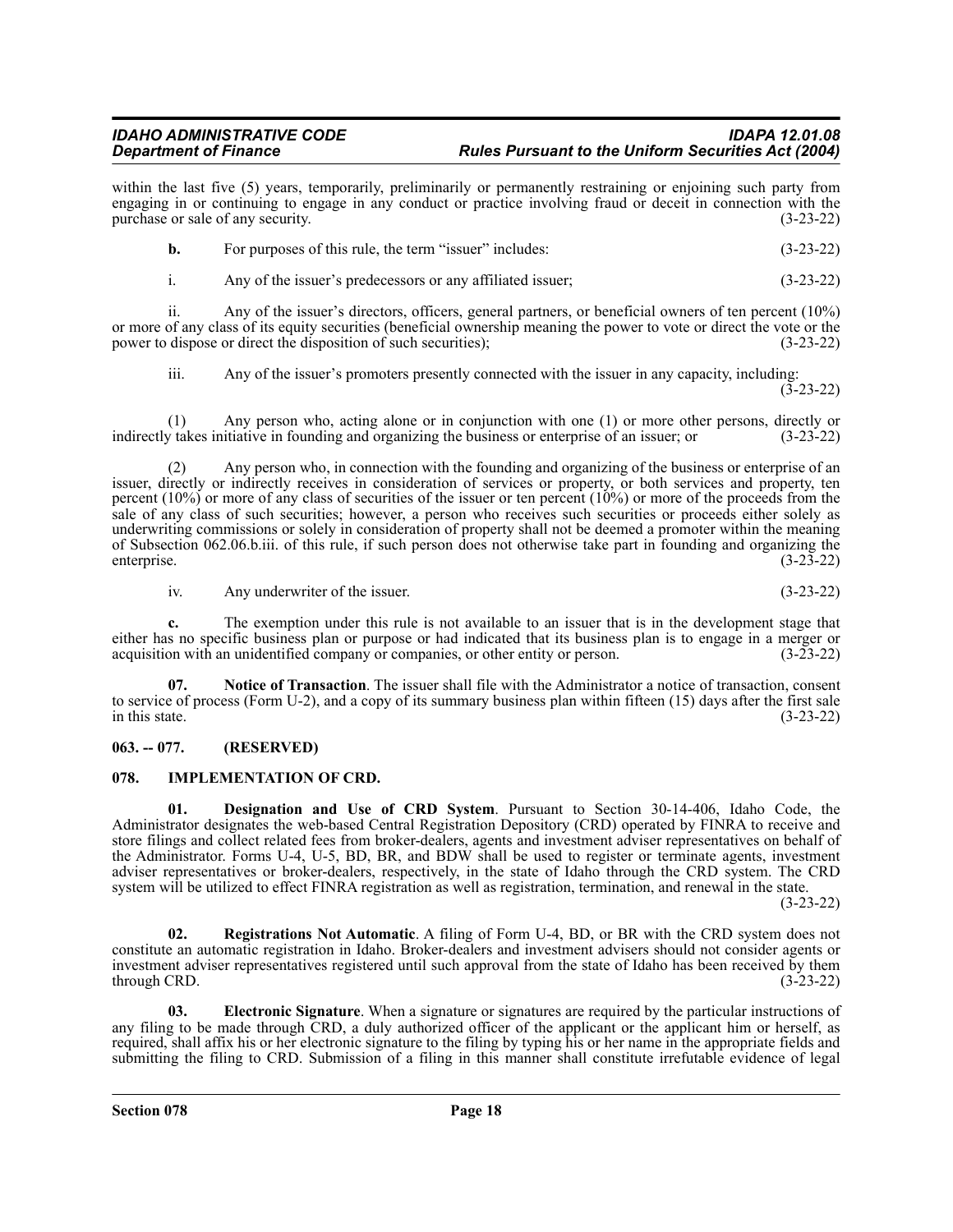signature by any individuals whose names are typed on the filing. (3-23-22) (3-23-22)

#### <span id="page-18-0"></span>**079. IMPLEMENTATION OF IARD.**

**01. Designation**. Pursuant to Section 30-14-406, Idaho Code, the Administrator designates the webbased Investment Adviser Registration Depository (IARD) operated by FINRA to receive and store filings and collect related fees from investment advisers on behalf of the Administrator.

Use of IARD. Unless otherwise provided, all investment adviser applications, amendments, reports, notices, related filings and fees required to be filed with the Administrator pursuant to the rules promulgated under the Act, shall be filed electronically with and transmitted to IARD. The following additional conditions relate to such electronic filings: (3-23-22)

**a.** Electronic Signature. When a signature or signatures are required by the particular instructions of any filing to be made through IARD, a duly authorized officer of the applicant or the applicant him or herself, as required, shall affix his or her electronic signature to the filing by typing his or her name in the appropriate fields and submitting the filing to IARD. Submission of a filing in this manner shall constitute irrefutable evidence of legal signature by any individuals whose names are typed on the filing. (3-23-22) (3-23-22)

**b.** When Filed. Solely for purposes of a filing made through IARD, a document is considered filed with the Administrator when all fees are received and the filing is accepted by IARD on behalf of the state. (3-23-22)

**03. Electronic Filing**. The electronic filing of any particular document and the collection of related processing fees shall not be required until such time as IARD provides for receipt of such filings and fees and thirty (30) days notice is provided by the Administrator. Any documents or fees required to be filed with the Administrator that are not permitted to be filed with or cannot be accepted by IARD shall be filed directly with the Administrator. (3-23-22)

**04. Hardship Exemptions**. Subsection 079.04 of this rule provides two (2) "hardship exemptions" from the requirements to make electronic filings as required by the rules. (3-23-22)

**a.** Temporary Hardship Exemption. (3-23-22)

i. Investment advisers registered or required to be registered under the Act who experience unanticipated technical difficulties that prevent submission of an electronic filing to IARD may request a temporary hardship exemption from the requirements to file electronically. (3-23-22)

ii. To request a temporary hardship exemption, the investment adviser must file Form ADV-H which can be found at 17 CFR 279.3 in paper format with the Administrator where the investment adviser's principal place of business is located, no later than one (1) business day after the filing (that is the subject of the Form ADV-H) was due; and submit the filing that is the subject of the Form ADV-H in electronic format to IARD no later than seven (7) business days after the filing was due. (3-23-22)

iii. Effective Date - Upon Filing. The temporary hardship exemption will be deemed effective upon receipt by the Administrator of the complete Form ADV-H. Multiple temporary hardship exemption requests within<br>the same calendar year may be disallowed by the Administrator. (3-23-22) the same calendar year may be disallowed by the Administrator.

**b.** Continuing Hardship Exemption. (3-23-22)

i. Criteria for Exemption. A continuing hardship exemption will be granted only if the investment adviser is able to demonstrate that the electronic filing requirements of this rule are prohibitively burdensome.

(3-23-22)

ii. To apply for a continuing hardship exemption, the investment adviser must file Form ADV-H which can be found at 17- CFR 279.3 in paper format with the Administrator at least twenty (20) business days before a filing is due; and, if a filing is due to more than one (1) securities regulator, the Form ADV-H must be filed with the Administrator where the investment adviser's principal place of business is located. The Administrator who receives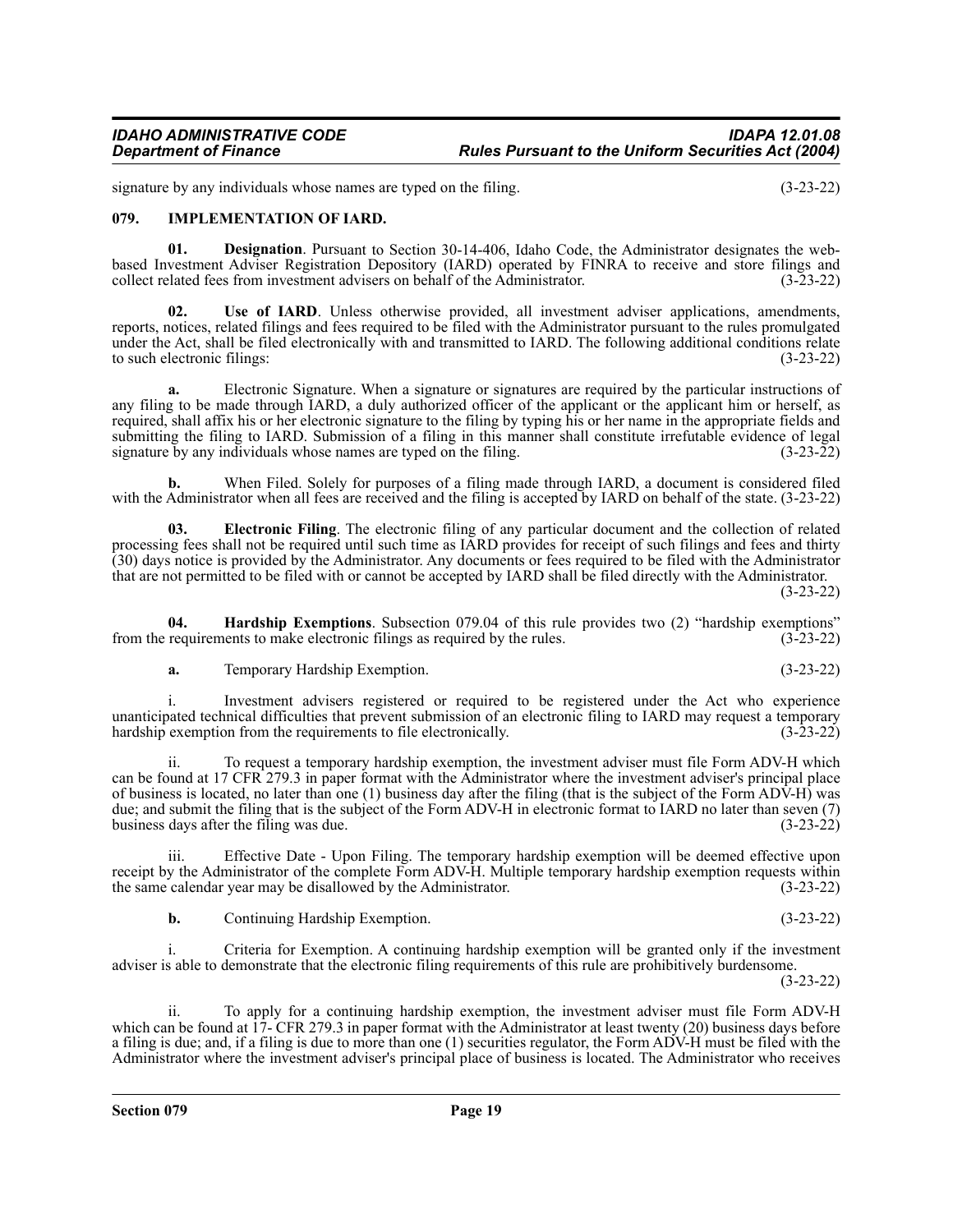the application will grant or deny the application within ten (10) business days after the filing of Form ADV-H. (3-23-22)

iii. Effective Date - Upon Approval. The exemption is effective upon approval by the Administrator. The time period of the exemption may be no longer than one (1) year after the date on which the Form ADV-H is filed. If the Administrator approves the application, the investment adviser must, no later than five (5) business days after the exemption approval date, submit filings to IARD in paper format (along with the appropriate processing fees) for the period of time for which the exemption is granted. (3-23-22)

#### <span id="page-19-0"></span>**080. BROKER-DEALER REGISTRATION -- APPLICATION/RENEWAL.**

**01. Initial Application -- FINRA Member Firms**. Broker-dealers applying for initial registration pursuant to Section 30-14-406, Idaho Code, and who are contemporaneously applying for FINRA membership or who are a FINRA member, shall file: (3-23-22) who are a FINRA member, shall file:

|  | With CRD, a completed Form BD, including Schedules A-D; | $(3-23-22)$ |
|--|---------------------------------------------------------|-------------|
|--|---------------------------------------------------------|-------------|

| b. |  |  |  | With CRD, a filing fee as specified in Section 30-14-410. Idaho Code: |  | $(3-23-22)$ |
|----|--|--|--|-----------------------------------------------------------------------|--|-------------|
|----|--|--|--|-----------------------------------------------------------------------|--|-------------|

**c.** With CRD, the Form BR. (3-23-22)

**02. Initial Application -- Non-FINRA Member Firms**. Broker-dealers applying for initial registration pursuant to Section 30-14-406, Idaho Code, and who are not contemporaneously applying for FINRA membership or are not a FINRA member, shall file with the Department: (3-23-22)

| а. | A completed Form BD, including Schedules A-E; | $(3-23-22)$ |
|----|-----------------------------------------------|-------------|
|    |                                               |             |

**b.** The filing fee specified in Section 30-14-410, Idaho Code; (3-23-22)

**c.** Audited financial statements; (3-23-22)

**d.** Documentation of compliance with the minimum capital requirements of Section 087 of these rules; (3-23-22)

**e.** Designation and qualification of a principal officer; (3-23-22)

**f.** A list of the addresses, telephone numbers and resident agents of all office locations within the state to be provided within sixty (60) days of becoming registered; (3-23-22) of Idaho, to be provided within sixty  $(60)$  days of becoming registered;

**g.** A copy of the written supervisory procedures of the broker-dealer; (3-23-22)

**h.** Any additional documentation, supplemental forms and information as the Administrator may ressary. (3-23-22) deem necessary.

**03. Incomplete Applications**. After a period of six (6) months from date of receipt, an incomplete application will automatically be considered abandoned and withdrawn if the requirements have not been fulfilled.

(3-23-22)

#### **04. Annual Renewal**. (3-23-22)

**a.** A FINRA member shall renew its registration by submitting the renewal fee specified in Section 30-14-410, Idaho Code, to the CRD according to their policies and procedures. A non-FINRA member shall renew its registration by submitting to the Department current information required for initial registration, and the renewal fee specified in Section 30-14-410, Idaho Code. (3-23-22)

**b.** It is required that an application for the renewal of the registration of a broker-dealer must be filed with the Department before the registration expires, which is the thirty-first day of December next following such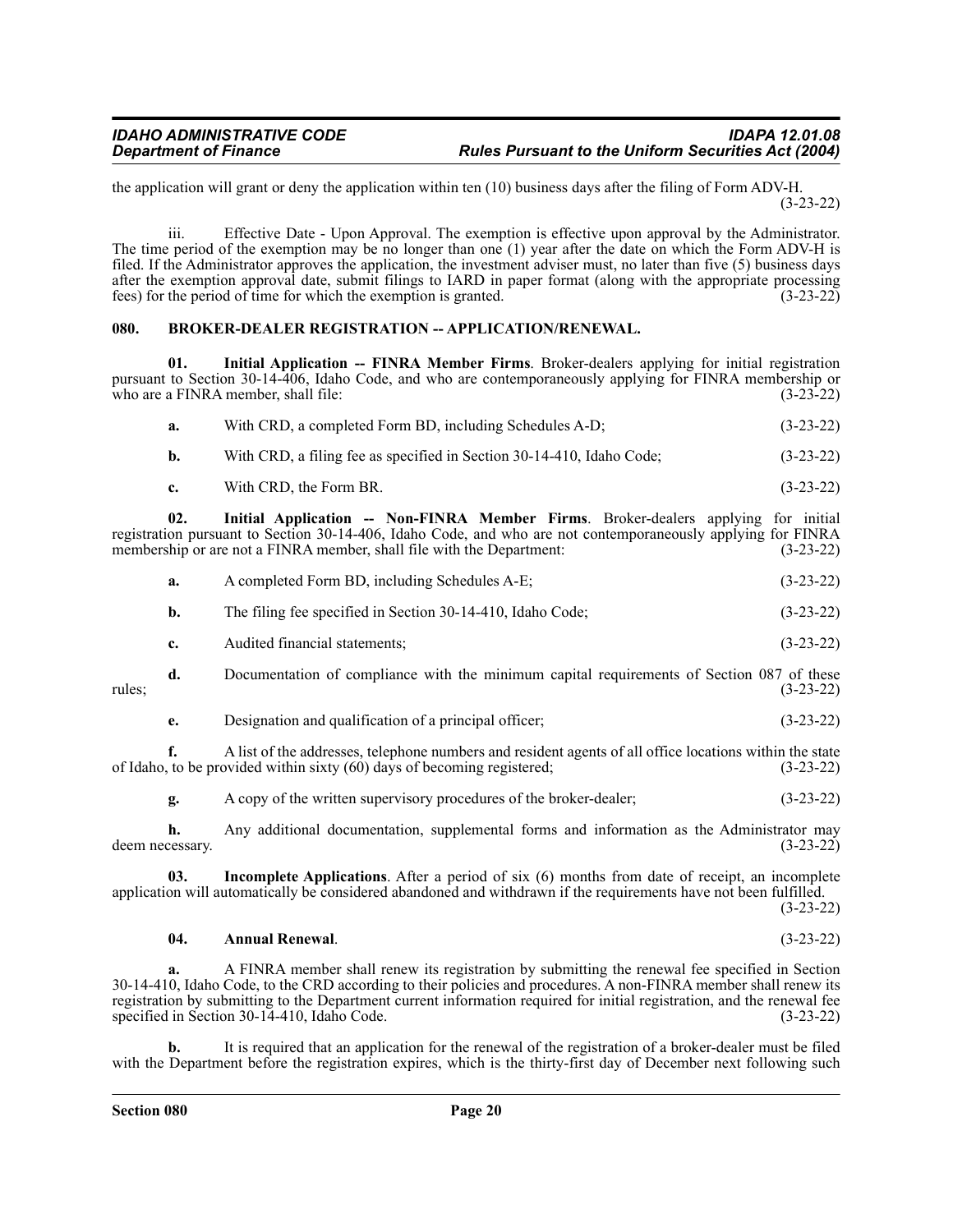registration, per the provisions of Section 30-14-406(d), Idaho Code. Any registration that is not renewed within that time limit will be deemed to have lapsed, thus requiring the broker-dealer to reapply for registration with the Department in accordance with the requirements of the Act. (3-23-22)

### **05. Updates and Amendments**. (3-23-22)

**a.** A broker-dealer must file with CRD, in accordance with the instructions in Form BD, any amendments to the broker-dealer's Form BD. All broker-dealers must assure that current and accurate information is on file with the Department at all times. If information in an application for registration becomes inaccurate or incomplete, additional information must be submitted through updates on the Form BD or by direct notice to the<br>(3-23-22) Department. (3-23-22)

**b.** An amendment will be considered to be filed promptly if the amendment is filed within thirty (30) days of the event that requires the filing of the amendment. (3-23-22)

**c.** Litigation Notice. Any broker-dealer shall notify the Administrator in writing or through the CRD of any civil, administrative, or criminal complaint, petition, or pleading issued or filed against him and of any bankruptcy proceeding filed by or against him within thirty (30) days of his receipt of the initial pleading. This requirement does not include minor traffic violations or minor civil actions unrelated to the registrant's business as a<br>(3-23-22) broker-dealer. (3-23-22)

**d.** Notice of Address. Every broker-dealer shall provide the Department, with an address sufficiently ve to allow service of process pursuant to the Idaho Rules of Civil Procedure. (3-23-22) descriptive to allow service of process pursuant to the Idaho Rules of Civil Procedure.

**e.** Change of Name. If a registered broker-dealer desires to change its name, notice of such an intent must be submitted to the CRD or this Department for non-FINRA members, either before or within a reasonable time after the effective date of the change. The name change will not be effective in this state until the notice is received. (3-23-22)

**06. Completion of Filing**. An application for initial or renewal registration is not considered filed for purposes of Section 30-14-406, Idaho Code, until the required fee and all required submissions have been received by<br>(3-23-22) the Administrator.

**07. Deferral of Effectiveness**. The Administrator may defer the effective date of any registration until the forty-fifth day after the filing of any amendment completing the application. (3-23-22) noon on the forty-fifth day after the filing of any amendment completing the application.

# <span id="page-20-0"></span>**081. WITHDRAWAL OF BROKER -- DEALER AND AGENT REGISTRATION.**

**01. Application Withdrawal**. Withdrawal from registration as a broker-dealer or agent becomes effective thirty (30) days after receipt of an application to withdraw or within such shorter period of time as the Administrator may determine, unless a revocation or suspension proceeding is pending when the application is filed or a proceeding to revoke or suspend or to impose conditions upon the withdrawal is instituted within sixty (60) days after the application is filed. If a proceeding is pending or instituted, withdrawal becomes effective at such time and upon such conditions as the Administrator by order determines. If no proceeding is pending or instituted and withdrawal automatically becomes effective, the Administrator may nevertheless institute a revocation or suspension proceeding under Section 30-14-412, Idaho Code, within one (1) year after withdrawal became effective and enter a revocation or suspension order as of the last date on which registration is effective. (3-23-22)

**02. Broker-Dealer**. The application for withdrawal of registration as a broker-dealer shall be d by following the instructions on Form BDW and filing Form BDW with CRD. (3-23-22) completed by following the instructions on Form BDW and filing Form BDW with CRD.

**03.** Agents. The application for withdrawal of registration as an agent shall be completed by following actions on Form U-5 and filed upon Form U-5 with CRD.  $(3-23-22)$ the instructions on Form U-5 and filed upon Form U-5 with CRD.

# <span id="page-20-1"></span>**082. WITHDRAWAL OF AGENT OF ISSUER REGISTRATION.**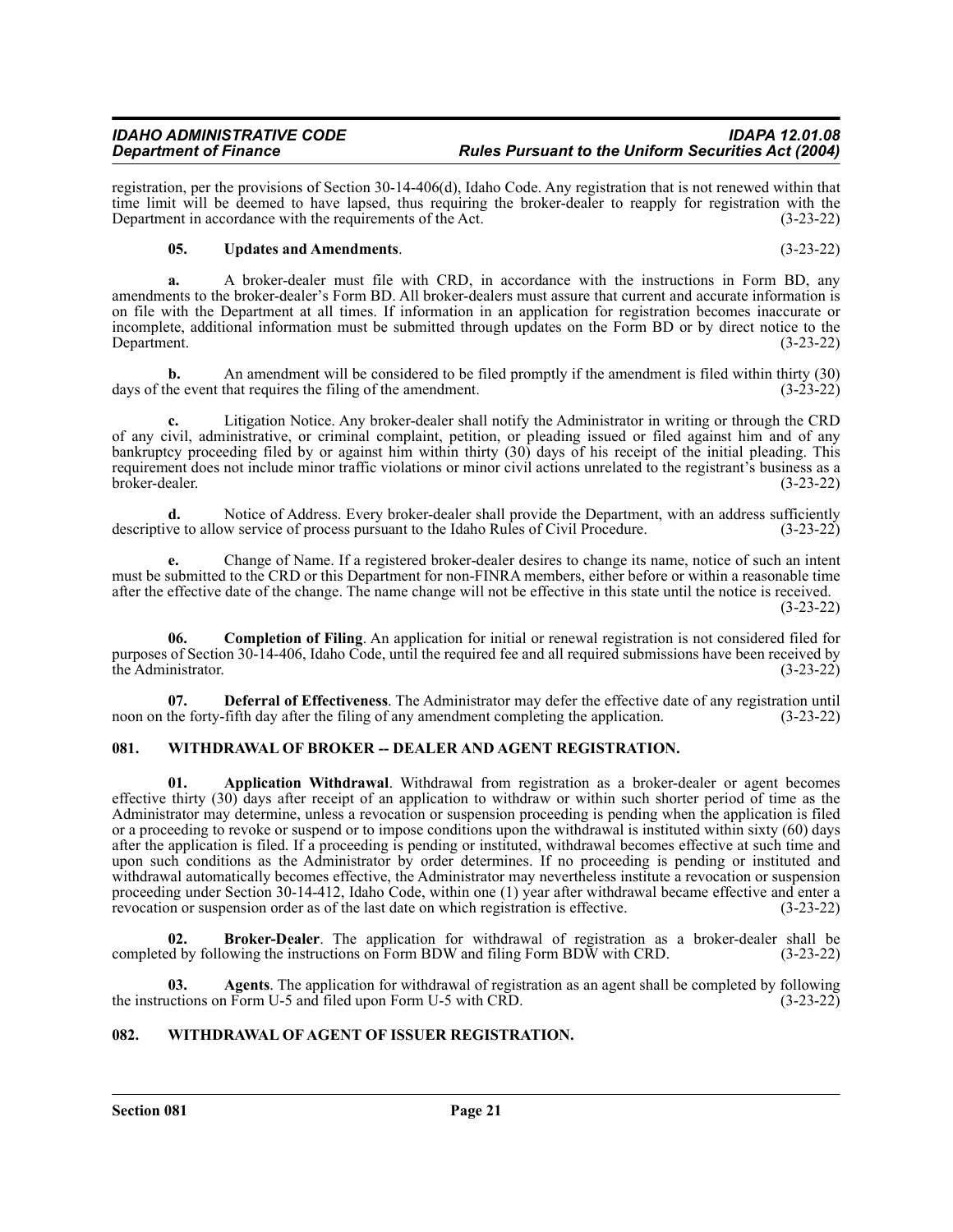**01. Pending Revocation or Suspension**. Withdrawal from registration as an agent of issuer becomes effective thirty (30) days after receipt of an application to withdraw or within such shorter period of time as the Administrator may determine, unless a revocation or suspension proceeding is pending when the application is filed or a proceeding to revoke or suspend or to impose conditions upon the withdrawal is instituted within sixty (60) days after the application is filed. If a proceeding is pending or instituted, withdrawal becomes effective at such time and upon such conditions as the Administrator by order determines. If no proceeding is pending or instituted and withdrawal automatically becomes effective, the Administrator may nevertheless institute a revocation or suspension proceeding under Section 30-14-412, Idaho Code, within one (1) year after withdrawal became effective and enter a revocation or suspension order as of the last date on which registration is effective. (3-23-22)

**02. Agent of Issuer**. The application for withdrawal of registration as an agent of issuer shall be completed by following the instructions on Form U-5 and filed upon Form U-5 with the Department. (3-23-22)

#### <span id="page-21-0"></span>**083. BROKER-DEALER AGENT/ISSUER AGENT REGISTRATION.**

**01. Broker-Dealer Agents**. Agents of broker-dealers applying for initial registration in the state of Idaho pursuant to Section 30-14-406, Idaho Code, shall file the following: (3-23-22)

**a.** With CRD, a completed Form U-4; (3-23-22)

**b.** With CRD, the filing fee specified in Section 30-14-410, Idaho Code; (3-23-22)

**c.** With CRD, proof of successful completion of the applicable examinations specified in Section 103 of these rules;  $(3-23-22)$ 

**d.** With the Department, any additional documentation, supplemental forms and information as the Administrator may deem necessary; (3-23-22)

**e.** With the Department, Subsections 083.01.a. through 083.01.d. of this rule, for any agent of a non-FINRA member. (3-23-22)

#### **02. Agents of Issuer**. (3-23-22)

**a.** Agents of issuers applying for initial registration in the state of Idaho pursuant to Section 30-14- 406, Idaho Code, shall file the following with the Department: (3-23-22)

i. A completed Form U-4; (3-23-22)

ii. The fee specified in Section 30-14-410, Idaho Code; (3-23-22)

iii. Proof of successful completion of the applicable examination(s) specified in Section 103 of these rules; (3-23-22)

iv. Proof of a bond of a surety company duly authorized to transact business in this state, said bond to be in the sum of ten thousand dollars (\$10,000) and conditioned upon faithful compliance with the provisions of the Act by the agent, such that upon failure to so comply by the agent, the surety company is liable to any and all persons who may suffer loss by reason thereof. Provided, however, that the obligation of the surety bond must be maintained at all times in the amount therein provided; and provided further, that a certificate of deposit issued by any bank in the state of Idaho and assigned to the Administrator in an amount equal to the bond which would otherwise be required may be accepted by the administrator in lieu of a bond, if the certificate of deposit is maintained at all times in the amount and manner herein provided during the term for which the registration is effective and for three (3) years thereafter;<br>(3-23-22) thereafter;  $(3-23-22)$ 

v. Any additional documentation, supplemental forms and information as the Administrator may deem necessary. (3-23-22)

**b.** An individual who represents an issuer that effects transactions in a federal covered security under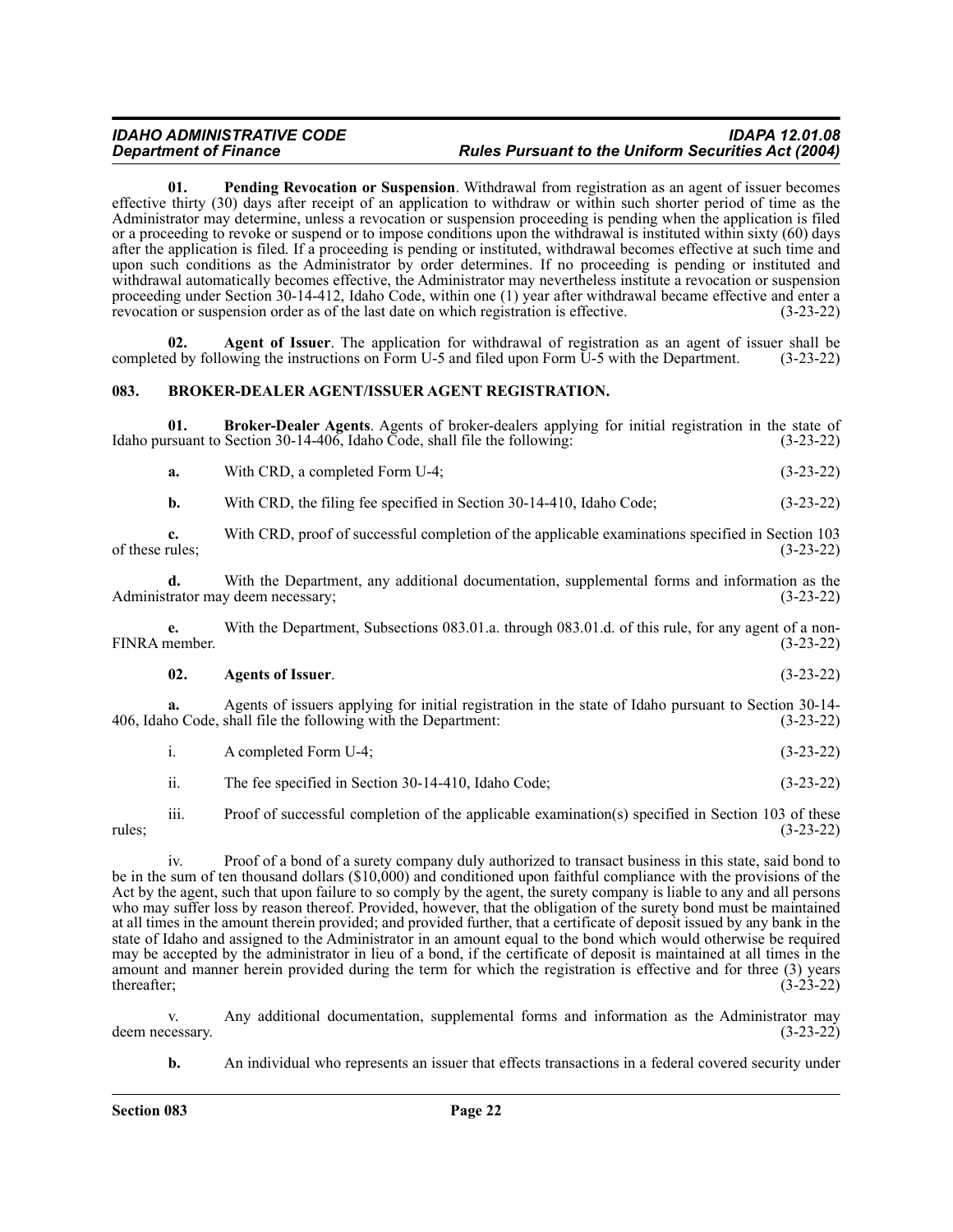Section 18(b)(3) (transactions relating to "qualified purchasers" as that term may be defined by the SEC),  $18(b)(4)(D)$ (commonly known as Regulation A, Tier 2), or 18(b)(4)(F) (commonly known as Regulation D, Rule 506) of the Securities Act of 1933 is not exempt from the registration requirements of Section 30-14-402(a), Idaho Code, if the individual is compensated, directly or indirectly, for participation in the specified securities transactions. (3-23-22)

**c.** Exceptions for officers. If there are not more than two (2) officers of an issuer, such officers may be registered as agents for a particular original offering of the issuer's securities without having to pass such written examination or file an agent's bond as provided by Subsection 083.02.a.iii. and 02.a.iv. of this rule, unless such person has registered under this rule within the prior five (5) years. (3-23-22)

**03. Incomplete Applications**. After a period of six (6) months from date of receipt, an incomplete application will automatically be considered abandoned and withdrawn if the requirements have not been fulfilled. (3-23-22)

**04. Annual Renewal**. (3-23-22)

**a.** Broker-Dealer Agent. Agents of FINRA members shall renew their registrations by submitting the renewal fee specified in Section 30-14-410, Idaho Code, to the CRD. Agents of non-FINRA members shall renew their registrations by submitting a completed renewal application and a renewal fee as specified in Section 30-14-410, Idaho Code. (3-23-22)

**b.** Issuer Agent. Issuer agents shall renew their registrations by submitting a completed renewal on and a renewal fee as specified in Section 30-14-410, Idaho Code. (3-23-22) application and a renewal fee as specified in Section 30-14-410, Idaho Code.

### **05. Updates and Amendments**. (3-23-22)

**a.** A broker-dealer agent or agent of issuer must file with CRD, or with this Department, in accordance with the instructions in Form U-4, any amendments to the broker-dealer agent's or issuer agent's Form U-4. It is the responsibility of each broker-dealer agent or issuer agent to assure that current and accurate information is on file with the Department at all times. If information in an application for registration becomes inaccurate or incomplete, additional information must be submitted through updates on the Form U-4 or by direct notice to the<br>(3-23-22) Department. (3-23-22)

**b.** An amendment will be considered to be filed promptly if the amendment is filed within thirty (30) he event that requires the filing of the amendment. (3-23-22) days of the event that requires the filing of the amendment.

Litigation Notice. Any broker-dealer agent or issuer agent shall notify the Administrator in writing or through the CRD of any civil, administrative, or criminal complaint, petition, or pleading issued or filed against him and of any bankruptcy proceeding filed by or against him within thirty (30) days of his receipt of the initial pleading. This requirement shall not include minor traffic violations or minor civil actions unrelated to the registrant's business as a broker-dealer. (3-23-22)

**d.** Notice of Address. Every broker-dealer agent and issuer agent shall provide the Department with an address sufficiently descriptive to allow service of process pursuant to the Idaho Rules of Civil Procedure.

(3-23-22)

**e.** Change of Name. If a registered broker-dealer agent or issuer agent changes his or her name, notice of such must be submitted to the CRD or this Department within a reasonable time after the effective date of the change. The name change will not be effective in this state until the notice is received. (3-23-22)

**06.** Completion of Filing. An application for initial or renewal registration is not considered complete for purposes of Section 30-14-406(c), Idaho Code, until the required fee and all amendments, including submissions requested by the Department, have been received by the Department. (3-23-22)

**07. Deferral of Effectiveness**. The Administrator may defer the effective date of any registration until the forty-fifth day after the filing of any amendment completing the application. (3-23-22) noon on the forty-fifth day after the filing of any amendment completing the application.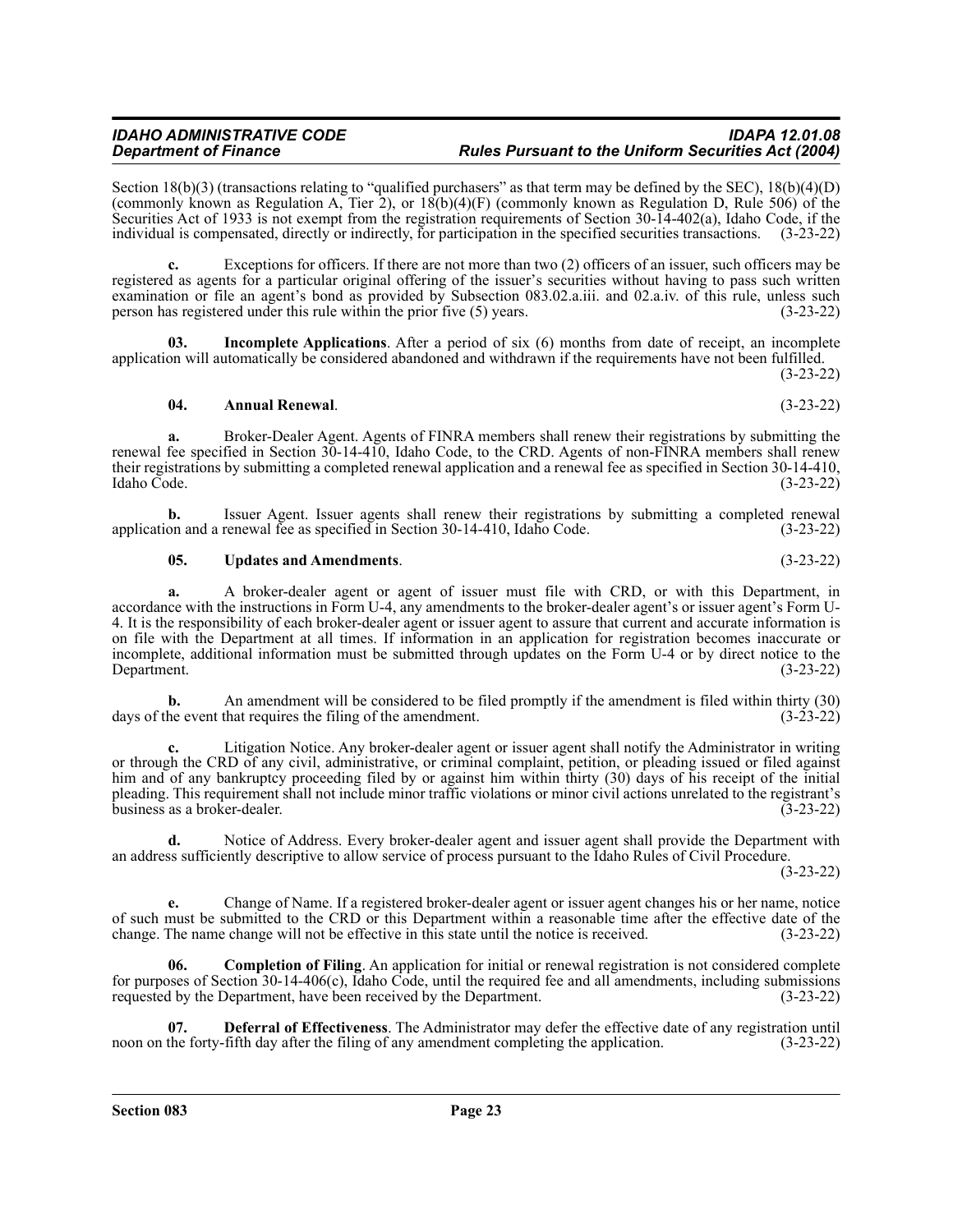#### <span id="page-23-0"></span>**084. CROSS-BORDER LICENSING EXEMPTION.**

By authority delegated to the Administrator in Section 30-14-401(d), Idaho Code, a Canadian broker-dealer meeting all of the following conditions is determined to be exempt from the registration requirement in Section 30-14-401(a), Idaho Code:  $(3-23-22)$ Idaho Code: (3-23-22)

**01. Canadian Broker-Dealer**. The broker-dealer is registered in Canada, does not have an office or other physical presence in this state, and is not an office or branch of a broker-dealer domiciled in the United States. (3-23-22)

**02. Registered Broker-Dealer**. The broker-dealer is registered with or a member of a Canadian selfregulatory organization, stock exchange, or the Bureau des Services Financiers and maintains that registration or membership in good standing. (3-23-22)

**03. Customers**. The broker-dealer and its agents effect transactions in securities with or for, or induce or attempt to induce the purchase or sale of any security by: (3-23-22)

**a.** An individual from Canada that temporarily resides or is temporarily present in this state and with whom the broker-dealer had a bona fide broker-dealer-customer relationship before the individual entered the United States; or  $(3-23-22)$ 

**b.** An individual present in this state whose transactions relate to a self-directed, tax advantaged a retirement plan of which the individual is the holder or contributor. (3-23-22) Canadian retirement plan of which the individual is the holder or contributor.

**04. Disclosure**. The broker-dealer prominently discloses in writing to its clients in this state that the broker-dealer and its agents are not subject to the full regulatory requirement of the Act. (3-23-22)

**05. Jurisdiction**. Neither the broker-dealer nor its agents disclaim the applicability of Canadian law or on to any transaction conducted pursuant to this exemption. (3-23-22) jurisdiction to any transaction conducted pursuant to this exemption.

**06.** Anti-Fraud Provisions. The broker-dealer and its agents comply with the antifraud provisions of nd of federal securities laws. (3-23-22) the Act and of federal securities laws.

**Consent to Service**. Prior to or contemporaneously with the first transaction in Idaho, the brokerdealer must file a consent to service of process (Form U-2) in a manner that effectively appoints the Administrator as agent for service of process. (3-23-22) agent for service of process.

**08. Provide Requested Information**. Any Canadian broker-dealer or agent relying on this exemption shall, upon written request, furnish the Department any information relative to a transaction covered by Section 084, of these rules, that the Administrator deems relevant. (3-23-22)

#### <span id="page-23-1"></span>**085. RELICENSING (FORMERLY TEMPORARY AGENT TRANSFER (TAT) SYSTEM).**

**01. Relicensing Agents**. Transfer of agents from one broker-dealer to another shall be effected pursuant to, and in accordance with, the NASAA/CRD relicense program which allows for an automatic temporary<br>(3-23-22) license.  $(3-23-22)$ 

**02. Relicensing Investment Adviser Representatives**. Transfer of investment adviser representatives from one (1) investment adviser to another shall be effected pursuant to, and in accordance with, the NASAA/CRD relicense program which allows for an automatic temporary license. (3-23-22)

**03. Temporary License Expiration**. An agent or investment adviser representative may not transact business in Idaho after the expiration of a temporary license unless a permanent license has been issued. In all cases, the Administrator retains the right to deny, suspend, or revoke a temporary license for the causes listed in Section 30- 14-412, Idaho Code. (3-23-22)

#### <span id="page-23-2"></span>**086. AGENT TERMINATION.**

Termination notice pursuant to the requirements of Section 30-14-408, Idaho Code, shall be given by filing within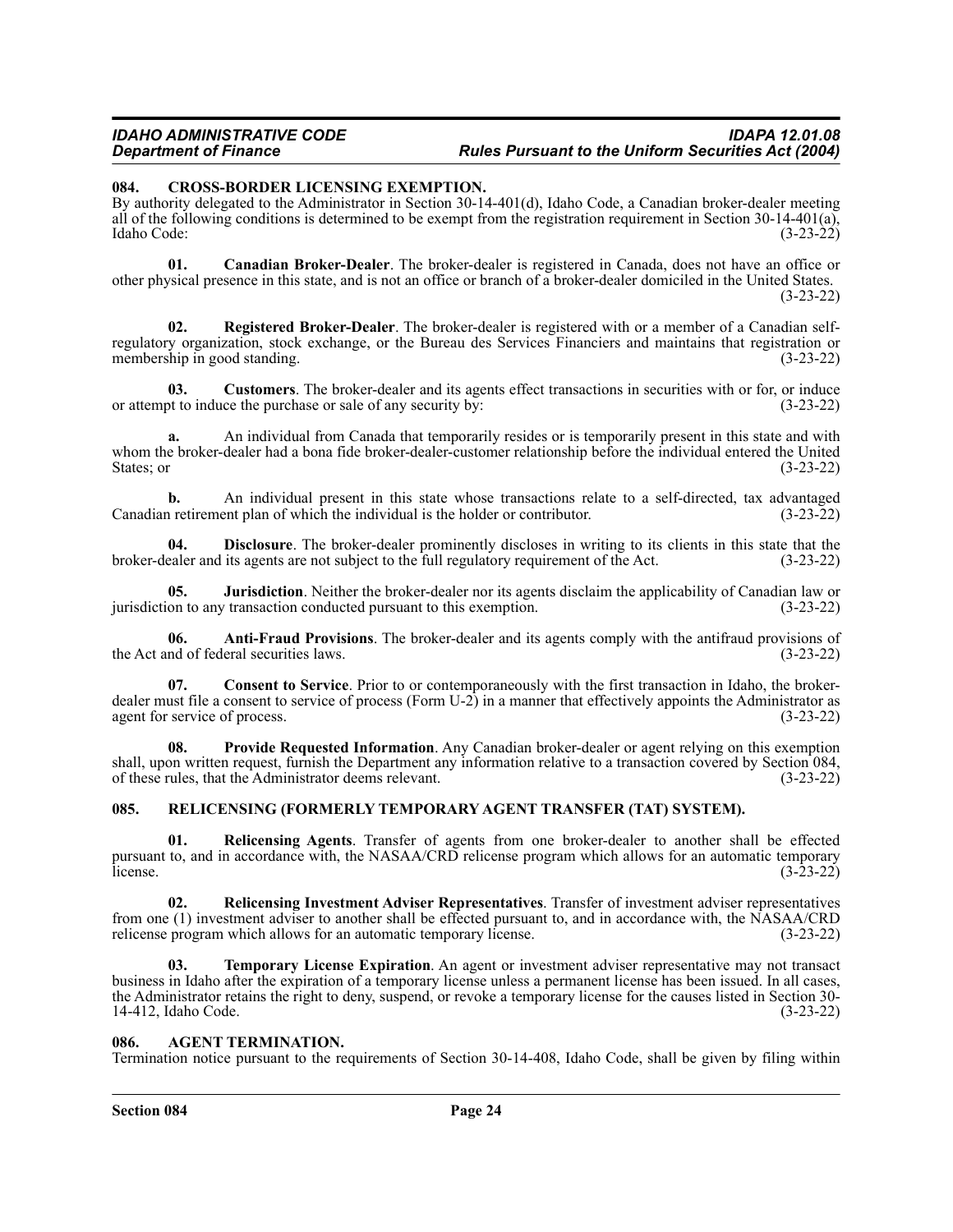thirty (30) calendar days of termination, a completed Form U-5. For agents terminating registration with a FINRA member, such notice shall be filed with the CRD. For agents terminating registration with a non-FINRA member, such notice shall be filed with the Department. (3-23-22)

#### <span id="page-24-0"></span>**087. NET CAPITAL REQUIREMENTS FOR BROKER-DEALERS.**

Every registered broker-dealer shall have and maintain an adjusted net capital in compliance with 17 CFR 240.15c3- 1 under the Securities Exchange Act of 1934, as currently amended.

#### <span id="page-24-1"></span>**088. RECORDS REQUIRED FOR BROKER-DEALERS.**

**01. Required Books and Records**. Unless otherwise provided by order of the SEC, each broker-dealer registered or required to be registered under the Act shall make, maintain and preserve books and records in compliance with the SEC rules 17a-3 (17 CFR 240.17a-3), 17a-4 (17 CFR 240.17a-4), 15g-9 (17 CFR 240.15g-9) and 15c2-11 (17 CFR 240.15c2-11), which are adopted and incorporated by reference. (3-23-22) and  $15c2-11$  (17 CFR 240.15c2-11), which are adopted and incorporated by reference.

**02.** Compliance. To the extent that the SEC promulgates changes to the above referenced rules, broker-dealers in compliance with such rules as amended are not subject to enforcement action by the Department for violation of this rule to the extent that the violation results solely from the broker-dealer's compliance with the amended rule. (3-23-22)

#### <span id="page-24-2"></span>**089. INVESTMENT ADVISER REGISTRATION -- APPLICATION/RENEWAL.**

**01. Initial Application**. The application for initial registration as an investment adviser, pursuant to Section 30-14-406, Idaho Code, shall be made by completing Form ADV which can be found at 17 CFR 279.1 in accordance with the form instructions and by filing the form with IARD. The application for initial registration shall<br>(3-23-22) (3-23-22) also include the following:

**a.** Proof of compliance by the investment adviser with the examination requirements of Section 103 rules;<br>(3-23-22) of these rules;

**b.** A bond of a surety company duly authorized to transact business in this state, said bond to be in the sum of twenty-five thousand (\$25,000) and conditioned upon faithful compliance with the provisions of the Act by the investment adviser such that upon failure to so comply by the investment adviser, the surety company shall be liable to any and all persons who may suffer loss by reason thereof. Except that an investment adviser that has its principal place of business in a state other than this state shall be excluded from these bonding requirements provided that such investment adviser is registered as an investment adviser in the state where it maintains its principal place of business and is in compliance with such state's bonding or minimum net worth requirements; (3-23-22)

**c.** A copy of the investment advisory contract to be executed by Idaho clients;  $(3-23-22)$ 

**d.** A balance sheet, prepared substantially in accordance with Generally Accepted Accounting Principles, dated as of the investment adviser's prior fiscal year-end; however, if the investment adviser has not been in operation for an entire year, a balance sheet dated within ninety (90) days of filing shall be submitted; (3-23-22)

- **e.** The fee required by Section 30-14-410, Idaho Code; and; (3-23-22)
- **f.** Any other information the Department may reasonably require. (3-23-22)

**02. Incomplete Applications**. After a period of six (6) months from the date of receipt by the Department, an incomplete application will automatically be considered abandoned and withdrawn if the requirements have not been fulfilled. (3-23-22)

**03. Annual Renewal**. The application for annual renewal registration as an investment adviser shall be filed with IARD according to their policies and procedures. The application for annual renewal registration shall include the fee required by Section 30-14-410, Idaho Code. (3-23-22) include the fee required by Section  $3\dot{0}$ -14-410, Idaho Code.

**04. Applications Prior to Expiration**. An application for the renewal of the registration of an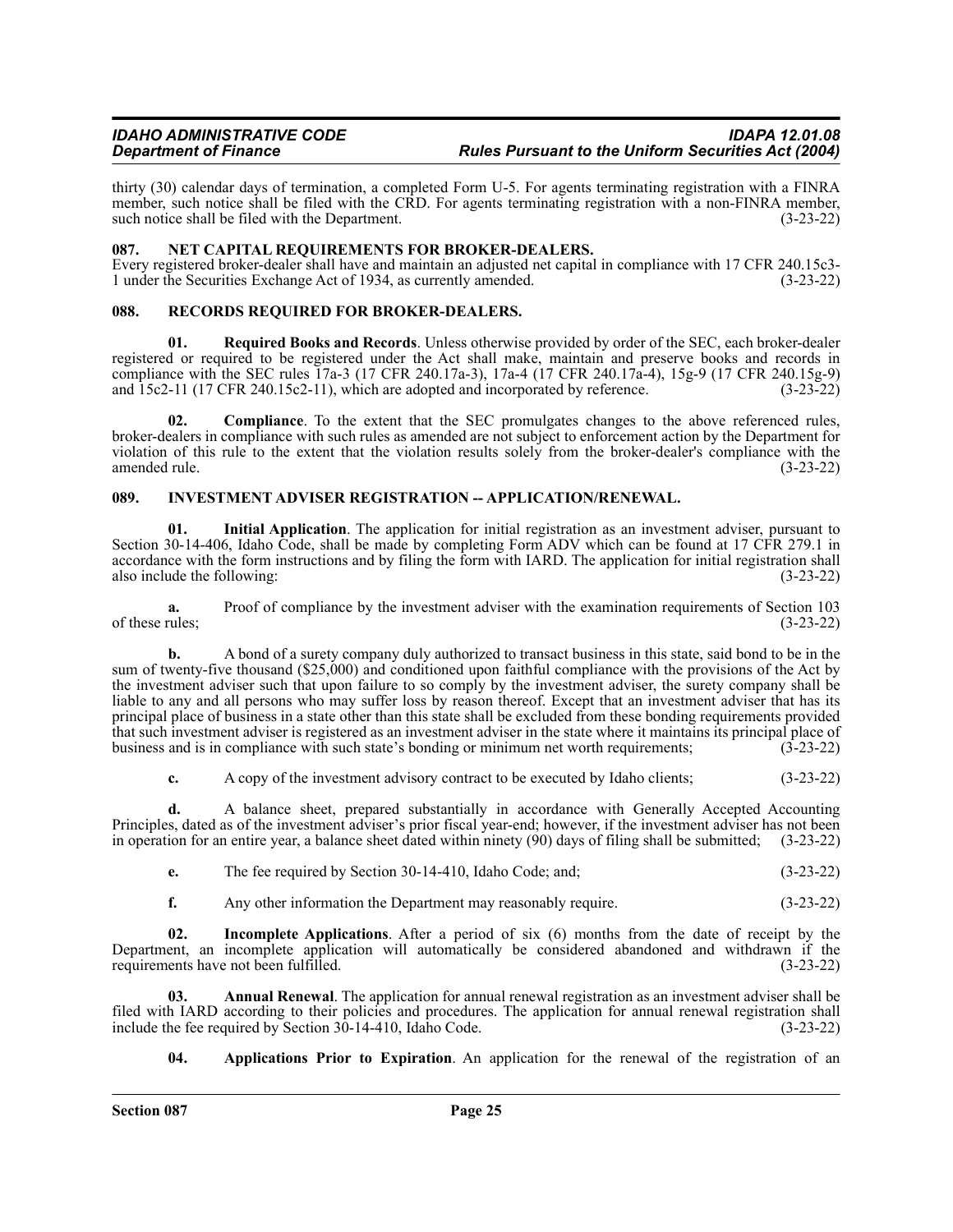investment adviser must be filed with the Department before the registration expires, which is the thirty-first day of December next following such registration, per the provisions of Section 30-14-406(d), Idaho Code, unless an order is in effect under Section 30-14-412, Idaho Code. Any registration that is not renewed within that time limit will be deemed to have lapsed, thus requiring the investment adviser to reapply for registration with the Department in accordance with the requirements of the Act. (3-23-22)

#### **05. Updates and Amendments**. (3-23-22)

**a.** An investment adviser must file with IARD, in accordance with the instructions in Form ADV, any amendments to the investment adviser's Form ADV. All investment advisers must assure that current and accurate information is on file with the Department at all times. If information in an application for registration becomes inaccurate or incomplete, additional information must be submitted through updates on the Form ADV or by direct notice to the Department. An amendment will be considered to be filed promptly if the amendment is filed within thirty (30) days of the event that requires the filing of the amendment. (3-23-22)

**b.** Within ninety (90) days of the end of the investment adviser's fiscal year, an investment adviser a copy of the investment adviser's balance sheet as of the prior fiscal year-end. (3-23-22) must file a copy of the investment adviser's balance sheet as of the prior fiscal year-end.

**c.** Litigation Notice. Any investment adviser shall notify the Administrator in writing or through the IARD of any civil, administrative, or criminal complaint, petition, or pleading issued or filed against him and of any bankruptcy proceeding filed by or against him within thirty (30) days of his receipt of the initial pleading. This requirement does not include minor traffic violations or minor civil actions unrelated to the registrant's business as an investment adviser. (3-23-22) investment adviser.

**d.** Notice of Address. Every investment adviser shall provide the Department, through IARD, with an address sufficiently descriptive to allow service of process pursuant to the Idaho Rules of Civil Procedure. (3-23-22)

**06. Completion of Filing**. An application for initial or renewal registration is not considered filed for purposes of Section 30-14-406, Idaho Code, until the required fee and all submissions have been received by the Administrator and until the investment adviser is registered in the jurisdiction where it maintains its principal place of business. (3-23-22) business.  $(3-23-22)$ 

**07. Deferral of Effectiveness**. The Administrator may defer the effective date of any registration until noon on the forty-fifth day after the filing of any amendment completing the application. (3-23-22)

#### <span id="page-25-0"></span>**090. INVESTMENT ADVISER REPRESENTATIVE REGISTRATION – APPLICATION/RENEWAL.**

**01. Initial Application**. The application for initial registration as an investment adviser representative pursuant to Section 30-14-406, Idaho Code, shall be made by completing Form U-4 in accordance with the form instructions and by filing Form U-4 with CRD. The application for initial registration also shall include the following: (3-23-22)

Proof of compliance by the investment adviser representative with the examination requirements of the rese rules; and (3-23-22) Section 103 of these rules; and

| <b>b.</b> | The fee required by Section 30-14-410. Idaho Code. | $(3-23-22)$ |
|-----------|----------------------------------------------------|-------------|
|-----------|----------------------------------------------------|-------------|

**Incomplete Applications**. After a period of six (6) months from the date of receipt by the Department, an incomplete application will automatically be considered abandoned and withdrawn if the requirements have not been fulfilled.

**Annual Renewal**. The application for annual renewal registration as an investment adviser representative shall be filed with CRD. The application for annual renewal registration shall include the fee required by Section 30-14-410, Idaho Code. (3-23-22)

| -04. | <b>Updates and Amendments.</b> | $(3-23-22)$ |
|------|--------------------------------|-------------|
|------|--------------------------------|-------------|

**Section 090 Page 26**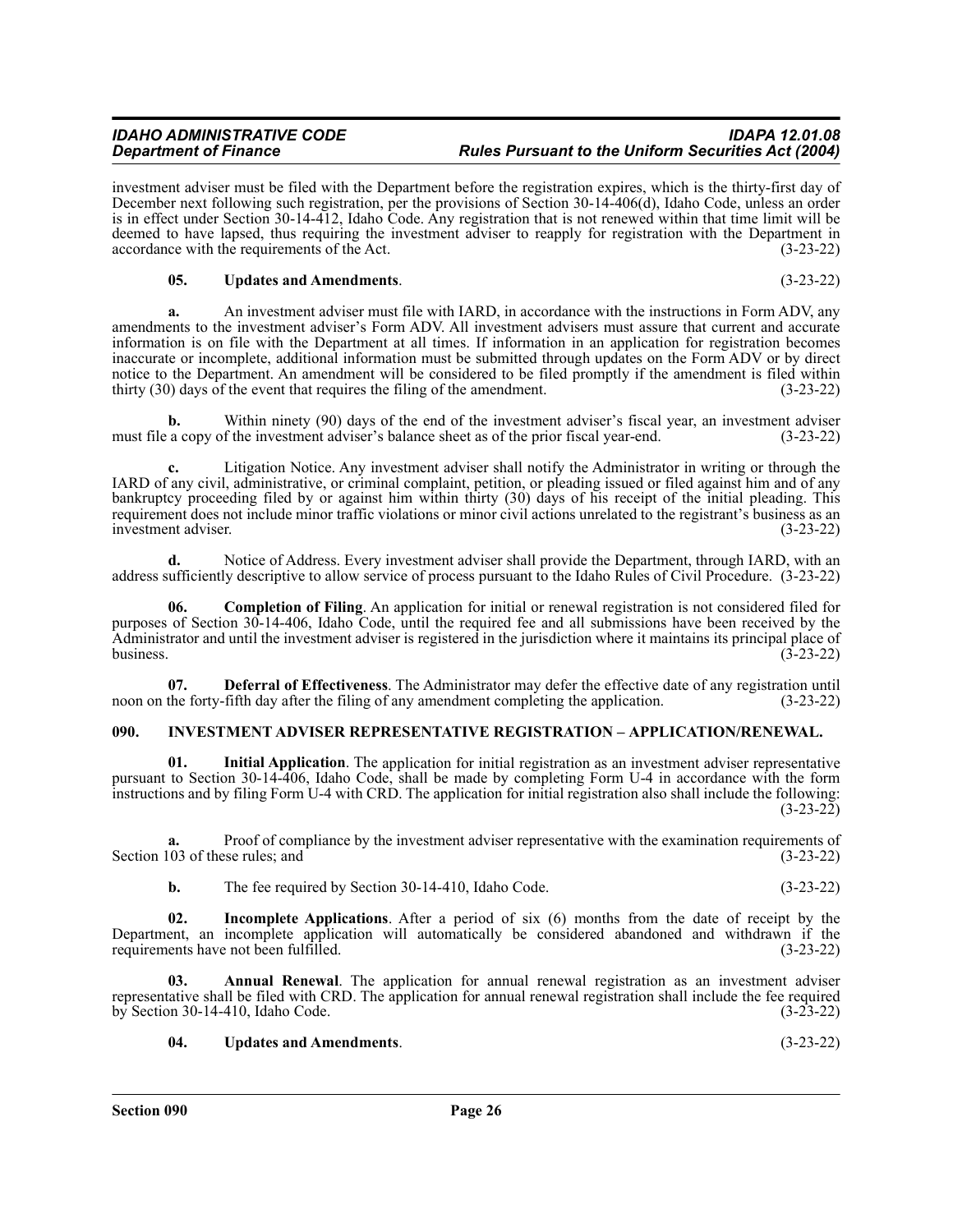**a.** The investment adviser representative is under a continuing obligation to update information required by Form U-4 as changes occur. All investment adviser representatives must assure that current and accurate information is on file with the Department, through CRD, at all times. If information in an application for registration becomes inaccurate or incomplete, additional information must be submitted through updates on the Form U-4. (3-23-22)

**b.** An investment adviser representative and the investment adviser must file promptly with CRD any amendments to the representative's Form U-4. An amendment will be considered to be filed promptly if the amendment is filed within thirty (30) days of the event that requires the filing of the amendment. (3-23-22)

**c.** Litigation Notice. Any investment adviser representative shall notify the Administrator in writing, through CRD, of any civil, administrative, or criminal complaint, petition, or pleading issued or filed against him and of any bankruptcy proceeding filed by or against him within thirty (30) days of his receipt of the initial pleading. This requirement shall not include minor traffic violations or minor civil actions unrelated to the registrant's business as an investment adviser representative. (3-23-22)

**d.** Change of Name. If a registered investment adviser representative changes his or her name, notice of such must be submitted to the CRD or this Department either before or within a reasonable time after the effective date of the change. The name change will not be effective in this state until the notice is received. (3-23-22)

**e.** Notice of Address. Every investment adviser representative shall provide the Department, through CRD, with an address sufficiently descriptive to allow service of process pursuant to the Idaho Rules of Civil Procedure. (3-23-22)

**05.** Completion of Filing. An application for initial or renewal registration is not considered filed for purposes of Section 30-14-406, Idaho Code, until the required fee and all submissions have been received by the Administrator. (3-23-22)

**06. Dual Registration Exemption**. A person may transact business in this state as an investment adviser representative if he is registered as an agent pursuant to Section 30-14-402, Idaho Code, and is employed by a broker-dealer registered pursuant to Section  $30-14-401$ , Idaho Code, and

**a.** The person's investment advisory activities are limited to recommending the investment advisory services of an investment adviser registered under Section 30-14-403, Idaho Code, or a federal covered adviser that has made a notice filing pursuant to Section 30-14-405, Idaho Code, and all such recommendations are made on behalf of the employing broker-dealer; (3-23-22)

**b.** The person is not compensated directly for making such recommendations; and  $(3-23-22)$ 

**c.** The person provides written notice to the administrator that he is relying on this exemption from the requirement to be registered as an investment adviser representative. (3-23-22)

**07. Deferral of Effectiveness**. The Administrator may defer the effective date of any registration until the forty-fifth day after the filing of any amendment completing the application. (3-23-22) noon on the forty-fifth day after the filing of any amendment completing the application.

#### <span id="page-26-0"></span>**091. WITHDRAWAL OF INVESTMENT ADVISER AND INVESTMENT ADVISER REPRESENTATIVE REGISTRATION.**

**01. Application Withdrawal**. Withdrawal from registration as an investment adviser or investment adviser representative becomes effective thirty (30) days after receipt of an application to withdraw or within such shorter period of time as the Administrator may determine, unless a revocation or suspension proceeding is pending when the application is filed or a proceeding to revoke or suspend or to impose conditions upon the withdrawal is instituted within sixty (60) days after the application is filed. If a proceeding is pending or instituted, withdrawal becomes effective at such time and upon such conditions as the Administrator by order determines. If no proceeding is pending or instituted and withdrawal automatically becomes effective, the Administrator may nevertheless institute a revocation or suspension proceeding under Section 30-14-412, Idaho Code, within one (1) year after withdrawal became effective and enter a revocation or suspension order as of the last date on which registration is effective.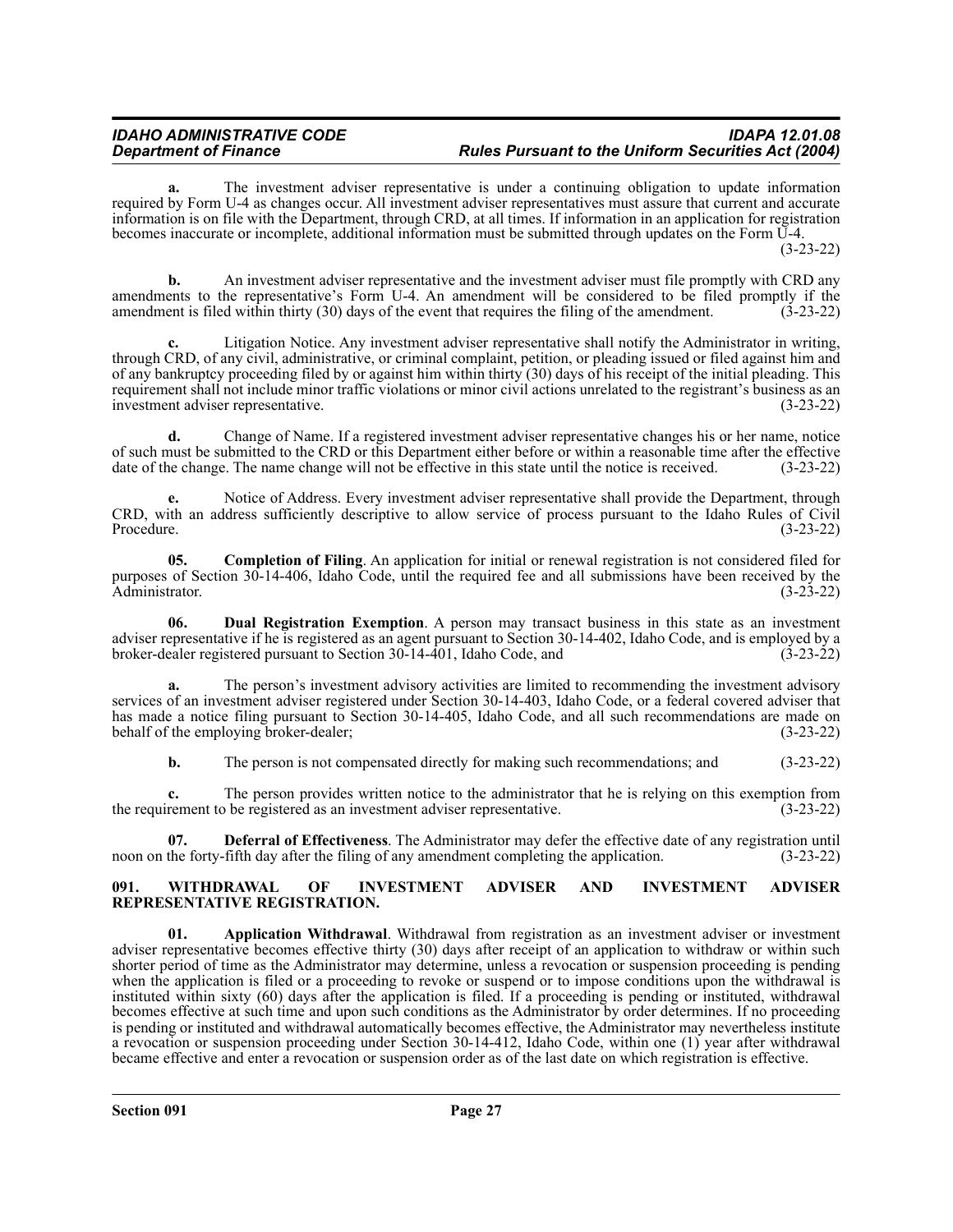(3-23-22)

**02. Investment Adviser**. The application for withdrawal of registration as an investment adviser shall be completed by following the instructions on Form ADV-W which can be found at 17 CFR 279.2 and filed upon Form ADV-W with IARD. (3-23-22)

**03. Investment Adviser Representative**. The application for withdrawal of registration as an investment adviser representative shall be completed by following the instructions on Form U-5 and filed upon Form U-5 with CRD. (3-23-22)

#### <span id="page-27-0"></span>**092. NOTICE FILING REQUIREMENTS FOR FEDERAL COVERED ADVISERS.**

**01. Notice Filing**. The notice filing for a federal covered adviser pursuant to Section 30-14-405, Idaho Code, shall be filed with IARD on an executed Form ADV which can be found at 17 CFR 279.1. A notice filing of a federal covered adviser shall be deemed filed when the fee required by Section 30-14-410, Idaho Code, and the Form ADV are filed with and accepted by IARD on behalf of the state. (3-23-22)

**02. When Deemed Filed**. The Administrator will deem filed Part 2 of Form ADV if a federal covered adviser provides, within five (5) days of a request, Part 2 of Form ADV to the Administrator. Because the Administrator deems Part 2 of the Form ADV to be filed, a federal covered adviser is not required to submit Part 2 of Form ADV to the Administrator unless requested. (3-23-22)

**Renewal**. The annual renewal of the notice filing for a federal covered adviser pursuant to Section 30-14-405, Idaho Code, shall be filed with IARD. The renewal of the notice filing for a federal covered adviser is deemed filed when the fee required by Section 30-14-410(e), Idaho Code, is filed with and accepted by IARD on behalf of the state. (3-23-22)

**04. Updates and Amendments**. A federal covered adviser must file with IARD, in accordance with the instructions in the Form ADV, any amendments to the federal covered adviser's Form ADV. (3-23-22)

#### <span id="page-27-1"></span>**093. RECORDS REQUIRED OF INVESTMENT ADVISERS.**

Pursuant to provisions of the Act, every investment adviser registered or required to be registered under the Act shall make and keep true, accurate and current books and records as listed in 17 CFR 275.204-2 under the Investment Advisers Act of 1940, as currently amended. (3-23-22)

#### <span id="page-27-2"></span>**094. CLIENT CONTRACTS – INVESTMENT ADVISERS.**

**01. Contract**. As used in this rule, "investment advisory contract" means any contract or agreement whereby a person agrees to act as investment adviser or to manage any investment or trading account for a person other than an investment company, as defined in the Investment Company Act of 1940, as amended. (3-23-22) other than an investment company, as defined in the Investment Company Act of 1940, as amended.

**02. Contents of Client Contract**. No investment adviser shall enter into, extend, or renew any investment advisory contract, or in any way perform any investment advisory contract entered into, extended, or renewed, after the effective date of this rule, unless such contract is in writing and contains the following: (3-23-22)

**a.** Provides that an investment adviser shall not receive compensation based on a share of capital gains upon or capital appreciation of funds or any portion of the funds of the client, except as exempted in 17 CFR 275.205-3 under the Investment Adviser Act of 1940; (3-23-22)

**b.** Provides that no assignment of the contract shall be made by the investment adviser without the written consent of the client; (3-23-22)

**c.** Provides that if the investment adviser is a partnership, the investment adviser shall notify the client of any change in the membership of such partnership within a reasonable time after such change; (3-23-22)

**d.** Provides the investment adviser's policy regarding termination of the contract, in compliance with 17 CFR 275.204-3(b). (3-23-22)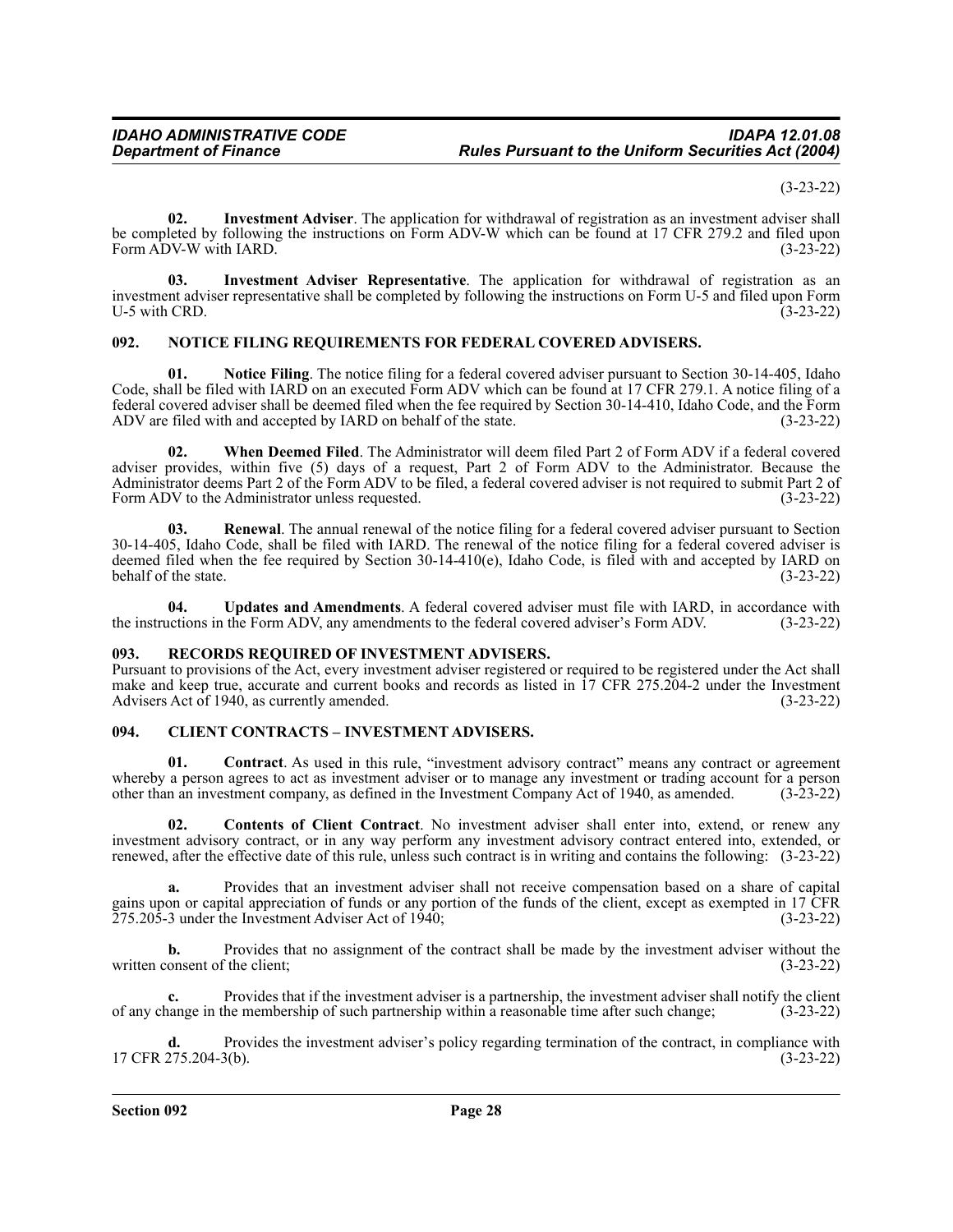| Detailed description of the services to be provided; | $(3-23-22)$ |
|------------------------------------------------------|-------------|
|                                                      |             |

**f.** Terms of the contract; (3-23-22)

**g.** Amount of the advisory fee, the formula for computing the fee, and the amount of any prepaid fee urned in the event of contract termination or non-performance; (3-23-22) to be returned in the event of contract termination or non-performance;

**h.** Discloses whether the contract grants discretionary power to the investment adviser; (3-23-22)

**i.** A contract may not contain any provision that limits or purports to limit the liability of the investment adviser for conduct or omission arising from the advisory relationship that does not conform to the Act, applicable federal statutes, or common law fiduciary standard of care; or the remedies available to the client at law or equity or the jurisdiction where any action shall be filed or heard. (3-23-22)

#### <span id="page-28-0"></span>**095. INVESTMENT ADVISER BROCHURE RULE.**

An investment adviser registered or required to be registered under the Act shall, in accordance with 17 CFR 275.204-3 under the Investment Advisers Act of 1940, deliver to each advisory client and prospective advisory client with a written disclosure statement that may be either a copy of Part 2 of its Form ADV which complies with 17 CFR 275.204-1(b) of the Investment Advisers Act of 1940, or a written document containing at least the information then so required by Part 2 of Form ADV. (3-23-22)

#### <span id="page-28-1"></span>**096. REQUIREMENTS FOR CUSTODY.**

If an investment adviser registered or required to be registered under the Act maintains custody of client funds, it shall be done in accordance with the requirements and standards set forth in 17 CFR 275.206(4)-2 of the Investment Advisers Act of 1940. Advisers Act of 1940.

#### <span id="page-28-2"></span>**097. INVESTMENT ADVISER AFFILIATION WITH BROKER-DEALERS/ISSUERS/AGENTS.**

If an investment adviser becomes affiliated with a broker-dealer or issuer, he will be under a continuing obligation to make full disclosure of the affiliation to all parties to the affiliation, and must provide written notice to the Administrator of any material changes concerning any affiliation. Compliance with Part 2 of Uniform Form ADV and delivery of Part 2 of that form, or of a separate brochure or document containing substantially the same information that meets the requirements of the federal brochure rule, will be deemed to be in compliance with this rule. (3-23-22)

#### <span id="page-28-3"></span>**098. NAMES USED BY BROKER-DEALERS AND INVESTMENT ADVISERS.**

#### **01. Unregistered Names**. (3-23-22)

**a.** Broker-dealers, Broker-dealer Agents. Upon written request, the Administrator, in his discretion, may allow use by a broker-dealer of the name of an entity which is not registered with the Department as a brokerdealer if, in all communications and advertising, a notation is prominently displayed indicating that all securities transactions are made through a named registered broker-dealer. However, any and all payments received must be in the name of the registered broker-dealer. The Administrator may impose any further conditions or restrictions on the use of the nonregistered name that he deems appropriate for the protection of the public. Except as provided in this rule, the use of unregistered names by a broker-dealer is prohibited. (3-23-22)

**b.** Investment Advisers, Investment Adviser Representatives. All advising, transactions, communications, and advertising regarding securities and the conducting of business as an investment adviser must be accomplished under the name of the investment adviser that is currently registered with the Department. Upon written request, the Administrator, in his discretion, may allow use by an investment adviser or investment adviser representative of the name which is not registered with the Department. (3-23-22)

**02. Change of Name**. If a registered broker-dealer, investment adviser, investment adviser representative or agent desires a name change, notice of such an intent must be submitted through CRD or to the Department within thirty (30) days after the effective date of the change. The name change will not be effective in this state until the notice is received. Any notice of a name change must include a copy of the rider to be attached to the investment adviser's surety bond, if such bond is required, reflecting the name change. (3-23-22)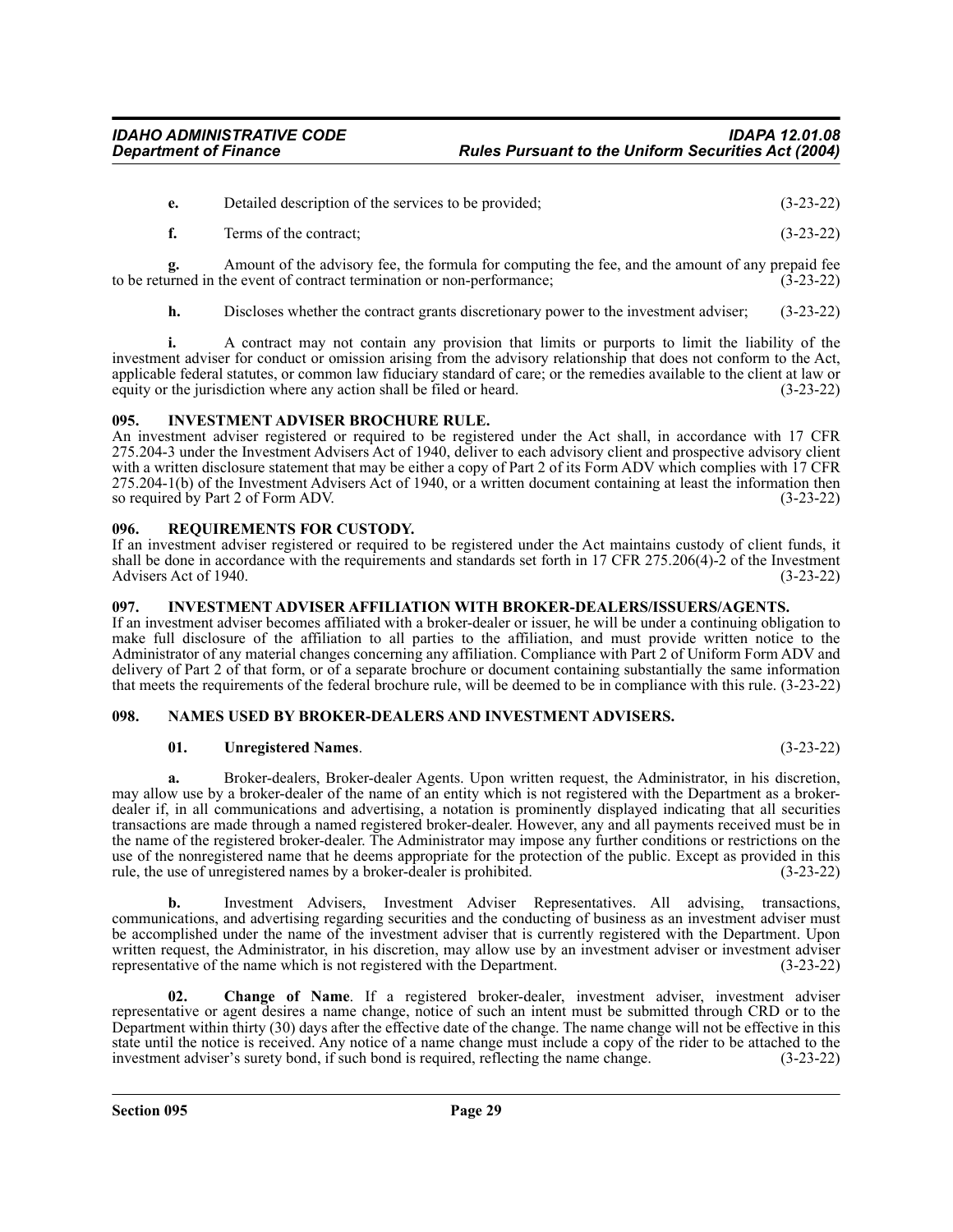#### <span id="page-29-0"></span>**099. CIRCUMVENTION OF ORDERS PROHIBITED.**

A broker-dealer, investment adviser, agent, or investment adviser representative may not circumvent the imposition of an order denying registration or revoking registration by withdrawing the application through the CRD system after such order has been issued. Such action will not be recognized by the Administrator, and will have no effect on the outcome of the order.  $(3-23-22)$ 

#### <span id="page-29-1"></span>**100. WAIVER BY ADMINISTRATOR.**

The Administrator may, either upon request or upon his own motion, waive or modify the application of any particular section to a particular agent, broker-dealer or investment adviser when, in his opinion, just and reasonable cause exists for such action and the waiving or modifying of such rule would not be contrary to the provisions of the Act or to the public interest. (3-23-22)

#### <span id="page-29-2"></span>**101. NOTIFICATION OF OPENING, CLOSING OR RELOCATION OF BRANCH OFFICES.**

Any broker-dealer or investment adviser, registered as such with the Department, shall notify the Administrator in writing or through CRD, no later than thirty (30) days after the opening, closing or relocation of any branch office.<br>For purposes of this rule, "branch office" is defined by FINRA. (3-23-22) For purposes of this rule, "branch office" is defined by FINRA.

#### <span id="page-29-3"></span>**102. CANCELLATION OF REGISTRATION OR APPLICATION -- GROUNDS.**

If the Administrator finds that any registrant or applicant for registration is no longer in existence or has ceased to do business as a broker-dealer, investment adviser, salesman or investment adviser representative, or is subject to an adjudication of mental incompetence or to the control of a committee, conservator or guardian, or cannot be located after reasonable search, the Administrator may by order cancel the registration or application. (3-23-22)

#### <span id="page-29-4"></span>**103. EXAMINATION REQUIREMENTS.**

| 01. | <b>Examination Required.</b> The following examinations are required for the following applicants: |  |  |             |
|-----|----------------------------------------------------------------------------------------------------|--|--|-------------|
|     |                                                                                                    |  |  | $(3-23-22)$ |

**a.** Broker-dealer agent application. General agents of securities broker-dealers are required to take and  $pass:$  (3-23-22)

- i. The applicable FINRA examinations; and (3-23-22)
- ii. Either the Series 63 or the Series 66 examination. (3-23-22)

**b.** Investment adviser representative and investment adviser qualifying officer application. Applicants for registration as investment adviser representatives or as an investment adviser qualifying officer shall take and  $pass:$  (3-23-22)

i. The Series 65; or (3-23-22)

ii. The Series 66, the Series 7, and the Securities Industry Essentials examinations. (3-23-22)

**c.** Specialized agent of a broker-dealer, issuer agent and qualifying officer for non-FINRA brokerdealer application. Specialized agents of broker-dealers, issuer agents and qualifying officers for non-FINRA brokerdealers application are required to take and pass: (3-23-22)

| The applicable FINRA examinations: and | $(3-23-22)$ |
|----------------------------------------|-------------|
|                                        |             |

ii. Either the Series 63 or the Series 66 examination. (3-23-22)

**d.** Sales of Viaticals. Persons selling viatical investments are required to take and pass the Securities Industry Essentials and Series 7 examinations. (3-23-22)

**02. Specialized Examination Authority**. Any registration granted pursuant to a specialized examination will be restricted, and the registrant will be authorized to effect securities transactions only in securities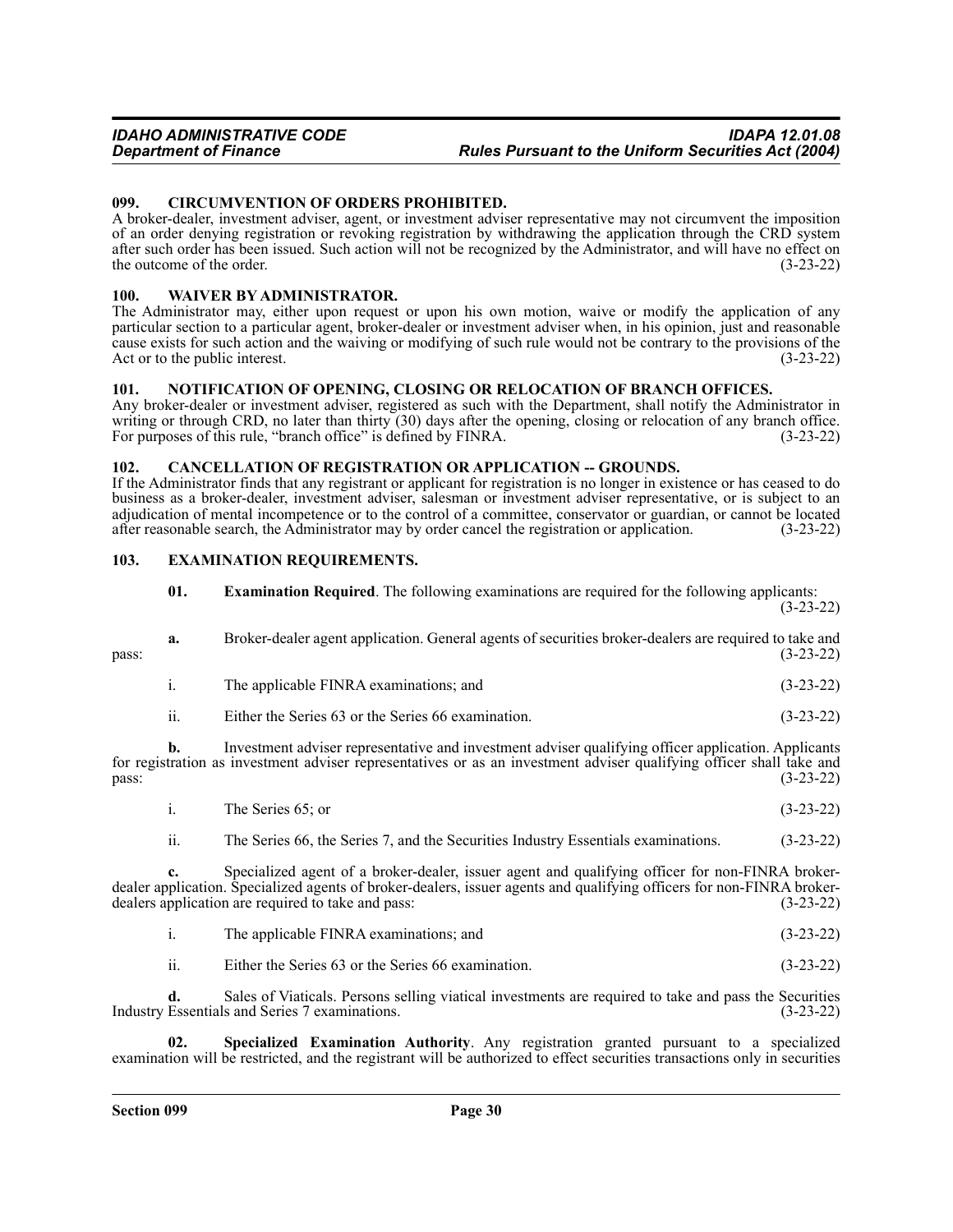of the type specified by the conditions of the license. (3-23-22)

**03. Investment Adviser Representatives - Waiver**. An applicant for investment adviser representative or investment adviser qualifying officer registration may qualify for a waiver of the examination requirement if the applicant currently holds one (1) of the following designations: (3-23-22)

**a.** Certified Financial Planner (CFP) awarded by the Certified Financial Planner Board of Standards,  $\ln c$ ; (3-23-22)

**b.** Chartered Financial Consultant (ChFC) awarded by the American College, Bryn Mawr, (3-23-22) Pennsylvania;

**c.** Chartered Financial Analyst (CFA) awarded by the Institute of Chartered Financial Analysts; (3-23-22)

**d.** Personal Financial Specialist (PFS) awarded by the American Institute of Certified Public Accountants; (3-23-22) Accountants; (3-23-22)

**e.** Chartered Investment Counselor (CIC) awarded by the Investment Counsel Association of America, Inc.; or (3-23-22)

**f.** Such other professional designation as the Administrator may by rule or order recognize. (3-23-22)

**04.** Waiver. The Administrator, in his sole discretion, may waive any examination required by this rule ufficient showing of good cause and upon any conditions he may impose. (3-23-22) upon a sufficient showing of good cause and upon any conditions he may impose.

#### <span id="page-30-0"></span>**104. FRAUDULENT, DISHONEST AND UNETHICAL PRACTICES - BROKER-DEALER, BROKER-DEALER AGENTS, ISSUER AGENTS, INVESTMENT ADVISERS, INVESTMENT ADVISER REPRESENTATIVES.**

**01. Fraudulent, Dishonest and Unethical Practices**. Any broker-dealer, agent, issuer agent, investment adviser or investment adviser representative who engages in one (1) or more of the practices identified in Subsections 104.02 through 104.47 of this rule is deemed to have engaged in one (1) or both of the following:

 $(3-23-22)$ 

**a.** An "act, practice, or course of business that operates or would operate as a fraud or deceit" as used n 30-14-501 and Section 30-14-502. Idaho Code:  $(3-23-22)$ in Section  $30-14-501$  and Section  $30-14-502$ , Idaho Code;

**b.** A dishonest and unethical practice as used in Section 30-14-412(d)(13), Idaho Code, and such conduct may constitute grounds for denial, suspension, or revocation of registration or such other action authorized<br>by statute. (3-23-22) by statute.  $(3-23-22)$ 

**c.** This rule is not intended to be all-inclusive, and thus, acts or practices not enumerated herein may leemed fraudulent, or dishonest and unethical. (3-23-22) also be deemed fraudulent, or dishonest and unethical.

**02. Delivery Delays**. Engaging in a pattern of unreasonable and unjustifiable delays in the delivery of securities purchased by any of its customers and/or in the payment upon request of free credit balances reflecting completed transactions of any of its customers. (3-23-22)

**03. Churning**. Inducing trading in a customer's account which is excessive in size or frequency in view of the financial resources and character of the account. (3-23-22)

#### **04. Unsuitable Recommendations**. (3-23-22)

**a.** Recommending to a customer the purchase, sale, or exchange of any security without reasonable grounds to believe that such transaction or recommendation is suitable for the customer based upon reasonable inquiry concerning the customer's investment objectives, financial situation and needs, and any other relevant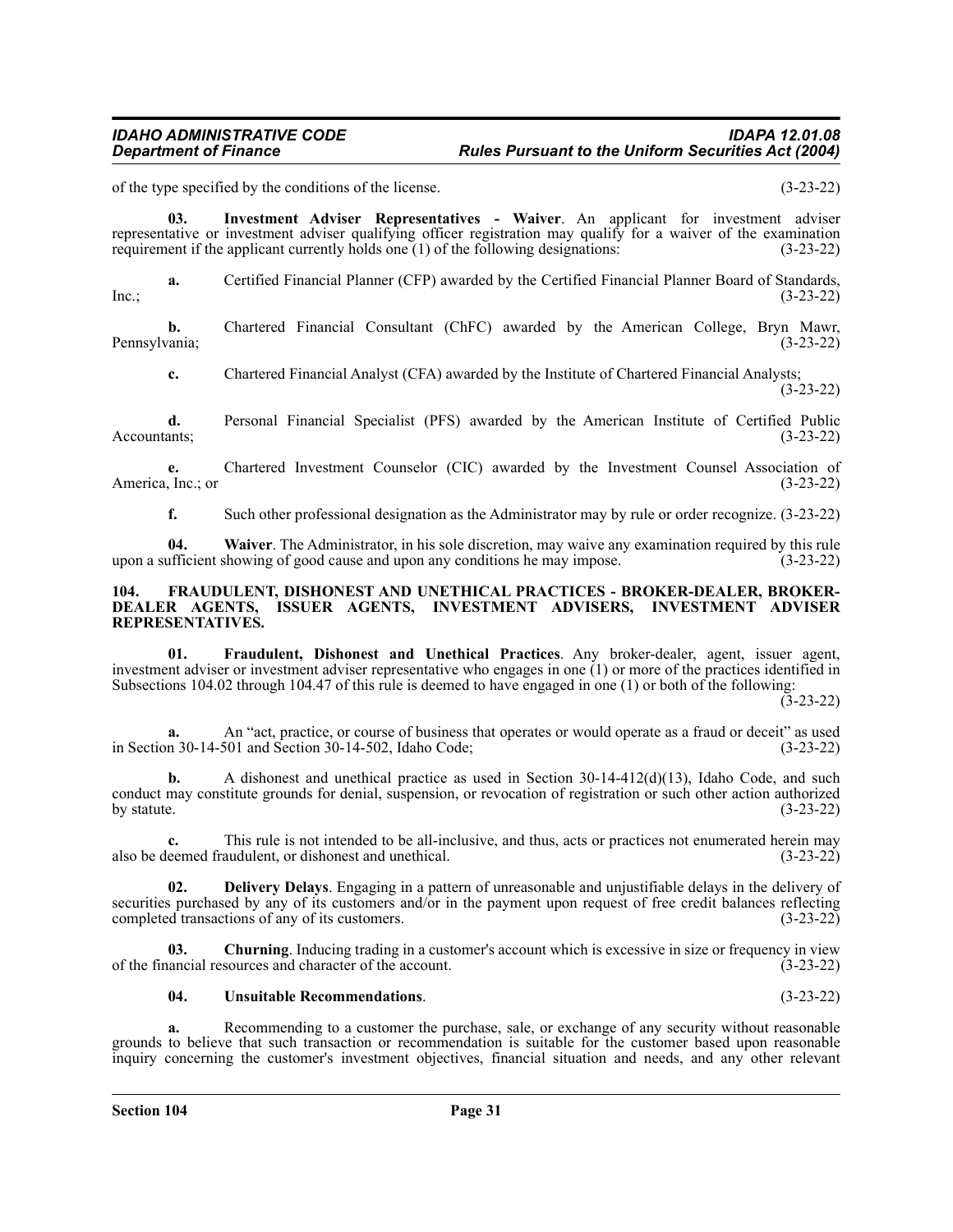information known by the broker-dealer, agent, or issuer agent. (3-23-22)

**b.** Recommending to a customer, to whom investment advice is provided, the purchase, sale, or exchange of any security without reasonable grounds to believe that the recommendation is suitable for the customer on the basis of information furnished by the customer after reasonable inquiry concerning the customer's investment objectives, financial situation and needs, and any other information known by the investment adviser or investment adviser representative.

**05. Unauthorized Transactions**. Executing a transaction on behalf of a customer without authorization to do so. (3-23-22)

**06. Discretionary Authority**. Exercising any discretionary power in effecting a transaction for a customer's account without first obtaining written discretionary authority from the customer, unless the discretionary power relates solely to the time and/or price for the executing of orders. (3-23-22)

**07. Margin Accounts**. Executing any transaction in a margin account without securing from the customer a properly executed written margin agreement before or promptly after the initial transaction in the account. (3-23-22)

**08.** Segregation of Client Securities. Failing to segregate customers' free securities or securities held in safekeeping. (3-23-22)

**09. Hypothecating Customer Securities**. Hypothecating a customer's securities without having a lien thereon unless the broker-dealer secures from the customer a properly executed written consent before or promptly after the initial transaction, except as permitted by rules of the Securities and Exchange Commission. (3-23 after the initial transaction, except as permitted by rules of the Securities and Exchange Commission.

**10. Unreasonable Price, Commission**. Entering into a transaction with or for a customer at a price not reasonably related to the current market price of the security or receiving an unreasonable commission or profit.

(3-23-22)

**11. Failure to Supervise**. Failure by a broker-dealer or investment adviser to exercise diligent supervision over the securities activities of all its broker-dealer agents, investment adviser representatives and employees as set forth in Section 105 of these rules. (3-23-22)

**12. Unreasonable Fees**. Charging unreasonable and inequitable fees for services performed, including miscellaneous services such as collection of monies due for principal, dividends or interest, exchange or transfer of securities, appraisals, safekeeping, or custody of securities and other services related to its securities business.

(3-23-22)

**13. Sales at the Market**. Representing that a security is being offered to a customer "at the market" or a price relevant to the market price unless such broker-dealer knows or has reasonable grounds to believe that a market for such security exists other than that made, created, or controlled by such broker-dealer, or by any such person for whom the broker-dealer is acting or with whom the broker-dealer is associated in such distribution, or any person controlled by, controlling, or under common control with such broker-dealer. (3-23-22)

**14. Manipulative, Deceptive or Fraudulent Practices**. Effecting any transaction in, or inducing the purchase or sale of, any security by means of any manipulative, deceptive, or fraudulent device, practice, plan, program, design, or contrivance, which may include: (3-23-22)

**a.** Effecting any transaction in a security which involves no change in the beneficial ownerships thereof;  $(3-23-22)$ 

**b.** Entering an order or orders for the purchase or sale of any security with the knowledge that an order or orders of substantially the same size, at substantially the same time and substantially the same price, for the sale of any such security, has been or will be entered by or for the same or different parties for the purpose of creating a false or misleading appearance of active trading in the security or a false or misleading appearance with respect to the market for the security. However, nothing in Subsection 104.14, of this rule, prohibits a broker-dealer from entering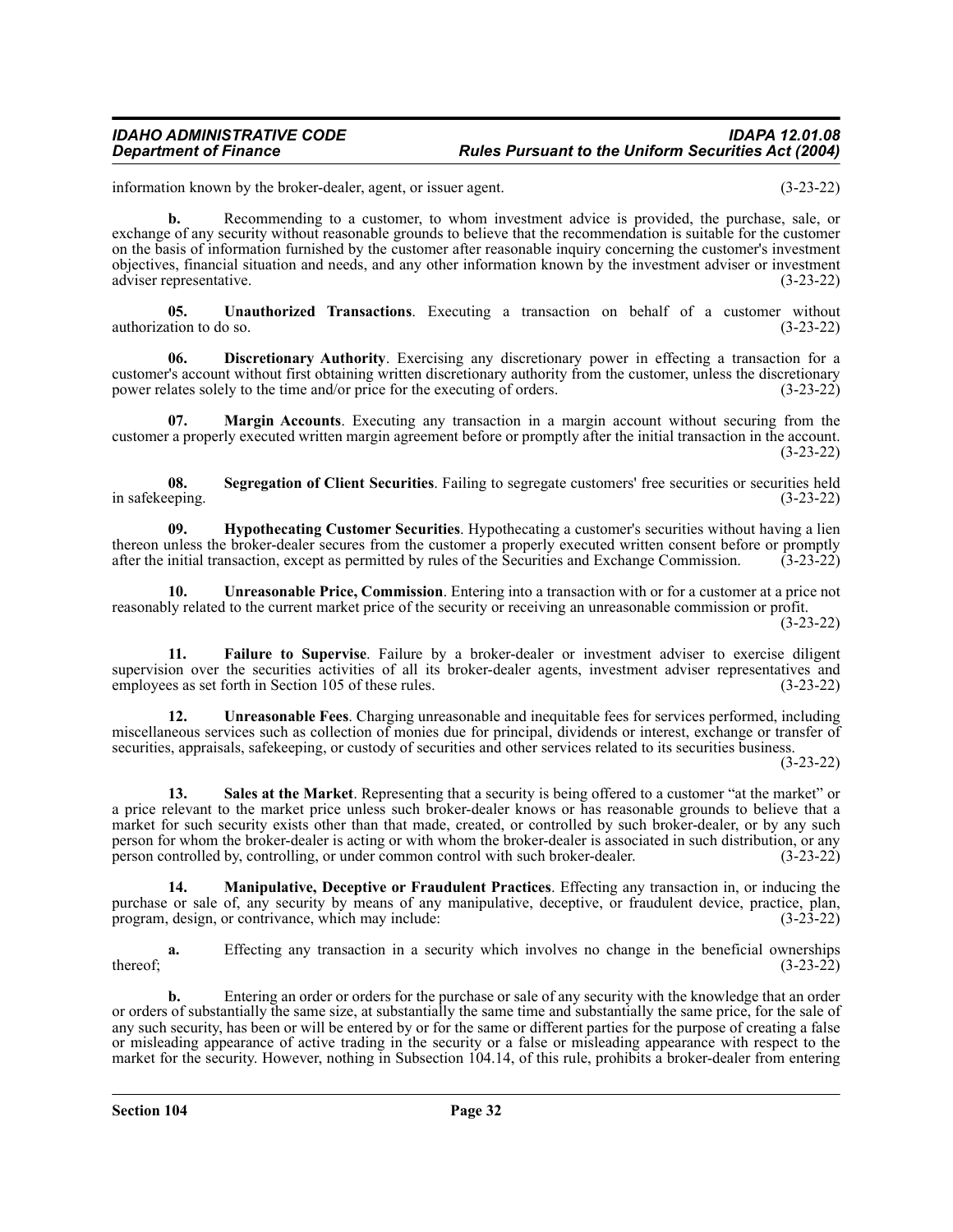bona fide agency cross transactions for customers; or (3-23-22)

**c.** Effecting, alone or with one (1) or more other persons, a series of transactions in any security creating actual or apparent active trading in such security or raising or depressing the price of such security, for the purpose of inducing the purchase or sale of such security by others. (3-23-22)

**15. Loss Guarantees**. Guaranteeing a customer against loss in any securities account of such customer carried by the broker-dealer or in any securities transaction effected by the broker-dealer or in any securities transaction effected by the broker-dealer with or for such customer. (3-23-22)

**16. Bona Fide Price Reports**. Publishing or circulating, or causing to be published or circulated, any notice, circular, advertisement, newspaper article, investment service, or communication of any kind which purports to report any transaction as a purchase or sale of any security unless such broker-dealer believes that such transaction was a bona fide purchase or sale of such security; or which purports to quote the bid price or asked price for any security, unless such broker-dealer believes that such quotation represents a bona fide bid for, or offer of, such security. (3-23-22) security.  $(3-23-22)$ 

**17. Deceptive or Misleading Advertising**. Using any advertising or sales presentation in such a fashion as to be deceptive or misleading. (3-23-22)

**18. Disclosure of Control**. Failing to disclose that the broker-dealer or investment adviser is controlled by, controlling, affiliated with, or under common control with the issuer of any security before entering into any contract with or for a customer for the purchase or sale of such security, the existence of such control to such customer, and if such disclosure is not made in writing, it shall be supplemented by the giving or sending of written disclosure at or before the completion of the transaction. (3-23-22)

**19. Bona Fide Distribution**. Failing to make a bona fide public offering of all of the securities allotted to a broker-dealer for distribution, whether acquired as an underwriter, a selling group member, or from a member participating in the distribution as an underwriter or selling group member by, among other things, transferring securities to a customer, another broker-dealer or a fictitious account with the understanding that those securities will be returned to the broker-dealer or its nominees or parking or withholding securities. (3-23-22)

**20. Customer Communication**. Failure or refusal to furnish a customer, upon reasonable request, information to which the customer is entitled, or to respond to a formal written request or complaint. (3-23-22)

**21. Loans from Customers**. Borrowing money or securities from a customer, unless the customer is a broker-dealer, an affiliate, or a financial institution engaged in the business of loaning funds or securities, or immediate family. For purposes of this rule, the term "immediate family" means parents, mother-in-law, father-inlaw, husband, wife, brother, sister, brother-in-law, sister-in-law, son-in-law, daughter-in-law, and children. (3-23-22)

**22. Loans to Customers**. Loaning money to a customer, other than an immediate family member, unless the broker-dealer or investment adviser is a financial institution engaged in the business of loaning funds or the customer is an affiliate of the broker-dealer or investment adviser. (3-23-22)

**23. Unrecorded Transactions**. Effecting securities transactions not recorded on the regular books or records of the broker-dealer which the agent represents, unless the transactions are authorized in writing by the broker-dealer prior to execution of the transaction. (3-23-22)

**24. Fictitious Accounts**. Establishing or maintaining an account containing fictitious information in order to execute transactions which would otherwise be prohibited. (3-23-22)

**Profit/Loss Sharing.** Sharing directly or indirectly in profits or losses in the account of any customer without the written authorization of the customer and the broker-dealer which the agent represents.

(3-23-22)

**26. Splitting Commissions**. Dividing or otherwise splitting the agent's commissions, profits, or other compensation from the purchase or sale of securities with any person not also registered in Idaho as an agent for the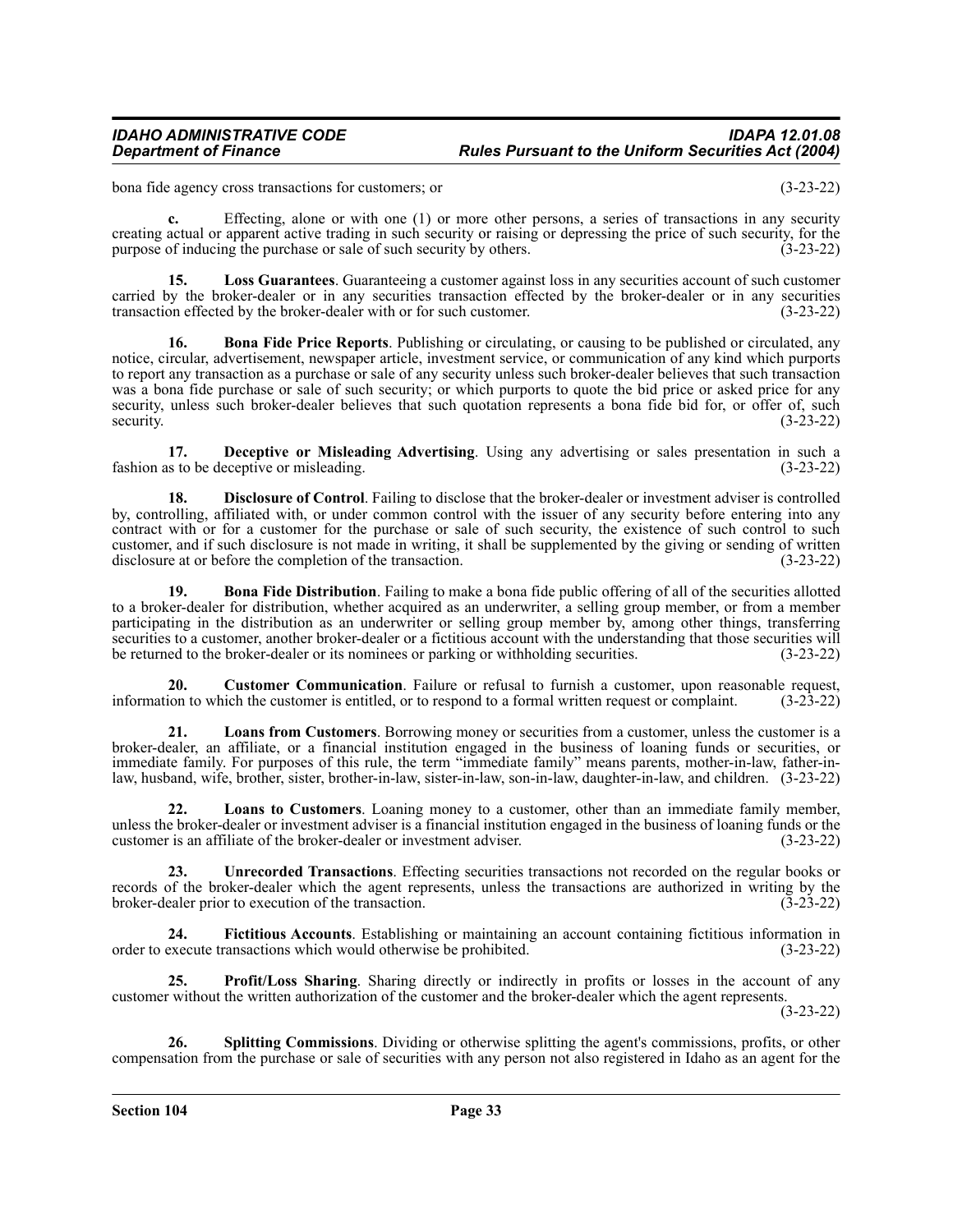same broker-dealer, or for a broker-dealer under direct or indirect common control. (3-23-22)

**27. Unsolicited Transactions**. Marking any order tickets or confirmations as unsolicited when in fact the transaction was solicited. (3-23-22)

**28. FINRA and NASD Rules Compliance**. Failing to comply with any applicable provision of the NASD Conduct Rules and any other FINRA Rules or any applicable fair practice or ethical standard promulgated by the Securities and Exchange Commission or by a self-regulatory organization approved by the Securities and Exchange Commission. (3-23-22)

**29. Contradicting Prospectus Information**. Contradicting or negating the importance of any information contained in a prospectus or other offering materials with intent to deceive or mislead. (3-23-22)

**30. Inside Information**. In connection with the offer, sale, or purchase of a security, falsely leading a customer to believe that the broker-dealer, agent, investment adviser or investment adviser representative is in possession of material, non-public information which would impact the value of the security, or communicating to customers or other persons bona fide information not generally available to the public that may be used in the person's decision to buy, sell, or hold a security. (3-23-22)

**31. Contradictory Recommendations**. In connection with the solicitation of a sale or purchase of a security, engaging in a pattern or practice of making contradictory recommendations to different investors of similar investment objective for some to sell and others to purchase the same security, at or about the same time, when not justified by the particular circumstance of each investor. (3-23-22) justified by the particular circumstance of each investor.

**32. Prospectus Delivery**. Failure to comply with any prospectus delivery requirement promulgated deral law. (3-23-22) under federal law.

**33.** Penny Stock Sales. Effect any transaction in, or to induce or attempt to induce the purchase or sale of, any penny stock by any customer except in accordance with the requirements as set forth in the 1934 Securities Exchange Act, Section 15(h) and the rules and regulations prescribed thereunder. (3-23-22)

**34. Misrepresentations Concerning Advisory Services**. To misrepresent to any advisory client, or prospective advisory client, the qualifications of the investment adviser, investment adviser representative or any employee of the investment adviser, or to misrepresent the nature of the advisory services being offered or fees to be charged for such service, or to omit to state a material fact necessary to make the statements made regarding qualifications, services, or fees, in light of the circumstances under which they are made, not misleading. (3-23-22)

**35. Unreasonable Advisory Fees**. Charging a client an unreasonable advisory fee. (3-23-22)

**36. Conflicts of Interest**. Failing to disclose to clients in writing before any advice is rendered any material conflict of interest relating to the adviser or any of its employees which could reasonably be expected to impair the rendering of unbiased and objective advice including: (3-23-22)

**a.** Compensation arrangements connected with advisory services to clients which are in addition to compensation from such clients for such services; and (3-23-22)

**b.** Charging a client an advisory fee for rendering advice when a commission for executing securities transactions pursuant to such advice will be received by the adviser or its employees. (3-23-22)

**37. Guaranteeing Specific Results**. Guaranteeing a client that a specific result will be achieved (gain or no loss) with advice which will be rendered. (3-23-22)

**38.** Advertising. Publishing, circulating, or distributing any advertisement that does not comply with 17 CFR 275.206(4)-1 under the Investment Advisers Act of 1940. (3-23-22)

**39. Disclosure of Private Information**. Disclosing the identity, affairs, or investments of any client unless required by law to do so, or unless consented to by the client. (3-23-22)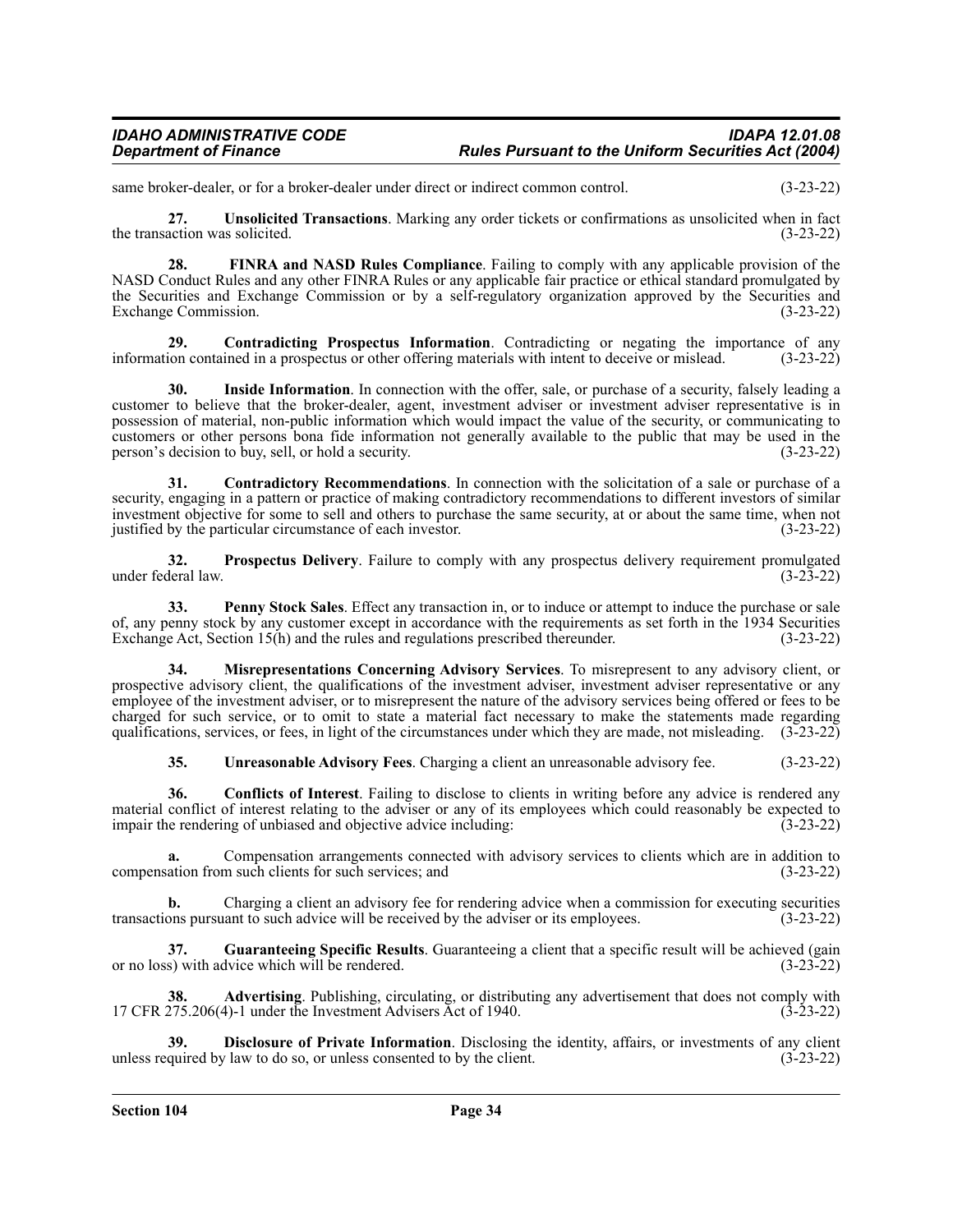**40. Advisory Contract Disclosures**. Entering into, extending, or renewing any investment advisory contract unless such contract is in writing and discloses, in substance the services to be provided, the term of the contract, the advisory fee, the formula for computing the fee, the amount of prepaid fee to be returned in the event of contract termination or non-performance, whether the contract grants discretionary power to the adviser and that no assignment of such contract shall be made by the investment adviser without the consent of the other party to the contract. (3-23-22)  $\frac{3-23-22}{2}$ 

**41. Protection of Non-Public Information**. Failing to establish, maintain, and enforce written policies and procedures reasonably designed to prevent the misuse of material nonpublic information, or that are contrary to the provisions of Section 204A, and rules associated with it, of the Investment Advisers Act of 1940. (3-23-22)

**42. Advisory Contract to Comply with Federal Law**. To indicate, in an advisory contract, any condition, stipulation, or provisions binding any person to waive compliance with any provision of the Act or of the Investment Advisers Act of 1940, or any other practice contrary to the provisions of Section 215, and rules associated with it, of the Investment Advisers Act of 1940.

**43. Waiver of State or Federal Law Prohibited**. Engaging in any act, practice, or course of business which is fraudulent, deceptive, or manipulative in contrary to the provisions and associated rules of Section 206(4) of the Investment Advisers Act of 1940, notwithstanding the fact that such investment adviser is not registered or required to be registered under Section 203 of the Investment Advisers Act of 1940. (3-23-22)

**44. Fraudulent, Deceptive or Manipulative Acts**. Engaging in any act, practice, or course of business which is fraudulent, deceptive, or manipulative in contrary to the provisions and associated rules of Section 206(4) of the Investment Advisers Act of 1940, notwithstanding the fact that such investment adviser is not registered or<br>required to be registered under Section 203 of the Investment Advisers Act of 1940. (3-23-22) required to be registered under Section 203 of the Investment Advisers Act of 1940.

**45. Outside Business Activities - Selling Away**. Any agent or investment adviser representative associated with a broker-dealer or investment adviser registered under the Act shall not engage in business activities, for which he receives compensation either directly or indirectly, outside the scope of his regular employment unless<br>he has provided prior written notice to his employer firm. (3-23-22) he has provided prior written notice to his employer firm.

**46. Third Party Conduct**. Engaging in conduct or any act, indirectly or through or by any other person, which would be unlawful for such person to do directly under the provisions of the Act or any rules thereunder, or engaging in other conduct such as nondisclosure, incomplete disclosure, or deceptive practices shall be deemed an unethical business practice. The federal statutory and regulatory provisions referenced herein shall apply to investment advisers and federal covered advisers, to the extent permitted by the National Securities Markets Improvement Act of 1996 (Pub. L. No. 104-290). (3-23-22)

**47. Misleading Filings**. For purposes of Section 30-14-505, Idaho Code, the term "proceeding" includes, but is not limited to, any investigation, examination or other inquiry initiated by the Department. (3-23-22)

#### <span id="page-34-0"></span>**105. SUPERVISION OF AGENTS, INVESTMENT ADVISER REPRESENTATIVES AND EMPLOYEES.**

**01. Supervision Required**. Every broker-dealer, investment adviser, and designated supervisor shall exercise diligent supervision over the securities activities of all of his agents, investment adviser representatives and employees. (3-23-22)

**02. Broker-Dealer Procedures**. Every agent and employee of the broker-dealer shall be subject to the supervision of a supervisor designated by such broker-dealer. The supervisor may be the broker-dealer in the case of a sole proprietor, or a partner, officer, office manager, or any other qualified person. (3-23-22)

**03. Written Compliance Procedure**. Every broker-dealer shall establish, maintain and enforce written procedures and keep a copy in each business office, that set forth the procedures adopted by the broker-dealer to comply with the following duties imposed by this rule, and state at which business office or offices the broker-dealer keeps and maintains the records required by Section 30-14-411, Idaho Code: (3-23-22)